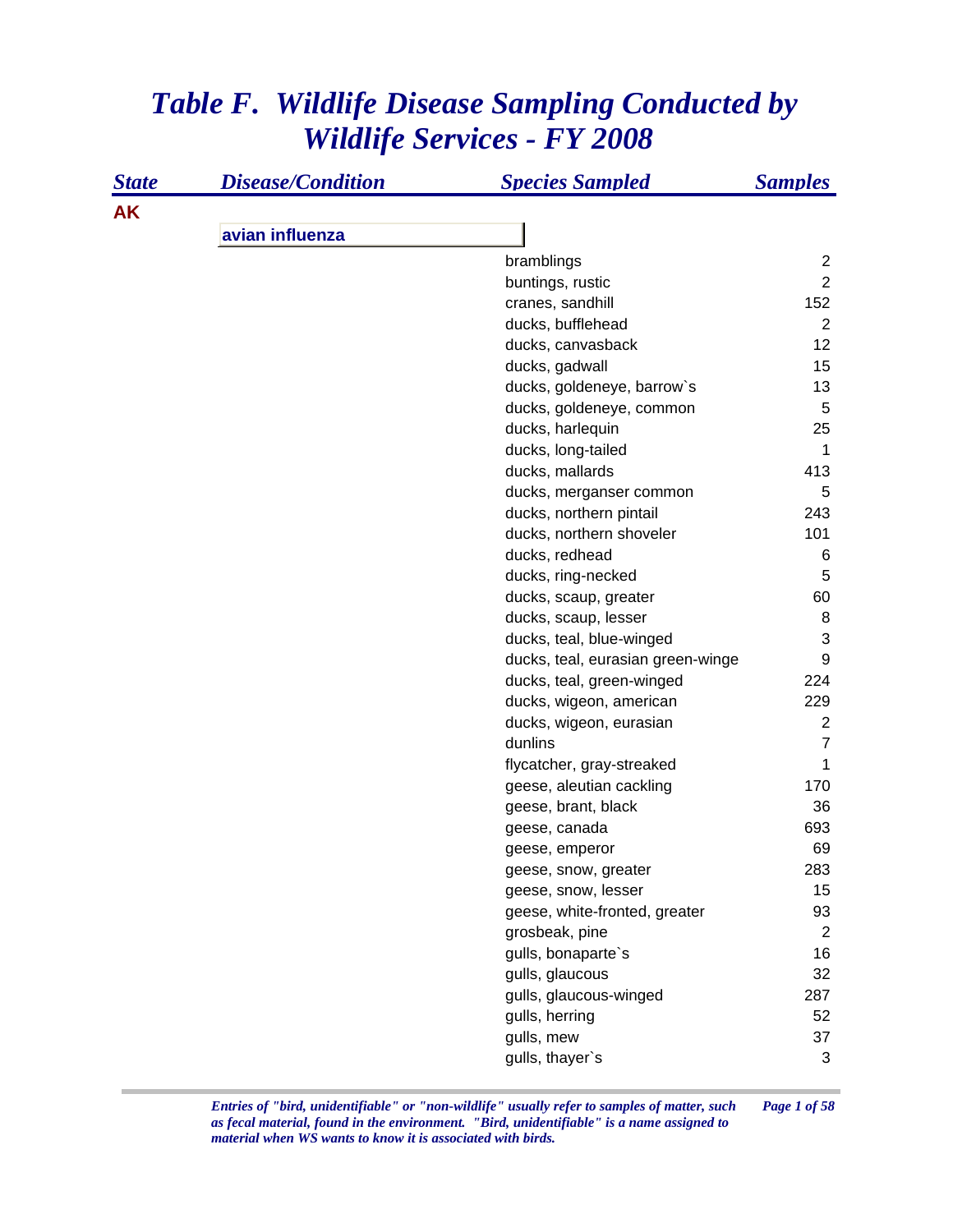| <b>State</b> | <b>Disease/Condition</b> | <b>Species Sampled</b>                | <b>Samples</b>          |
|--------------|--------------------------|---------------------------------------|-------------------------|
| <b>AK</b>    |                          |                                       |                         |
|              | avian influenza          |                                       |                         |
|              |                          | kittiwakes, black-legged              | $\overline{7}$          |
|              |                          | kittiwakes, red-legged                | 30                      |
|              |                          | murres, common                        | $\overline{2}$          |
|              |                          | non-wildlife                          | 177                     |
|              |                          | olive-backed pipit                    | 1                       |
|              |                          | phalaropes, red-necked                | $\overline{\mathbf{c}}$ |
|              |                          | pheasants, ring-necked                | $\mathbf 1$             |
|              |                          | pigeons, feral (rock)                 | $\mathbf 1$             |
|              |                          | plovers, golden, pacific              | 4                       |
|              |                          | plovers, semipalmated                 | $\boldsymbol{2}$<br>15  |
|              |                          | sanderlings<br>sandpipers, rock       | 142                     |
|              |                          | sandpipers, semipalmated              | $\overline{2}$          |
|              |                          | sandpipers, spotted                   | 1                       |
|              |                          | shrikes (all)                         | 1                       |
|              |                          | swans, trumpeter                      | 12                      |
|              |                          | swans, tundra                         | 26                      |
|              |                          | tattlers, wandering                   | 4                       |
|              |                          | turnstones, ruddy                     | 49                      |
|              |                          | wagtails, white                       | 1                       |
|              |                          | warblers, arctic                      | 1                       |
|              |                          | whimbrels                             | $\boldsymbol{7}$        |
|              |                          | yellowlegs, greater                   | $\overline{2}$          |
|              |                          | yellowlegs, lesser                    | 1                       |
|              |                          | <b>Subtotal of Samples by Disease</b> | 3,824                   |
|              | plague                   |                                       |                         |
|              |                          | foxes, red                            | 1                       |
|              |                          | <b>Subtotal of Samples by Disease</b> | 1                       |
|              | tularemia                |                                       |                         |
|              |                          | beavers                               | $\overline{c}$          |
|              |                          | coyotes                               | $\mathbf 1$             |
|              |                          | foxes, arctic                         | $\overline{7}$          |
|              |                          | foxes, red                            | 10                      |
|              |                          | muskrats                              | 34                      |
|              |                          | porcupines                            | $\overline{2}$          |
|              |                          | <b>Subtotal of Samples by Disease</b> | 56                      |
| <b>AL</b>    |                          |                                       |                         |
|              | avian influenza          |                                       |                         |
|              |                          | ducks, american black                 | 5                       |

*Entries of "bird, unidentifiable" or "non-wildlife" usually refer to samples of matter, such Page 2 of 58 as fecal material, found in the environment. "Bird, unidentifiable" is a name assigned to material when WS wants to know it is associated with birds.*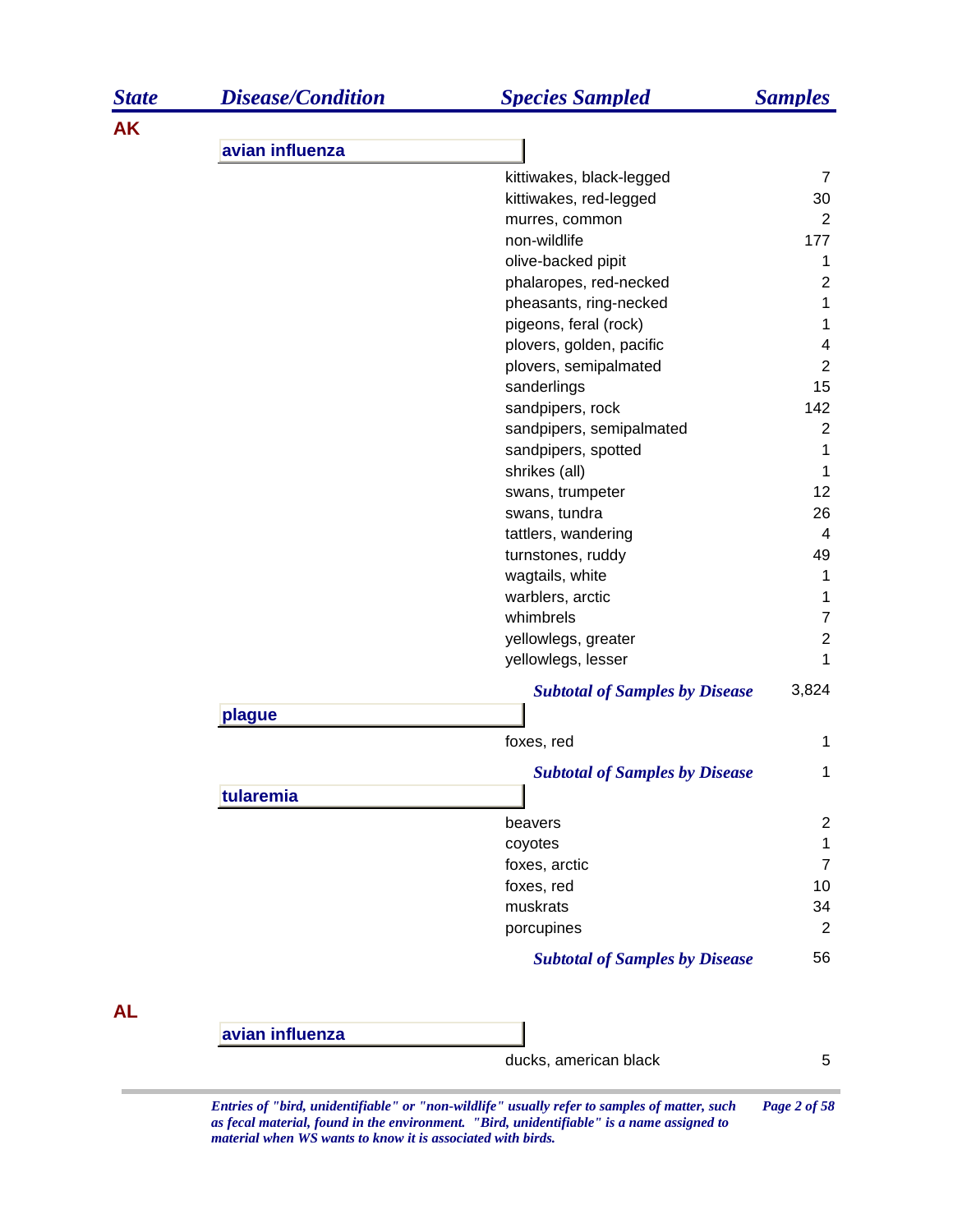| <b>State</b> | <b>Disease/Condition</b> | <b>Species Sampled</b>                | <b>Samples</b> |
|--------------|--------------------------|---------------------------------------|----------------|
| <b>AL</b>    |                          |                                       |                |
|              | avian influenza          |                                       |                |
|              |                          | ducks, gadwall                        | 45             |
|              |                          | ducks, mallards                       | 110            |
|              |                          | ducks, northern pintail               | 1              |
|              |                          | ducks, northern shoveler              | 9              |
|              |                          | ducks, teal, blue-winged              | 1              |
|              |                          | ducks, teal, green-winged             | 3              |
|              |                          | ducks, wigeon, american               | 6              |
|              |                          | geese, canada                         | 104            |
|              |                          | martins, purple                       | 6              |
|              |                          | pelicans, brown                       | 2              |
|              |                          | <b>Subtotal of Samples by Disease</b> | 292            |
|              | botulism                 |                                       |                |
|              |                          | geese, canada                         | 4              |
|              |                          | pelicans, brown                       | 1              |
|              |                          | <b>Subtotal of Samples by Disease</b> | 5              |
|              | classical swine fever    |                                       |                |
|              |                          | hogs, feral                           | 38             |
|              |                          | <b>Subtotal of Samples by Disease</b> | 38             |
|              | pseudorabies             |                                       |                |
|              |                          | hogs, feral                           | 38             |
|              |                          | <b>Subtotal of Samples by Disease</b> | 38             |
|              | rabies                   |                                       |                |
|              |                          | bobcats                               | $\overline{c}$ |
|              |                          | foxes, gray                           | $\overline{2}$ |
|              |                          | raccoons                              | 1,111          |
|              |                          | <b>Subtotal of Samples by Disease</b> | 1,115          |
|              | swine brucellosis        |                                       |                |
|              |                          | hogs, feral                           | 38             |
|              |                          | <b>Subtotal of Samples by Disease</b> | 38             |
|              | west nile virus          |                                       |                |
|              |                          | martins, purple                       | 6              |
|              |                          | <b>Subtotal of Samples by Disease</b> | 6              |
|              |                          |                                       |                |
| <b>AR</b>    |                          |                                       |                |
|              | avian cholera            |                                       |                |
|              |                          | ducks, gadwall                        | 17             |
|              |                          | ducks, teal, green-winged             | 5              |

*Entries of "bird, unidentifiable" or "non-wildlife" usually refer to samples of matter, such Page 3 of 58 as fecal material, found in the environment. "Bird, unidentifiable" is a name assigned to material when WS wants to know it is associated with birds.*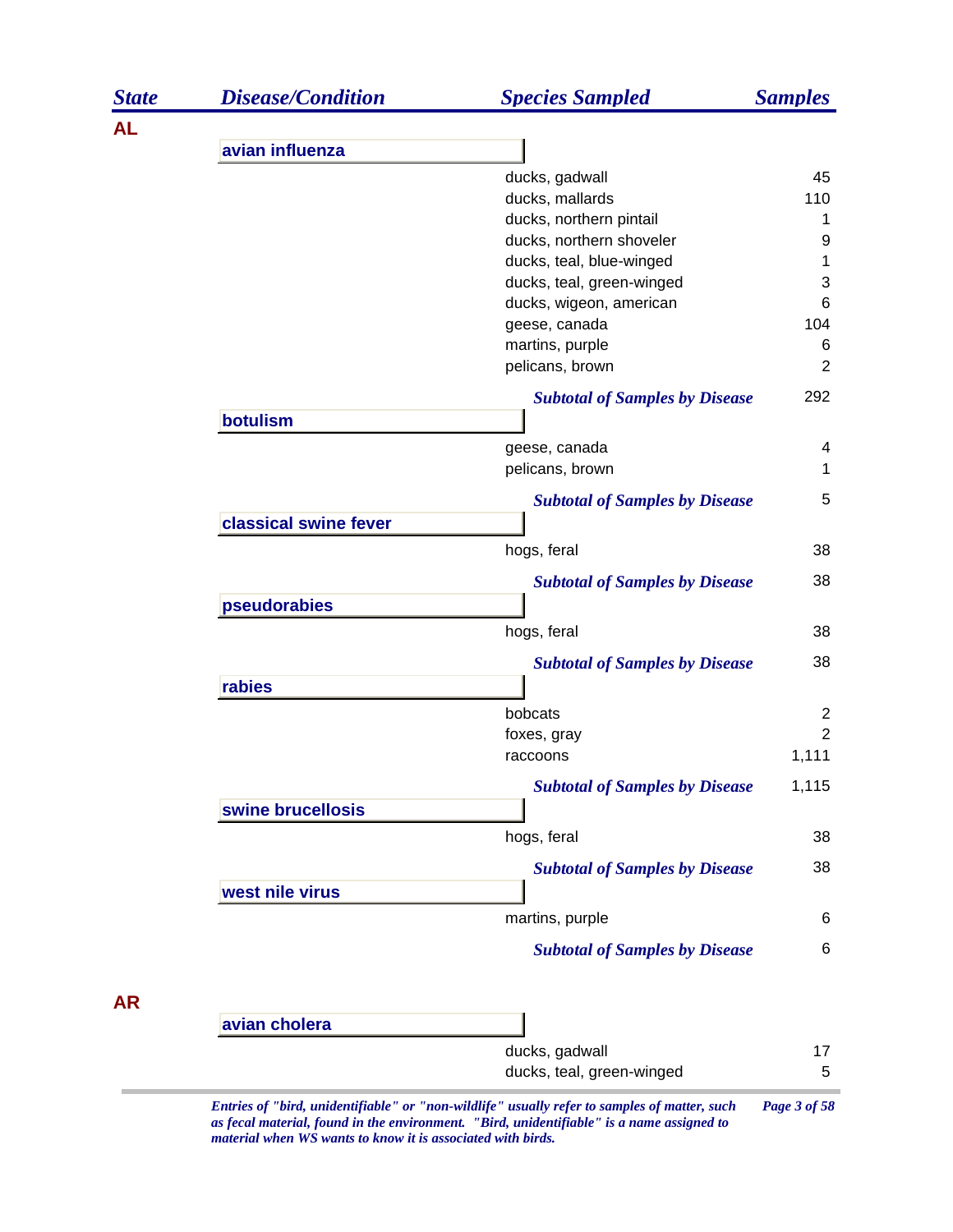| <b>State</b> | <b>Disease/Condition</b> | <b>Species Sampled</b>                | <b>Samples</b> |
|--------------|--------------------------|---------------------------------------|----------------|
| <b>AR</b>    |                          |                                       |                |
|              | avian cholera            |                                       |                |
|              |                          | <b>Subtotal of Samples by Disease</b> | 22             |
|              | avian influenza          |                                       |                |
|              |                          | ducks, bufflehead                     | $\overline{2}$ |
|              |                          | ducks, canvasback                     | 1              |
|              |                          | ducks, gadwall                        | 98             |
|              |                          | ducks, mallards                       | 334            |
|              |                          | ducks, merganser, hooded              | 1              |
|              |                          | ducks, northern pintail               | 8              |
|              |                          | ducks, northern shoveler              | 38             |
|              |                          | ducks, ring-necked                    | 27             |
|              |                          | ducks, teal, green-winged             | 54             |
|              |                          | ducks, wigeon, american               | 9              |
|              |                          | ducks, wood                           | 22             |
|              |                          | geese, canada                         | 232            |
|              |                          | geese, snow, lesser                   | 613            |
|              |                          | geese, white-fronted, greater         | 10             |
|              |                          | non-wildlife                          | 200            |
|              | classical swine fever    | <b>Subtotal of Samples by Disease</b> | 1,649          |
|              |                          |                                       |                |
|              |                          | hogs, feral                           | 81             |
|              |                          | <b>Subtotal of Samples by Disease</b> | 81             |
|              | exotic newcastle disease |                                       |                |
|              |                          | cormorants, double-crested            | 40             |
|              |                          | <b>Subtotal of Samples by Disease</b> | 40             |
|              | pseudorabies             |                                       |                |
|              |                          | hogs, feral                           | 23             |
|              |                          | <b>Subtotal of Samples by Disease</b> | 23             |
|              |                          |                                       |                |
| <b>AZ</b>    | avian influenza          |                                       |                |
|              |                          | coots, american                       |                |
|              |                          | geese, canada                         | 5<br>11        |
|              |                          | geese, feral                          | 5              |
|              |                          |                                       |                |
|              | classical swine fever    | <b>Subtotal of Samples by Disease</b> | 21             |
|              |                          | hogs, feral                           | 31             |
|              |                          | <b>Subtotal of Samples by Disease</b> | 31             |

*Entries of "bird, unidentifiable" or "non-wildlife" usually refer to samples of matter, such Page 4 of 58 as fecal material, found in the environment. "Bird, unidentifiable" is a name assigned to material when WS wants to know it is associated with birds.*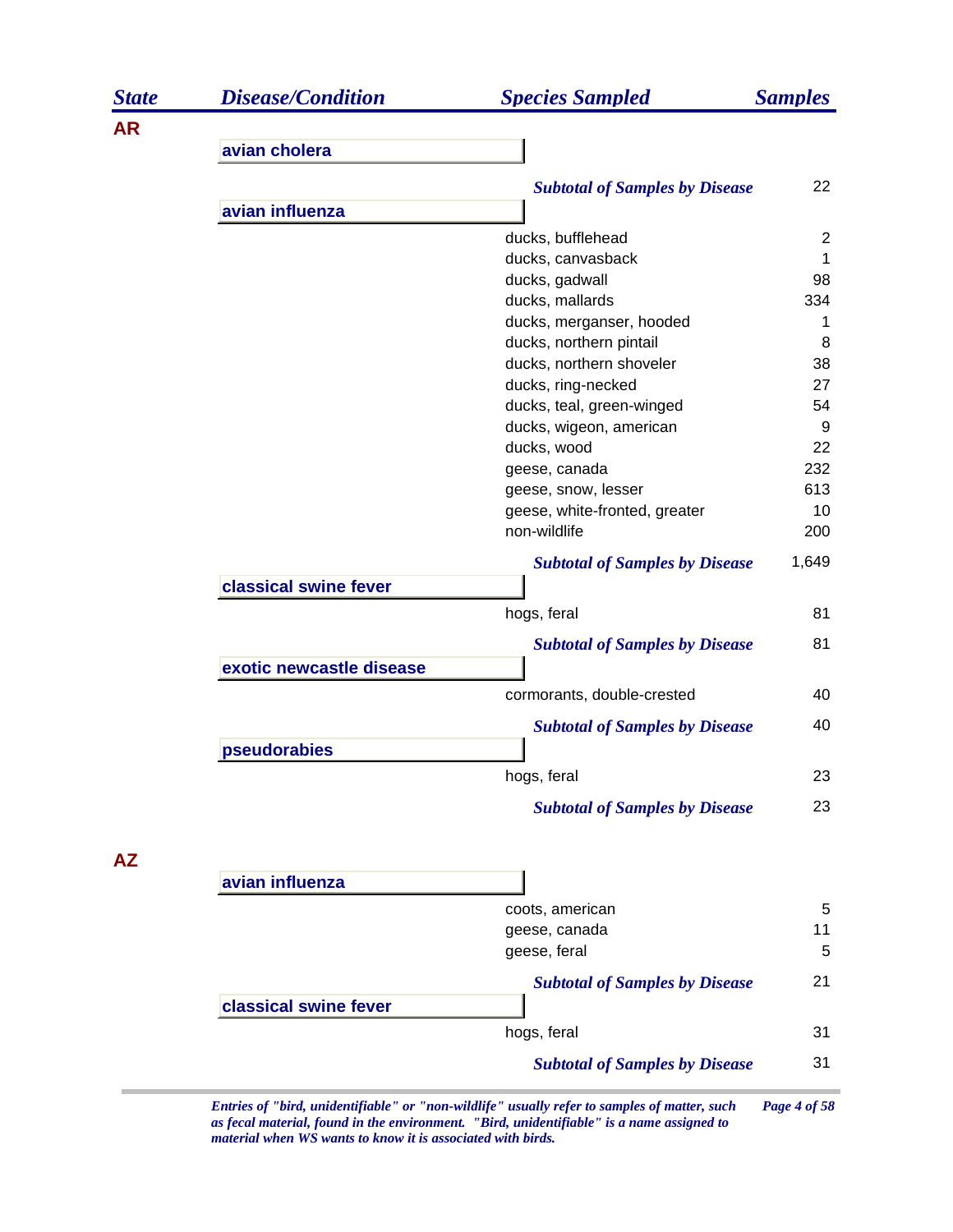| <b>State</b> | <b>Disease/Condition</b> | <b>Species Sampled</b>                  | <b>Samples</b>       |
|--------------|--------------------------|-----------------------------------------|----------------------|
| <b>AZ</b>    |                          |                                         |                      |
|              | heartworms, other        |                                         |                      |
|              |                          | coyotes                                 | 5                    |
|              |                          | <b>Subtotal of Samples by Disease</b>   | 5                    |
|              | plague                   |                                         |                      |
|              |                          | badgers                                 | 9                    |
|              |                          | bobcats                                 | $\overline{7}$       |
|              |                          | coyotes                                 | 143                  |
|              |                          | deer, mule                              | 6                    |
|              |                          | dogs, feral, free-ranging and hybri     | 89                   |
|              |                          | foxes, gray                             | $\overline{7}$       |
|              |                          | hogs, feral<br>lions, mountain (cougar) | 10<br>$\mathbf 1$    |
|              |                          | peccaries, collared (javelina)          | 10                   |
|              |                          | raccoons                                | 5                    |
|              |                          | skunks, hooded                          | 1                    |
|              |                          | skunks, striped                         | 14                   |
|              |                          | <b>Subtotal of Samples by Disease</b>   | 302                  |
|              | pseudorabies             |                                         |                      |
|              |                          | hogs, feral                             | 26                   |
|              |                          | <b>Subtotal of Samples by Disease</b>   | 26                   |
|              | rabies                   |                                         |                      |
|              |                          | bats (all)                              | 1,992                |
|              |                          | cats, feral/free ranging                | 3                    |
|              |                          | coyotes                                 | 6                    |
|              |                          | dogs, feral, free-ranging and hybri     | 75                   |
|              |                          | foxes, gray                             | 13                   |
|              |                          | raccoons                                | $\,6$                |
|              |                          | skunks, hog-nosed<br>skunks, hooded     | $\overline{2}$<br>23 |
|              |                          | skunks, spotted                         | 5                    |
|              |                          | skunks, striped                         | 28                   |
|              |                          | <b>Subtotal of Samples by Disease</b>   | 2,153                |
|              | swine brucellosis        |                                         |                      |
|              |                          | hogs, feral                             | 26                   |
|              |                          | <b>Subtotal of Samples by Disease</b>   | 26                   |
|              | tularemia                |                                         |                      |
|              |                          | badgers                                 | 9                    |
|              |                          | bobcats                                 | $\overline{7}$       |
|              |                          | coyotes                                 | 143                  |
|              |                          | deer, mule                              | 6                    |
|              |                          |                                         |                      |

*Entries of "bird, unidentifiable" or "non-wildlife" usually refer to samples of matter, such Page 5 of 58 as fecal material, found in the environment. "Bird, unidentifiable" is a name assigned to material when WS wants to know it is associated with birds.*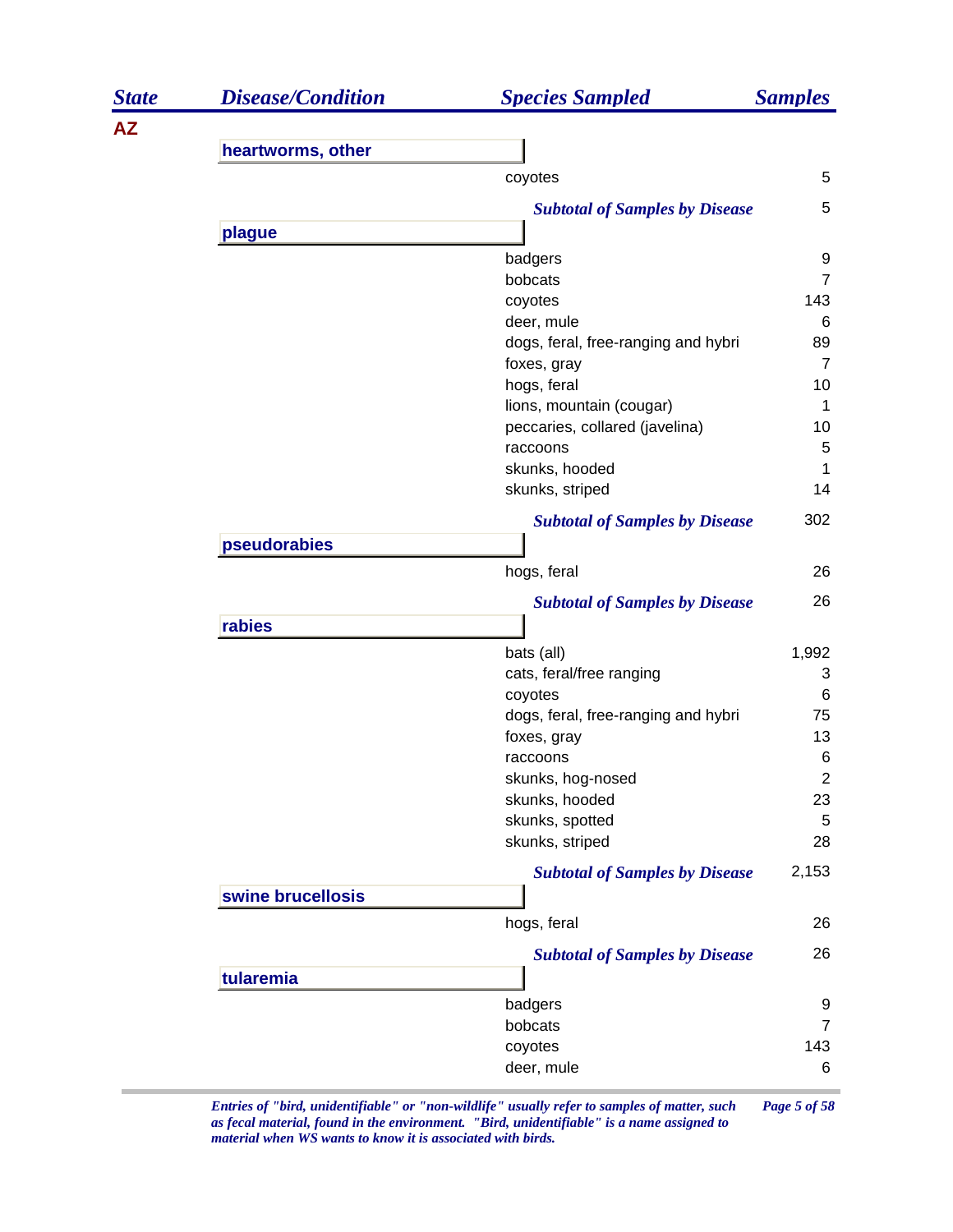| <b>State</b> | <b>Disease/Condition</b>       | <b>Species Sampled</b>                | <b>Samples</b> |
|--------------|--------------------------------|---------------------------------------|----------------|
| <b>AZ</b>    |                                |                                       |                |
|              | tularemia                      |                                       |                |
|              |                                | dogs, feral, free-ranging and hybri   | 89             |
|              |                                | foxes, gray                           | $\overline{7}$ |
|              |                                | hogs, feral                           | 10             |
|              |                                | lions, mountain (cougar)              | 1              |
|              |                                | peccaries, collared (javelina)        | 10             |
|              |                                | raccoons                              | 5              |
|              |                                | skunks, hooded                        | 1              |
|              |                                | skunks, striped                       | 14             |
|              |                                | <b>Subtotal of Samples by Disease</b> | 302            |
| <b>CA</b>    |                                |                                       |                |
|              | adenovirus hemorrhagic disease |                                       |                |
|              |                                | deer, black-tailed                    | $\overline{2}$ |
|              |                                | deer, mule                            | 114            |
|              |                                | <b>Subtotal of Samples by Disease</b> | 116            |
|              | avian influenza                |                                       |                |
|              |                                | ducks, bufflehead                     | 6              |
|              |                                | ducks, gadwall                        | 69             |
|              |                                | ducks, goldeneye, common              | 1              |
|              |                                | ducks, mallards                       | 213            |
|              |                                | ducks, northern pintail               | 29             |
|              |                                | ducks, northern shoveler              | 123            |
|              |                                | ducks, redhead                        | 5              |
|              |                                | ducks, ring-necked                    | 4              |
|              |                                | ducks, ruddy                          | $\overline{2}$ |
|              |                                | ducks, scaup, lesser                  | 1              |
|              |                                | ducks, teal, cinnamon                 | 19             |
|              |                                | ducks, teal, green-winged             | 156            |
|              |                                | ducks, wigeon, american               | 82             |
|              |                                | ducks, wood                           | 4              |
|              |                                | geese, aleutian cackling              | 6              |
|              |                                | geese, canada                         | 21             |
|              |                                | geese, snow, lesser<br>non-wildlife   | 10             |
|              |                                |                                       | 1,584          |
|              |                                | <b>Subtotal of Samples by Disease</b> | 2,335          |
|              | chronic wasting disease        |                                       |                |
|              |                                | deer, black-tailed                    | 27             |
|              |                                | deer, mule                            | 251            |
|              |                                | <b>Subtotal of Samples by Disease</b> | 278            |

*Entries of "bird, unidentifiable" or "non-wildlife" usually refer to samples of matter, such Page 6 of 58 as fecal material, found in the environment. "Bird, unidentifiable" is a name assigned to material when WS wants to know it is associated with birds.*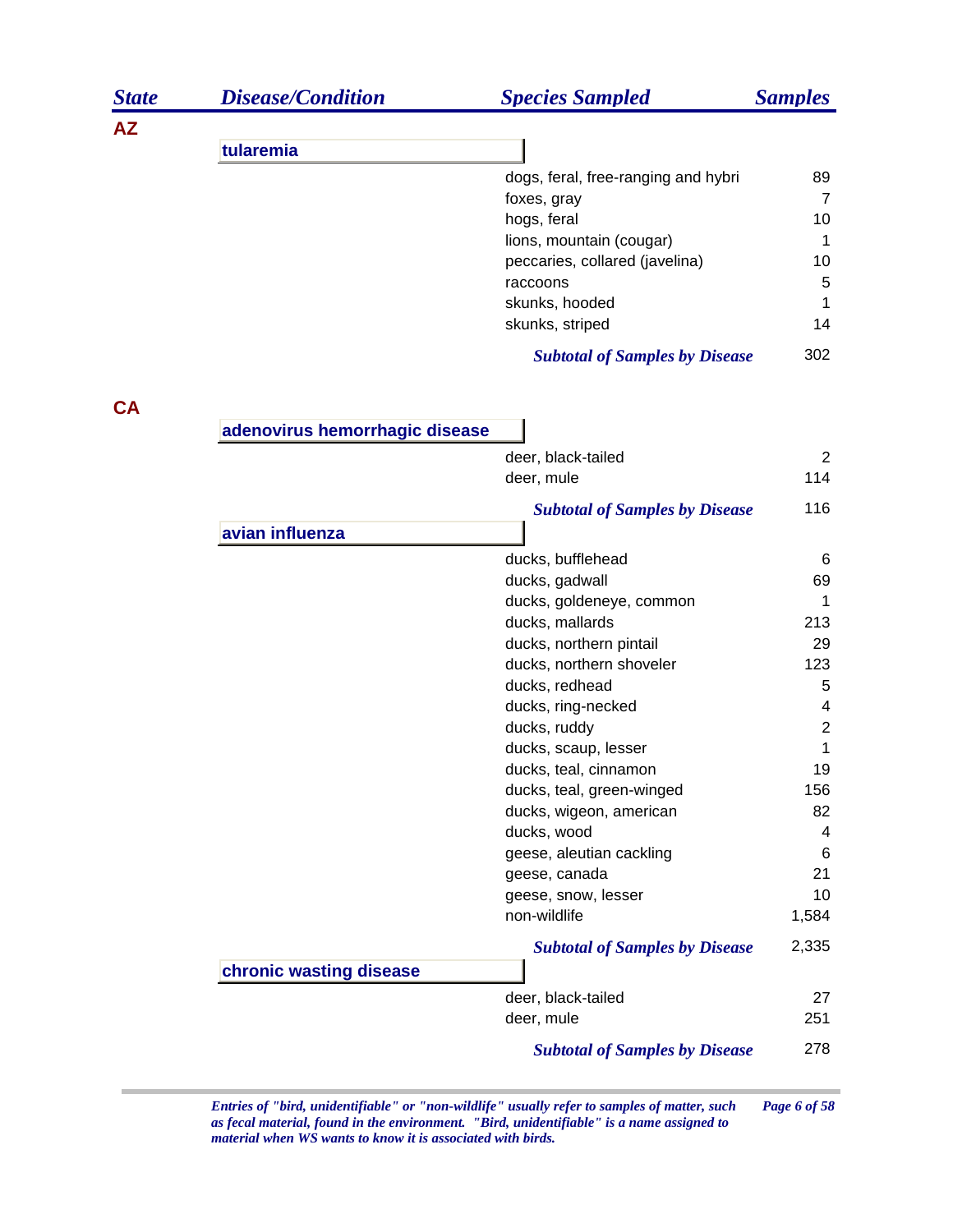| <b>State</b> | <b>Disease/Condition</b> | <b>Species Sampled</b>                  | <b>Samples</b> |
|--------------|--------------------------|-----------------------------------------|----------------|
| <b>CA</b>    |                          |                                         |                |
|              | classical swine fever    |                                         |                |
|              |                          | hogs, feral                             | 188            |
|              |                          | <b>Subtotal of Samples by Disease</b>   | 188            |
|              | e.coli                   |                                         |                |
|              |                          | coyotes                                 | 31             |
|              |                          | crows, american                         | 1              |
|              |                          | deer, black-tailed                      | 6              |
|              |                          | ducks, mallards                         | $\overline{2}$ |
|              |                          | ducks, northern shoveler                | $\overline{c}$ |
|              |                          | ducks, teal, green-winged               | 5              |
|              |                          | ducks, wigeon, american                 | 1              |
|              |                          | hares, jackrabbits (all)                | 16             |
|              |                          | hogs, feral<br>non-wildlife             | 187<br>32      |
|              |                          | opossums, virginia                      | 13             |
|              |                          | rabbits, cottontail                     | 21             |
|              |                          | raccoons                                | 17             |
|              |                          | skunks, striped                         | 16             |
|              |                          | squirrels, ground, california           | 44             |
|              |                          | starlings, european                     | 153            |
|              |                          | <b>Subtotal of Samples by Disease</b>   | 547            |
|              | genetic                  |                                         |                |
|              |                          | coyotes                                 | $\overline{2}$ |
|              |                          | hogs, feral                             | 423            |
|              |                          | lions, mountain (cougar)                | 3              |
|              |                          | <b>Subtotal of Samples by Disease</b>   | 428            |
|              | plague                   |                                         |                |
|              |                          | badgers                                 | $\overline{c}$ |
|              |                          | bears, black                            | 21             |
|              |                          | beavers                                 | 39             |
|              |                          | bobcats                                 | 17             |
|              |                          | cats, feral/free ranging                | $\mathbf{1}$   |
|              |                          | coyotes                                 | 537            |
|              |                          | deer, black-tailed                      | 1              |
|              |                          | foxes, gray                             | 5              |
|              |                          | foxes, red                              | 6              |
|              |                          | hogs, feral<br>lions, mountain (cougar) | 230<br>22      |
|              |                          | muskrats                                | 8              |
|              |                          | opossums, virginia                      | $\overline{7}$ |
|              |                          | raccoons                                | 65             |
|              |                          | skunks, striped                         | 16             |
|              |                          |                                         |                |

*Entries of "bird, unidentifiable" or "non-wildlife" usually refer to samples of matter, such Page 7 of 58 as fecal material, found in the environment. "Bird, unidentifiable" is a name assigned to material when WS wants to know it is associated with birds.*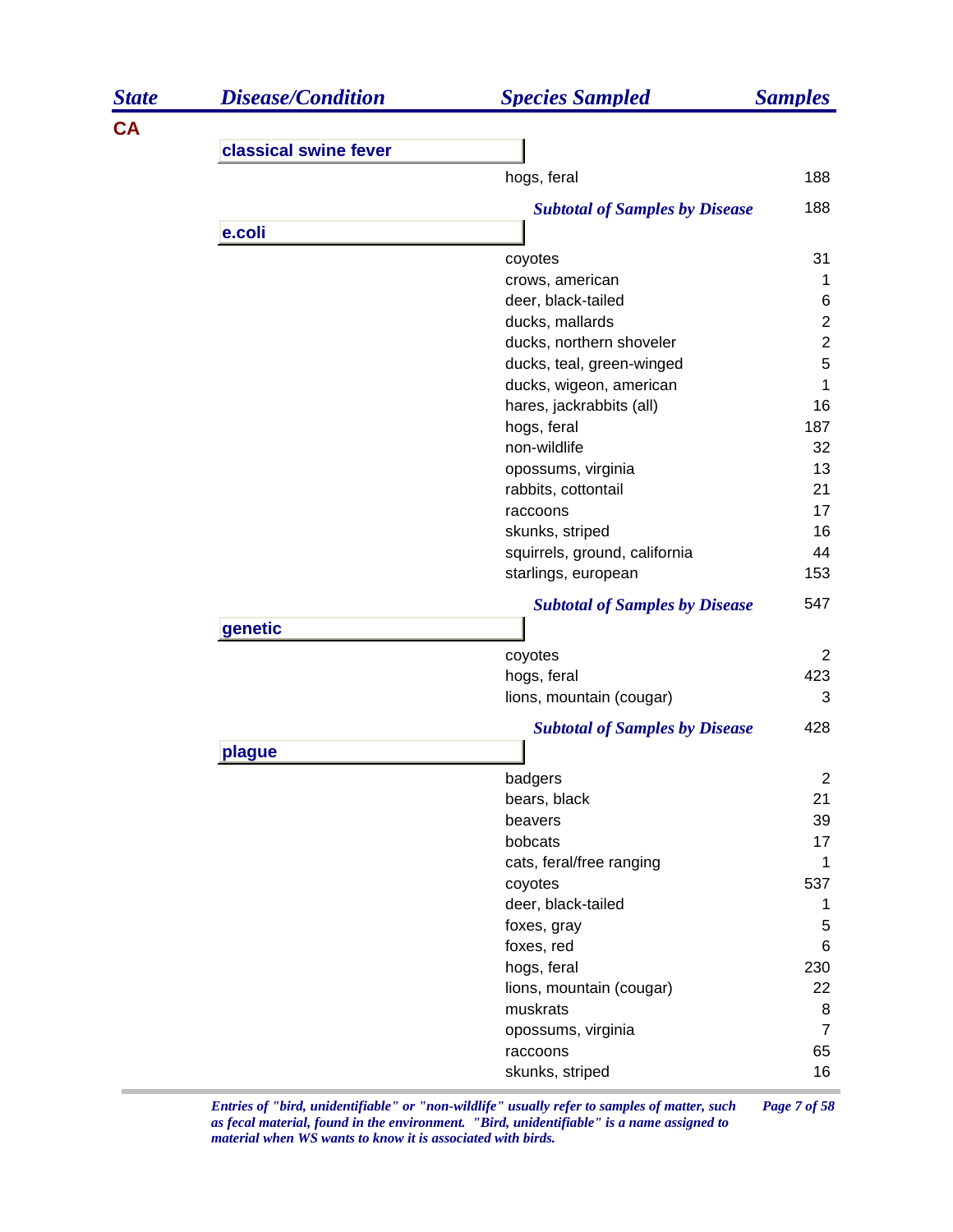| <b>State</b> | <b>Disease/Condition</b> | <b>Species Sampled</b>                           | <b>Samples</b> |
|--------------|--------------------------|--------------------------------------------------|----------------|
| <b>CA</b>    |                          |                                                  |                |
|              | plague                   |                                                  |                |
|              |                          | squirrels, ground, california                    | 5              |
|              |                          | <b>Subtotal of Samples by Disease</b>            | 982            |
|              | pseudorabies             |                                                  |                |
|              |                          | hogs, feral                                      | 186            |
|              |                          | <b>Subtotal of Samples by Disease</b>            | 186            |
|              | rabies                   |                                                  |                |
|              |                          | bobcats                                          | $\overline{2}$ |
|              |                          | coyotes                                          | 1              |
|              |                          | foxes, gray                                      | 1              |
|              |                          | opossums, virginia                               | 1              |
|              |                          | raccoons                                         | 5              |
|              |                          | skunks, striped                                  | 35             |
|              |                          | <b>Subtotal of Samples by Disease</b>            | 45             |
|              | swine brucellosis        |                                                  |                |
|              |                          | hogs, feral                                      | 186            |
|              |                          | <b>Subtotal of Samples by Disease</b>            | 186            |
|              | swine influenza          |                                                  |                |
|              |                          | hogs, feral                                      | 25             |
|              |                          | <b>Subtotal of Samples by Disease</b>            | 25             |
|              | tularemia                |                                                  |                |
|              |                          | badgers                                          | 2              |
|              |                          | bears, black                                     | 21             |
|              |                          | beavers                                          | 39             |
|              |                          | bobcats                                          | 17             |
|              |                          | cats, feral/free ranging                         | 1              |
|              |                          | coyotes                                          | 536            |
|              |                          | deer, black-tailed                               | 1              |
|              |                          | foxes, gray                                      | 5              |
|              |                          | foxes, red                                       | 6              |
|              |                          | hogs, feral                                      | 230            |
|              |                          | lions, mountain (cougar)                         | 22             |
|              |                          | muskrats                                         | 8              |
|              |                          | opossums, virginia                               | $\overline{7}$ |
|              |                          | raccoons                                         | 65             |
|              |                          | skunks, striped<br>squirrels, ground, california | 16<br>5        |
|              |                          |                                                  |                |
|              |                          | <b>Subtotal of Samples by Disease</b>            | 981            |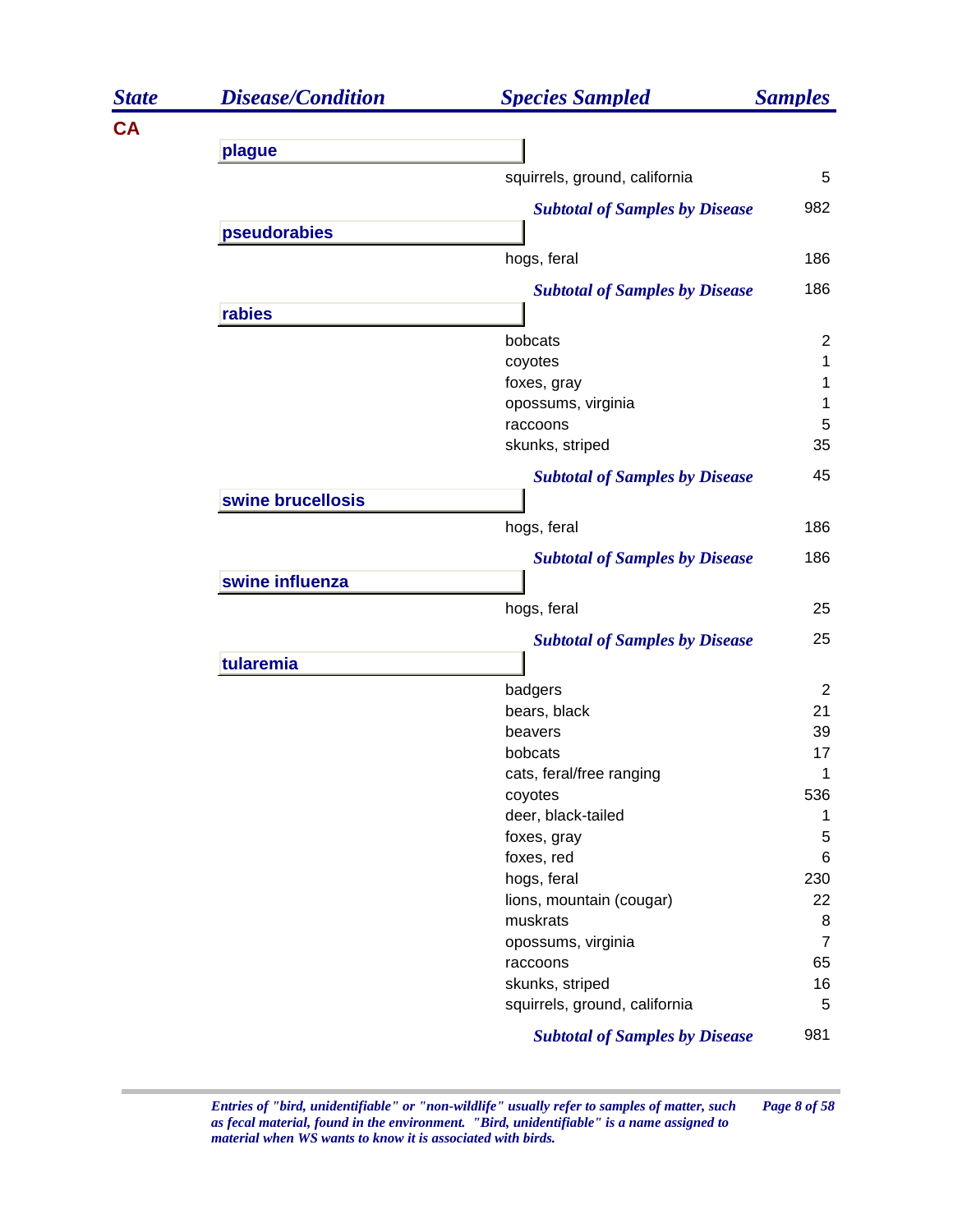| <b>State</b> | <b>Disease/Condition</b> | <b>Species Sampled</b>                | <b>Samples</b> |
|--------------|--------------------------|---------------------------------------|----------------|
| <b>CO</b>    |                          |                                       |                |
|              | avian cholera            |                                       |                |
|              |                          | ducks, mallards                       | 1              |
|              |                          | <b>Subtotal of Samples by Disease</b> | 1              |
|              | avian influenza          |                                       |                |
|              |                          | ducks, canvasback                     | 1              |
|              |                          | ducks, gadwall                        | 30             |
|              |                          | ducks, mallards                       | 71             |
|              |                          | ducks, northern pintail               | $\overline{2}$ |
|              |                          | ducks, northern shoveler              | 19             |
|              |                          | ducks, redhead                        | 3              |
|              |                          | ducks, ruddy                          | 1              |
|              |                          | ducks, teal, blue-winged              | 6              |
|              |                          | ducks, teal, cinnamon                 | 3              |
|              |                          | ducks, teal, green-winged             | 12             |
|              |                          | ducks, wigeon, american               | 9              |
|              |                          | geese, canada                         | 163            |
|              |                          | non-wildlife                          | 345            |
|              |                          | <b>Subtotal of Samples by Disease</b> | 665            |
|              | chronic wasting disease  |                                       |                |
|              |                          | deer, white-tailed (wild)             | 1              |
|              |                          | <b>Subtotal of Samples by Disease</b> | 1              |
|              | classical swine fever    |                                       |                |
|              |                          | hogs, feral                           | 19             |
|              |                          | <b>Subtotal of Samples by Disease</b> | 19             |
|              | plague                   |                                       |                |
|              |                          | beavers                               | 3              |
|              |                          | coyotes                               | 238            |
|              |                          | foxes, red                            | 175            |
|              |                          | voles (all)                           | 1              |
|              |                          | <b>Subtotal of Samples by Disease</b> | 417            |
|              | pseudorabies             |                                       |                |
|              |                          |                                       |                |
|              |                          | hogs, feral                           | 19             |
|              |                          | <b>Subtotal of Samples by Disease</b> | 19             |
|              | rabies                   |                                       |                |
|              |                          | skunks, striped                       | $\overline{2}$ |
|              |                          | <b>Subtotal of Samples by Disease</b> | $\overline{2}$ |
|              | swine brucellosis        |                                       |                |
|              |                          | hogs, feral                           | 19             |
|              |                          |                                       |                |

*Entries of "bird, unidentifiable" or "non-wildlife" usually refer to samples of matter, such Page 9 of 58 as fecal material, found in the environment. "Bird, unidentifiable" is a name assigned to material when WS wants to know it is associated with birds.*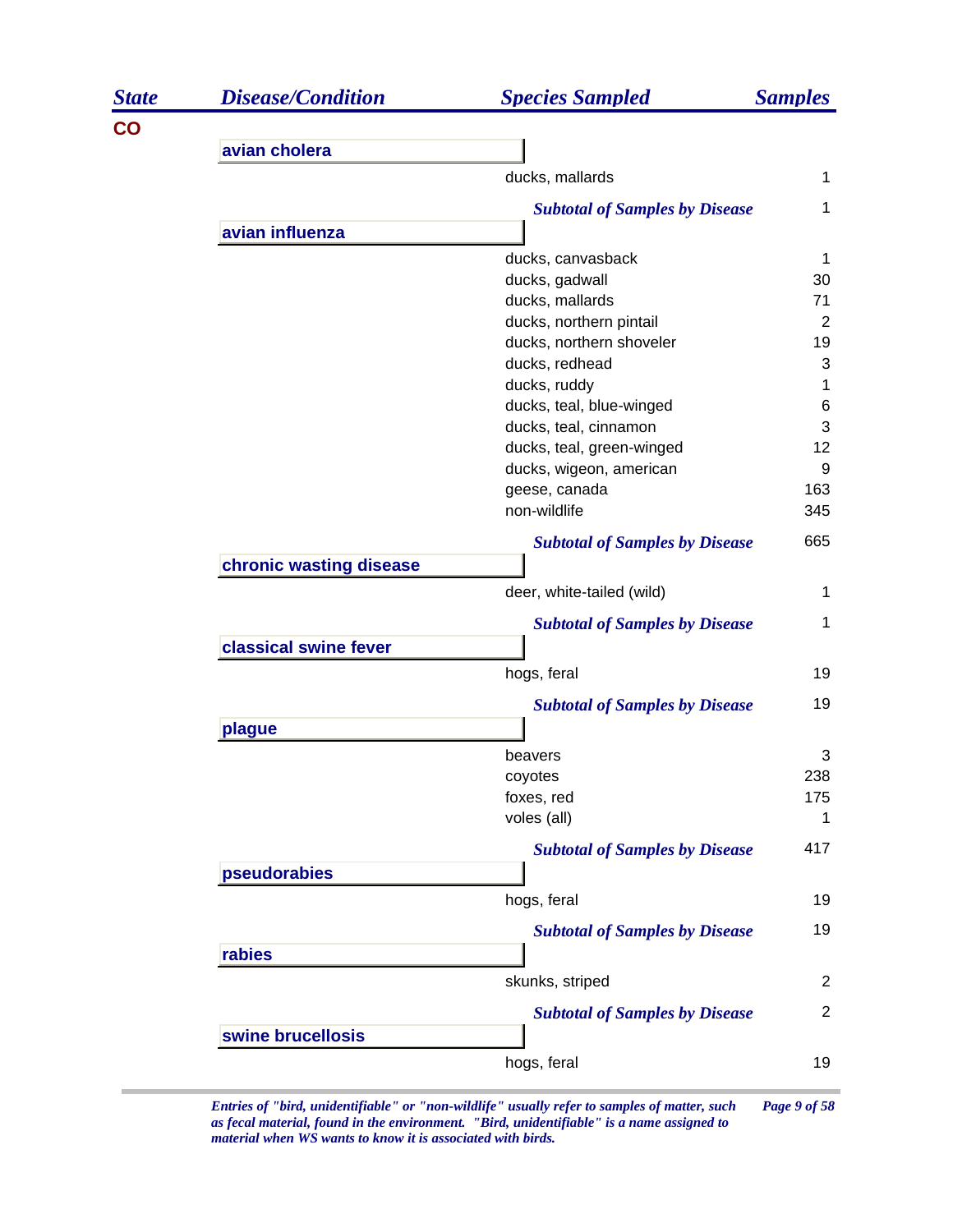| <b>State</b> | <b>Disease/Condition</b> | <b>Species Sampled</b>                   | <b>Samples</b>      |
|--------------|--------------------------|------------------------------------------|---------------------|
| CO           |                          |                                          |                     |
|              | swine brucellosis        |                                          |                     |
|              |                          | <b>Subtotal of Samples by Disease</b>    | 19                  |
|              | toxoplasmosis            |                                          |                     |
|              |                          | blackbirds, z-(mixed species)            | 3                   |
|              |                          | doves, mourning                          | 24                  |
|              |                          | ducks, mallards                          | 8                   |
|              |                          | falcons, american kestrels               | 9                   |
|              |                          | geese, canada                            | 6                   |
|              |                          | hawks, harrier, northern (marsh h        | 3                   |
|              |                          | hawks, red-tailed                        | 36                  |
|              |                          | hawks, rough-legged                      | 3                   |
|              |                          | hawks, swainson's                        | 15                  |
|              |                          | herons, great blue                       | 3                   |
|              |                          | killdeers<br>kingbirds, western          | 3<br>6              |
|              |                          | larks, horned                            | 27                  |
|              |                          | meadowlarks, western                     | 18                  |
|              |                          | owls, common barn                        | 3                   |
|              |                          | owls, great horned                       | 6                   |
|              |                          | pigeons, feral (rock)                    | 225                 |
|              |                          | starlings, european                      | 12                  |
|              |                          | vultures, turkey                         | 3                   |
|              |                          | <b>Subtotal of Samples by Disease</b>    | 413                 |
|              | tularemia                |                                          |                     |
|              |                          | beavers                                  | 3                   |
|              |                          | coyotes                                  | 38                  |
|              |                          | foxes, red                               | 13                  |
|              |                          | voles (all)                              | 1                   |
|              |                          | <b>Subtotal of Samples by Disease</b>    | 55                  |
|              | west nile virus          |                                          |                     |
|              |                          | sparrows, house/english                  | 123                 |
|              |                          | <b>Subtotal of Samples by Disease</b>    | 123                 |
|              |                          |                                          |                     |
| СT           | avian influenza          |                                          |                     |
|              |                          |                                          |                     |
|              |                          | cormorants, double-crested               | 1<br>$\overline{2}$ |
|              |                          | crows, american<br>ducks, american black | 21                  |
|              |                          | ducks, bufflehead                        | 1                   |
|              |                          | ducks, feral                             | 1                   |
|              |                          |                                          |                     |

*Entries of "bird, unidentifiable" or "non-wildlife" usually refer to samples of matter, such Page 10 of 58 as fecal material, found in the environment. "Bird, unidentifiable" is a name assigned to material when WS wants to know it is associated with birds.*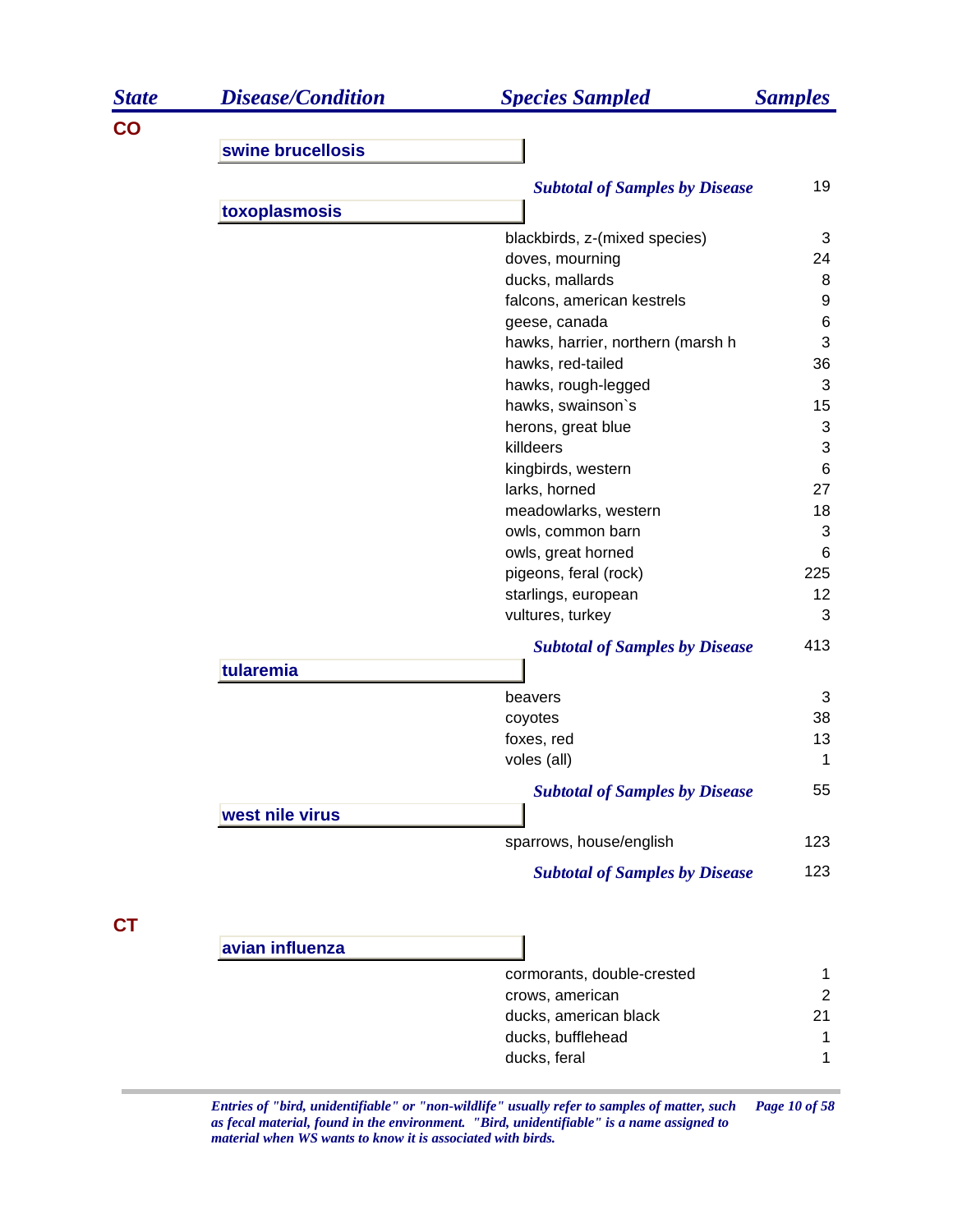| <b>State</b> | <b>Disease/Condition</b> | <b>Species Sampled</b>                | <b>Samples</b>          |
|--------------|--------------------------|---------------------------------------|-------------------------|
| <b>CT</b>    |                          |                                       |                         |
|              | avian influenza          |                                       |                         |
|              |                          | ducks, gadwall                        | 5                       |
|              |                          | ducks, long-tailed                    | 5                       |
|              |                          | ducks, mallards                       | 154                     |
|              |                          | ducks, merganser common               | 3                       |
|              |                          | ducks, merganser, hooded              | 6                       |
|              |                          | ducks, teal, green-winged             | 4                       |
|              |                          | ducks, wood                           | $\mathbf 5$             |
|              |                          | egrets, great                         | $\overline{c}$          |
|              |                          | egrets, snowy                         | $\overline{2}$          |
|              |                          | geese, canada                         | 201                     |
|              |                          | geese, feral                          | 5                       |
|              |                          | geese, snow, greater                  | 1                       |
|              |                          | gulls, black-backed, greater          | 8                       |
|              |                          | gulls, herring                        | 194                     |
|              |                          | gulls, laughing                       | 5                       |
|              |                          | gulls, ring-billed                    | 235                     |
|              |                          | herons, great blue                    | $\overline{\mathbf{4}}$ |
|              |                          | herons, night, black-crowned          | $\overline{2}$          |
|              |                          | kingfishers, belted                   | 1                       |
|              |                          | plovers, black-bellied                | 1                       |
|              |                          | sandpipers, semipalmated              | $\overline{\mathbf{c}}$ |
|              |                          | sandpipers, spotted                   | 1                       |
|              |                          | swans, mute                           | 6                       |
|              |                          | terns, common                         | 81                      |
|              |                          | turkeys, wild                         | 9                       |
|              |                          | yellowlegs, lesser                    | 1                       |
|              |                          | <b>Subtotal of Samples by Disease</b> | 969                     |
|              | lead                     |                                       |                         |
|              |                          | ducks, american black                 | 1                       |
|              |                          | <b>Subtotal of Samples by Disease</b> | 1                       |
| DE           |                          |                                       |                         |
|              | avian influenza          |                                       |                         |
|              |                          | ducks, american black                 | 10                      |
|              |                          | ducks, gadwall                        | 10                      |
|              |                          | ducks, mallards                       | 256                     |
|              |                          | ducks, merganser, hooded              | 5                       |
|              |                          | ducks, northern pintail               | 20                      |
|              |                          | ducks, northern shoveler              | 15                      |
|              |                          | ducks, ring-necked                    | 12                      |
|              |                          | ducks, ruddy                          | 2                       |
|              |                          |                                       |                         |

*Entries of "bird, unidentifiable" or "non-wildlife" usually refer to samples of matter, such Page 11 of 58 as fecal material, found in the environment. "Bird, unidentifiable" is a name assigned to material when WS wants to know it is associated with birds.*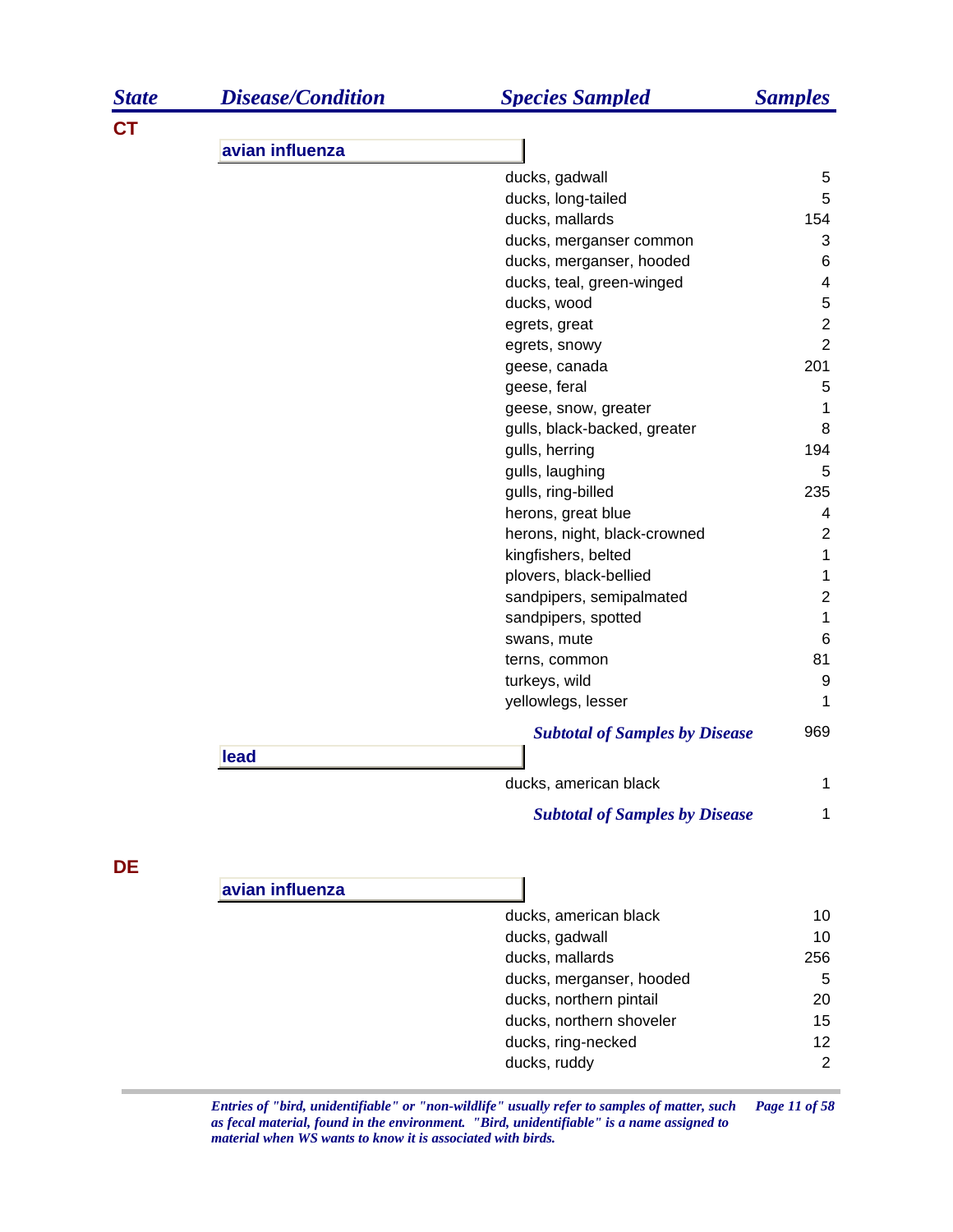| <b>State</b> | <b>Disease/Condition</b> | <b>Species Sampled</b>                | <b>Samples</b> |
|--------------|--------------------------|---------------------------------------|----------------|
| DE           |                          |                                       |                |
|              | avian influenza          |                                       |                |
|              |                          | ducks, scaup, lesser                  | 4              |
|              |                          | ducks, teal, green-winged             | 140            |
|              |                          | ducks, wigeon, american               | $\overline{7}$ |
|              |                          | ducks, wood                           | 20             |
|              |                          | geese, canada                         | 929            |
|              |                          | geese, snow, greater                  | 178            |
|              |                          | geese, snow, lesser                   | 1              |
|              |                          | gulls, black-backed, greater          | 100            |
|              |                          | swans, mute                           | 1              |
|              |                          | <b>Subtotal of Samples by Disease</b> | 1,710          |
| FL           | avian influenza          |                                       |                |
|              |                          |                                       |                |
|              |                          | dowitchers, short-billed              | 24             |
|              |                          | ducks, gadwall                        | 1              |
|              |                          | ducks, mallards                       | 1              |
|              |                          | ducks, mottled                        | 27             |
|              |                          | ducks, northern pintail               | 1              |
|              |                          | ducks, northern shoveler              | 11             |
|              |                          | ducks, ring-necked                    | 37             |
|              |                          | ducks, scaup, lesser                  | $\mathbf 1$    |
|              |                          | ducks, teal, blue-winged              | 13             |
|              |                          | ducks, teal, green-winged             | $\,6$          |
|              |                          | ducks, wigeon, american               | 1              |
|              |                          | dunlins                               | 30             |
|              |                          | knots, red                            | 43             |
|              |                          | plovers, black-bellied                | 4              |
|              |                          | sanderlings                           | 13             |
|              |                          | sandpipers, western                   | 5              |
|              |                          | turnstones, ruddy                     | 33             |
|              |                          | <b>Subtotal of Samples by Disease</b> | 251            |
|              | classical swine fever    |                                       |                |
|              |                          | hogs, feral                           | 4              |
|              |                          | <b>Subtotal of Samples by Disease</b> | 4              |
|              | pseudorabies             |                                       |                |
|              |                          | hogs, feral                           | 4              |
|              |                          | <b>Subtotal of Samples by Disease</b> | 4              |
|              | rabies                   |                                       |                |
|              |                          | bobcats                               | $\overline{2}$ |

*Entries of "bird, unidentifiable" or "non-wildlife" usually refer to samples of matter, such Page 12 of 58 as fecal material, found in the environment. "Bird, unidentifiable" is a name assigned to material when WS wants to know it is associated with birds.*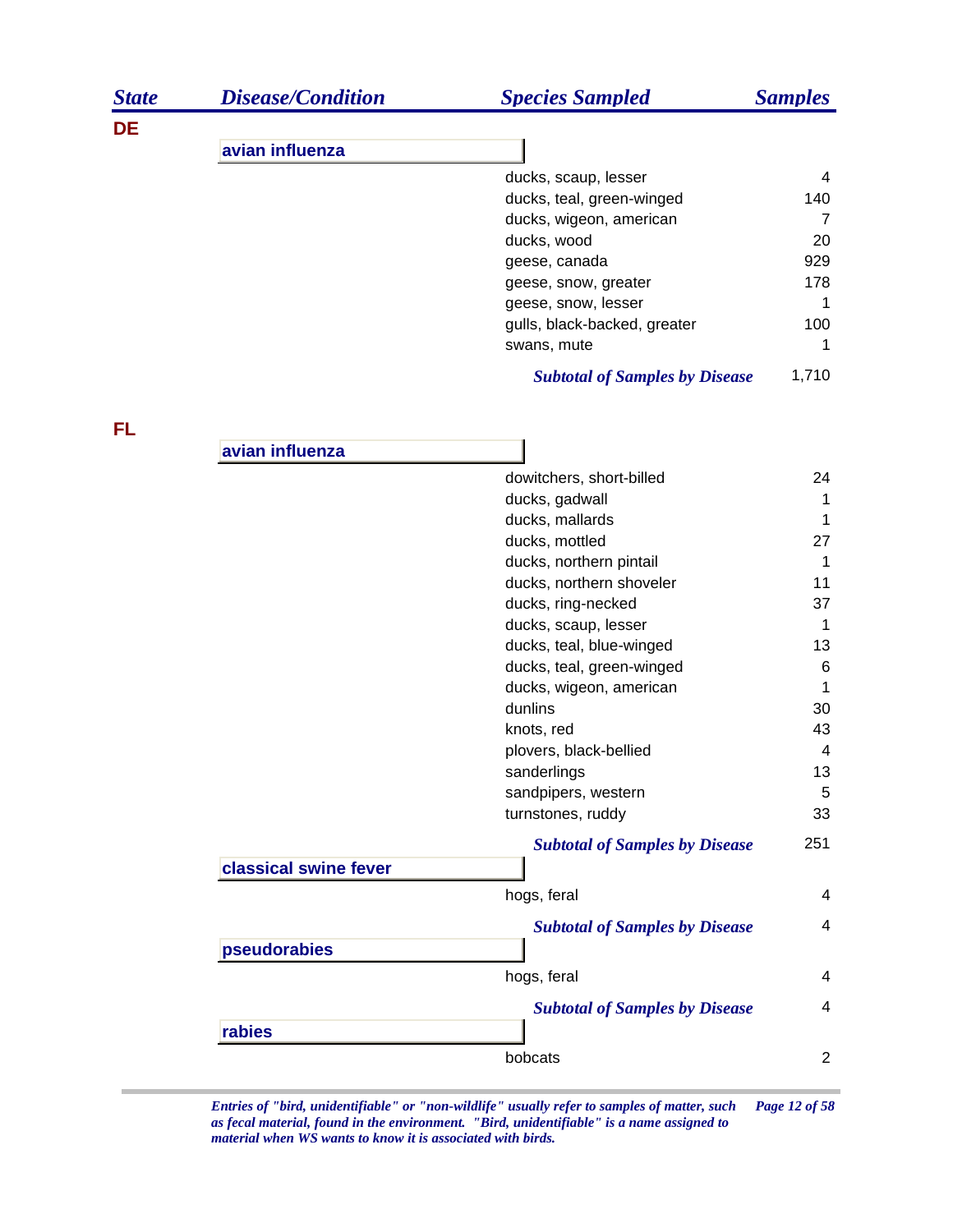| <b>State</b> | <b>Disease/Condition</b> | <b>Species Sampled</b>                | <b>Samples</b> |
|--------------|--------------------------|---------------------------------------|----------------|
| FL           |                          |                                       |                |
|              | rabies                   |                                       |                |
|              |                          | cats, feral/free ranging              | 41             |
|              |                          | coyotes                               | 2              |
|              |                          | foxes, gray                           | 10             |
|              |                          | raccoons                              | 1,892          |
|              |                          | <b>Subtotal of Samples by Disease</b> | 1,947          |
|              | swine brucellosis        |                                       |                |
|              |                          | hogs, feral                           | 4              |
|              |                          | <b>Subtotal of Samples by Disease</b> | 4              |
| <b>GA</b>    |                          |                                       |                |
|              | avian influenza          |                                       |                |
|              |                          | coots, american                       | 10             |
|              |                          | ducks, american black                 | 6              |
|              |                          | ducks, bufflehead                     | 4              |
|              |                          | ducks, canvasback                     | 1              |
|              |                          | ducks, feral                          | 29             |
|              |                          | ducks, gadwall                        | 38             |
|              |                          | ducks, mallards                       | 57             |
|              |                          | ducks, merganser, hooded              | 35             |
|              |                          | ducks, northern pintail               | 1              |
|              |                          | ducks, northern shoveler              | 14             |
|              |                          | ducks, redhead                        | 1              |
|              |                          | ducks, ring-necked                    | 126            |
|              |                          | ducks, scaup, lesser                  | 8              |
|              |                          | ducks, teal, blue-winged              | $\overline{7}$ |
|              |                          | ducks, teal, green-winged             | 54             |
|              |                          | ducks, wigeon, american               | 8              |
|              |                          | ducks, wood                           | 94             |
|              |                          | geese, canada                         | 1              |
|              | classical swine fever    | <b>Subtotal of Samples by Disease</b> | 494            |
|              |                          | hogs, feral                           | 68             |
|              |                          |                                       | 68             |
|              | pseudorabies             | <b>Subtotal of Samples by Disease</b> |                |
|              |                          | hogs, feral                           | 20             |
|              |                          | <b>Subtotal of Samples by Disease</b> | 20             |
|              | rabies                   |                                       |                |
|              |                          | bats (all)                            | 1              |

*Entries of "bird, unidentifiable" or "non-wildlife" usually refer to samples of matter, such Page 13 of 58 as fecal material, found in the environment. "Bird, unidentifiable" is a name assigned to material when WS wants to know it is associated with birds.*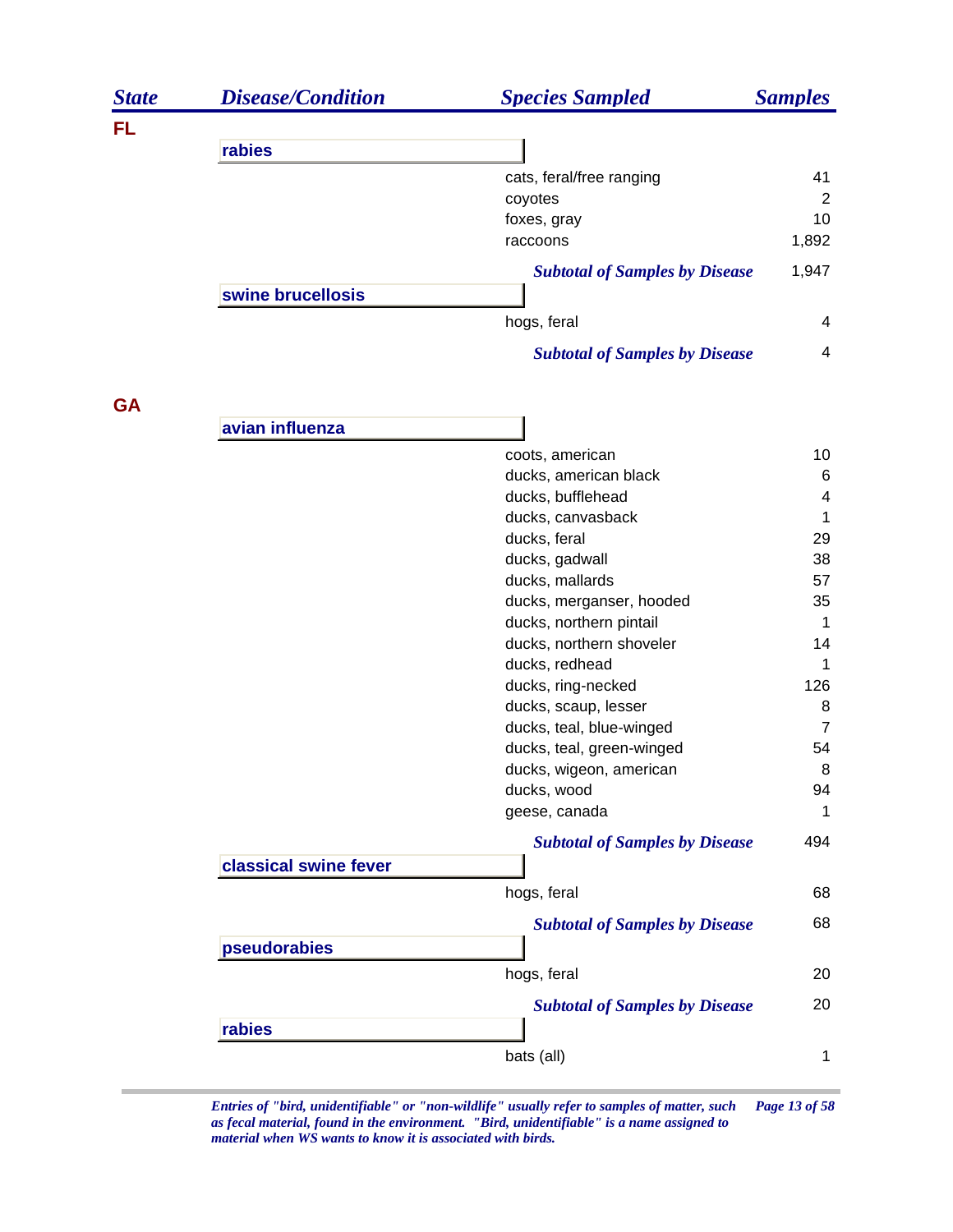| <b>State</b> | <b>Disease/Condition</b> | <b>Species Sampled</b>                | <b>Samples</b> |
|--------------|--------------------------|---------------------------------------|----------------|
| <b>GA</b>    |                          |                                       |                |
|              | rabies                   |                                       |                |
|              |                          | bobcats                               | 1              |
|              |                          | cats, feral/free ranging              | 4              |
|              |                          | coyotes                               | 2              |
|              |                          | dogs, feral, free-ranging and hybri   | 2              |
|              |                          | foxes, gray                           | 16             |
|              |                          | foxes, red                            |                |
|              |                          | marmots/woodchucks (all)              | 3              |
|              |                          | raccoons                              | 335            |
|              |                          | skunks, striped                       | 8              |
|              |                          | <b>Subtotal of Samples by Disease</b> | 373            |
|              | swine brucellosis        |                                       |                |
|              |                          | hogs, feral                           | 20             |
|              |                          | <b>Subtotal of Samples by Disease</b> | 20             |

**GB**

**avian influenza**

| coots, american                   | 3              |
|-----------------------------------|----------------|
| cormorants, neotropic (olivaceous | 2              |
| dowitchers, short-billed          | 2              |
| ducks, northern shoveler          | $\overline{2}$ |
| ducks, pintail, white-cheeked     | 21             |
| ducks, teal, blue-winged          | 20             |
| ducks, whistling, west indian     | 2              |
| egrets, snowy                     | 10             |
| herons, green                     | 6              |
| herons, little blue               | 2              |
| herons, night, yellow-crowned     | $\overline{2}$ |
| herons, tricolored                | 8              |
| killdeers                         | 8              |
| kingfishers, belted               | $\overline{2}$ |
| plovers, semipalmated             | $\overline{2}$ |
| plovers, wilson`s                 | 4              |
| sandpipers, least                 | 50             |
| sandpipers, semipalmated          | 29             |
| sandpipers, spotted               | 4              |
| sandpipers, stilt                 | 6              |
| snipes, common                    | 3              |
| stilts, black-necked              | 113            |
| willets                           | 2              |
| yellowlegs, greater               | 37             |
| yellowlegs, lesser                | 18             |
|                                   |                |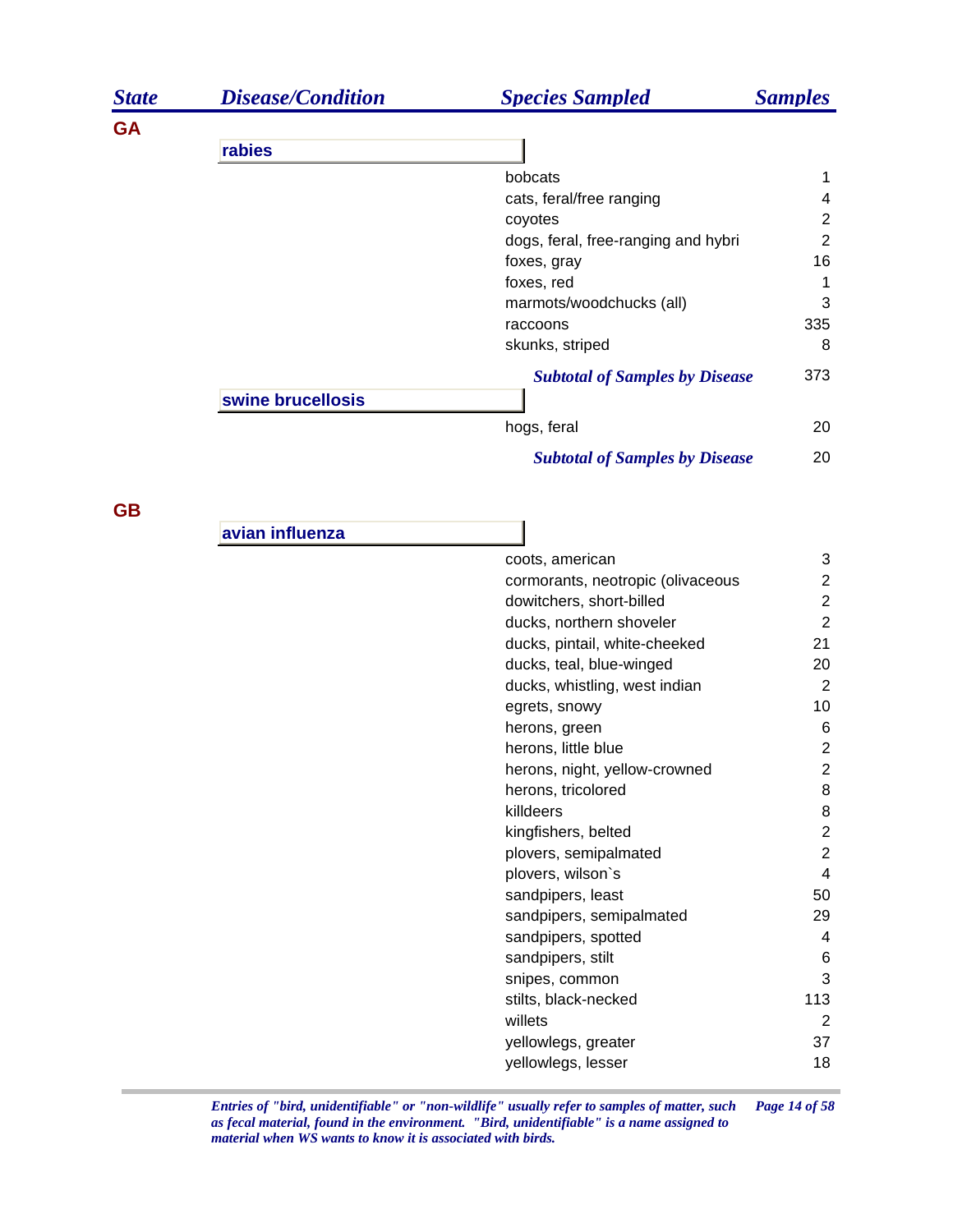| <b>State</b> | <b>Disease/Condition</b> | <b>Species Sampled</b>                | <b>Samples</b> |
|--------------|--------------------------|---------------------------------------|----------------|
| <b>GB</b>    |                          |                                       |                |
|              | avian influenza          |                                       |                |
|              |                          | <b>Subtotal of Samples by Disease</b> | 358            |
| <b>GU</b>    |                          |                                       |                |
|              | avian influenza          |                                       |                |
|              |                          | bird, unidentifiable                  | 95             |
|              |                          | bitterns, yellow                      | 96             |
|              |                          | doves, collared, island (philippine)  | 1,249          |
|              |                          | drongos, black                        | 7              |
|              |                          |                                       |                |

| ururiyus, biach                       | ,              |
|---------------------------------------|----------------|
| egrets, cattle                        | 4              |
| egrets, great                         | 3              |
| greenshanks, common                   | 60             |
| herons, night, black-crowned          | 28             |
| kingfishers, belted                   | 2              |
| mannikins, chestnut                   | 27             |
| noddys, black                         | 1              |
| pigeons, feral (rock)                 | 32             |
| plovers, black-bellied                | $\overline{c}$ |
| plovers, golden, pacific              | 5,260          |
| plovers, mongolian                    | 12             |
| ruffs                                 | 7              |
| sandpipers, common                    | 73             |
| sandpipers, pectoral                  | 3              |
| sandpipers, sharp-tailed              | 497            |
| sandpipers, wood                      | 92             |
| snipes, common                        | 6              |
| sparrows, eurasian tree               | $\overline{7}$ |
| stints, long-toed                     | 26             |
| stints, rufous-necked                 | 16             |
| swallows, bank                        | 36             |
| tattlers, gray-tailed                 | 39             |
| tattlers, wandering                   | 63             |
| terns, common                         | 16             |
| terns, common fairy                   | 1              |
| turnstones, ruddy                     | 129            |
| whimbrels                             | 11             |
| <b>Subtotal of Samples by Disease</b> | 7,900          |

**HI**

**avian influenza** bulbuls, red-whiskered 2 ducks, feral 22

*Entries of "bird, unidentifiable" or "non-wildlife" usually refer to samples of matter, such Page 15 of 58 as fecal material, found in the environment. "Bird, unidentifiable" is a name assigned to material when WS wants to know it is associated with birds.*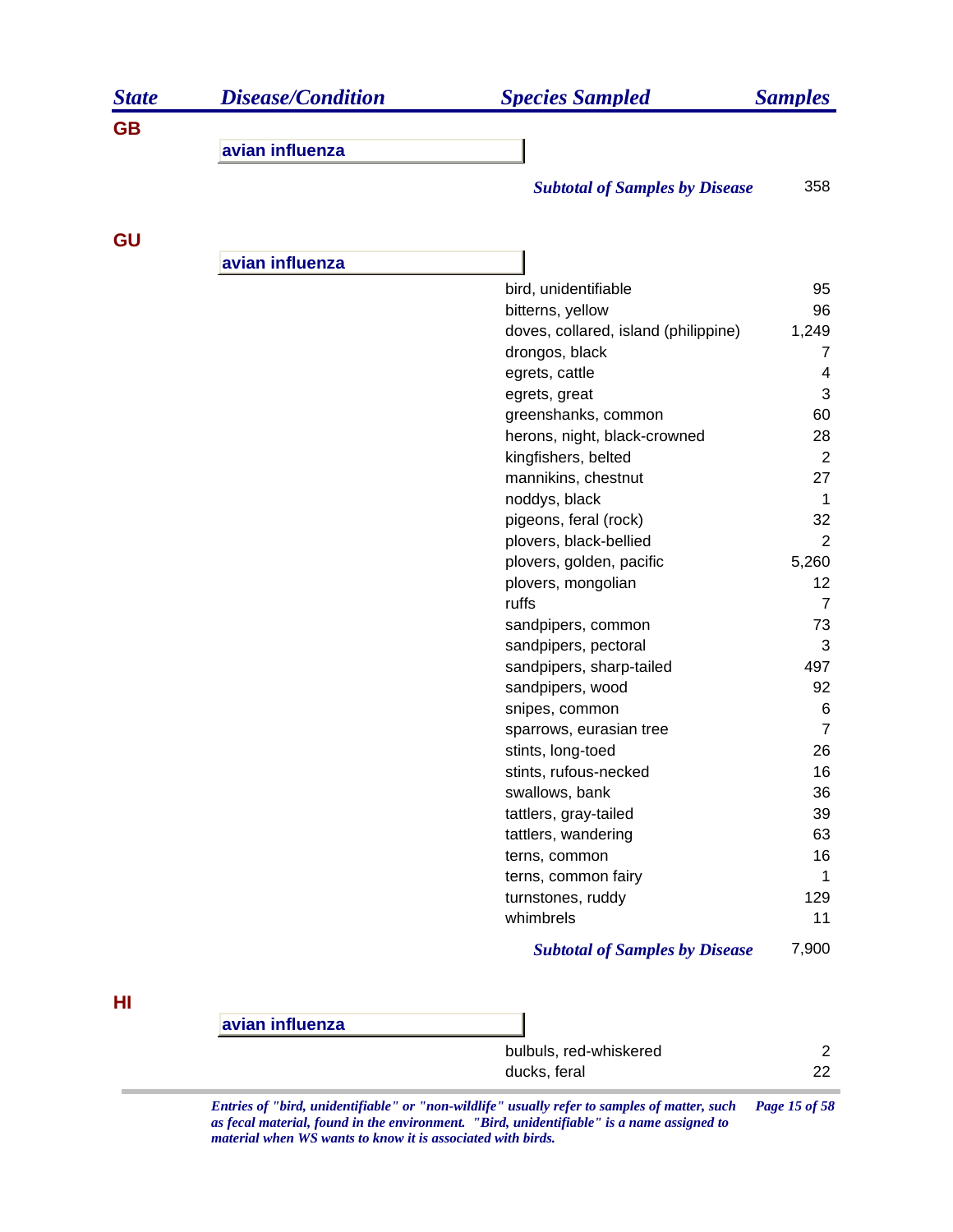| <b>State</b> | <b>Disease/Condition</b> | <b>Species Sampled</b>                | <b>Samples</b> |
|--------------|--------------------------|---------------------------------------|----------------|
| HI           |                          |                                       |                |
|              | avian influenza          |                                       |                |
|              |                          | ducks, mallards                       | 16             |
|              |                          | egrets, cattle                        | 13             |
|              |                          | geese, feral                          | 3              |
|              |                          | herons, night, black-crowned          | 1              |
|              |                          | plovers, golden, pacific              | 15             |
|              |                          | sanderlings                           | 1              |
|              |                          | turnstones, ruddy                     | 5              |
|              |                          | <b>Subtotal of Samples by Disease</b> | 78             |
|              | classical swine fever    |                                       |                |
|              |                          | hogs, feral                           | 21             |
|              |                          | <b>Subtotal of Samples by Disease</b> | 21             |
|              | genetic                  |                                       |                |
|              |                          | hogs, feral                           | 16             |
|              |                          | <b>Subtotal of Samples by Disease</b> | 16             |
|              | leptospirosis            |                                       |                |
|              |                          | hogs, feral                           | 11             |
|              |                          | <b>Subtotal of Samples by Disease</b> | 11             |
|              | pseudorabies             |                                       |                |
|              |                          | hogs, feral                           | 25             |
|              |                          | <b>Subtotal of Samples by Disease</b> | 25             |
|              | swine brucellosis        |                                       |                |
|              |                          | hogs, feral                           | 25             |
|              |                          | <b>Subtotal of Samples by Disease</b> | 25             |
|              | west nile virus          |                                       |                |
|              |                          | bulbuls, red-whiskered                | 1              |
|              |                          | cardinals, red crested                | 67             |
|              |                          | doves, spotted                        | 1,512          |
|              |                          | doves, zebra                          | 1,691          |
|              |                          | mynas (all)                           | 87             |
|              |                          | sparrows, java                        | 364            |
|              |                          | <b>Subtotal of Samples by Disease</b> | 3,722          |
| ΙA           |                          |                                       |                |
|              | avian influenza          |                                       |                |
|              |                          | ducks, gadwall                        | 76             |
|              |                          | ducks, mallards                       | 186            |
|              |                          | ducks, northern pintail               | 72             |

*Entries of "bird, unidentifiable" or "non-wildlife" usually refer to samples of matter, such Page 16 of 58 as fecal material, found in the environment. "Bird, unidentifiable" is a name assigned to material when WS wants to know it is associated with birds.*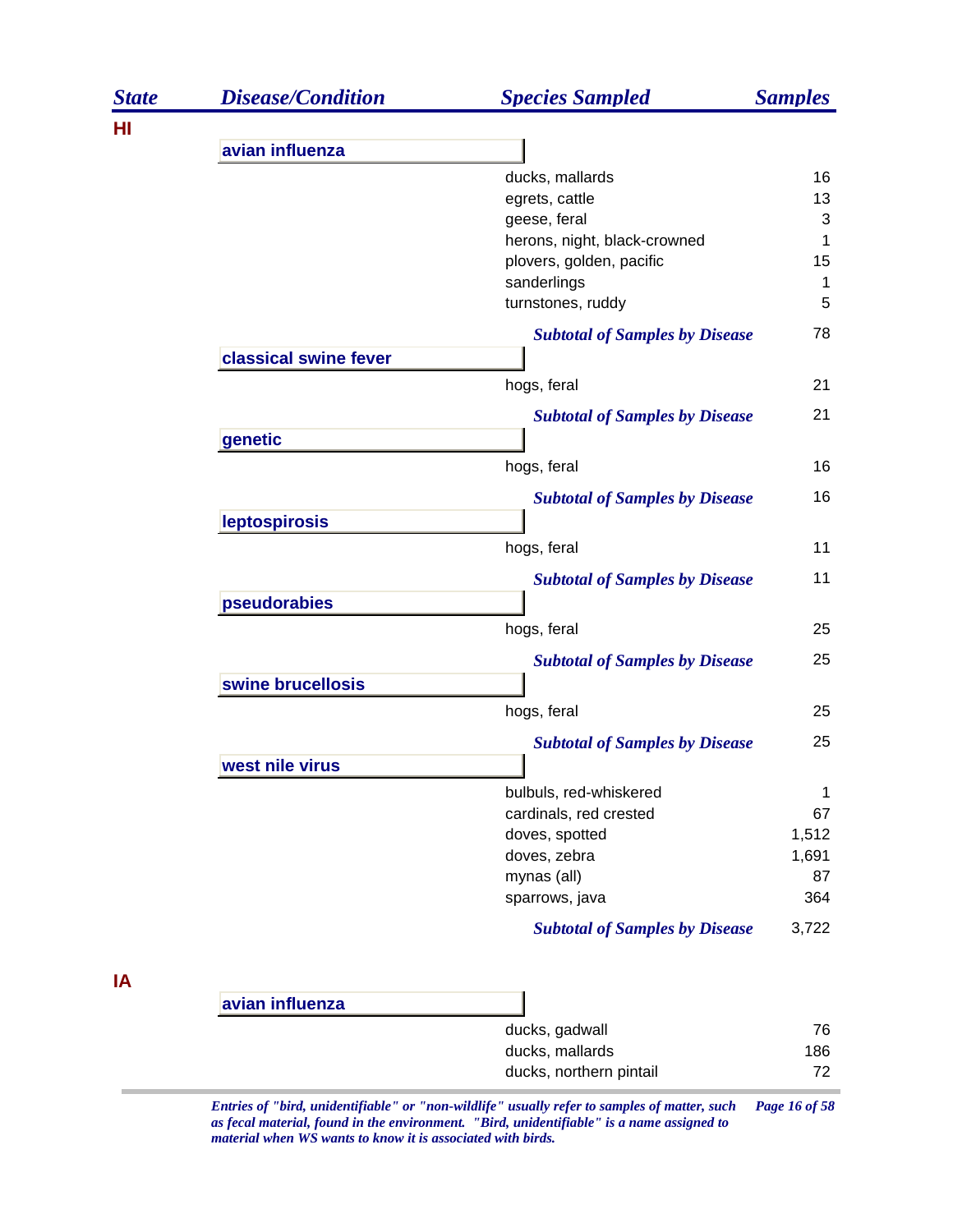| <b>State</b> | <b>Disease/Condition</b> | <b>Species Sampled</b>                     | <b>Samples</b>                   |
|--------------|--------------------------|--------------------------------------------|----------------------------------|
| IA           |                          |                                            |                                  |
|              | avian influenza          |                                            |                                  |
|              |                          | ducks, northern shoveler                   | 91                               |
|              |                          | ducks, teal, blue-winged                   | 57                               |
|              |                          | ducks, teal, green-winged                  | 161                              |
|              |                          | ducks, wigeon, american                    | 27                               |
|              |                          | geese, canada                              | 449                              |
|              |                          | non-wildlife                               | 113                              |
|              |                          | <b>Subtotal of Samples by Disease</b>      | 1,232                            |
|              | chronic wasting disease  |                                            |                                  |
|              |                          | deer, white-tailed (wild)                  | 122                              |
|              |                          | <b>Subtotal of Samples by Disease</b>      | 122                              |
| ID           |                          |                                            |                                  |
|              | aleutian disease virus   |                                            |                                  |
|              |                          | cats, feral/free ranging                   | 152                              |
|              |                          | minks                                      | $\overline{7}$                   |
|              |                          | skunks, striped                            | 40                               |
|              |                          | <b>Subtotal of Samples by Disease</b>      | 199                              |
|              | avian influenza          |                                            |                                  |
|              |                          | ducks, gadwall                             | 31                               |
|              |                          | ducks, goldeneye, common                   | 28                               |
|              |                          | ducks, mallards                            | 345                              |
|              |                          | ducks, northern pintail                    | 23                               |
|              |                          | ducks, northern shoveler<br>ducks, redhead | $\overline{7}$<br>$\overline{c}$ |
|              |                          | ducks, ring-necked                         | 6                                |
|              |                          | ducks, scaup, lesser                       | $\mathbf 2$                      |
|              |                          | ducks, teal, blue-winged                   | 3                                |
|              |                          | ducks, teal, green-winged                  | 40                               |
|              |                          | ducks, wigeon, american                    | 78                               |
|              |                          | ducks, wood                                | 7                                |
|              |                          | geese, canada                              | 8                                |
|              |                          | non-wildlife                               | 605                              |
|              |                          | <b>Subtotal of Samples by Disease</b>      | 1,185                            |
|              | plague                   |                                            |                                  |
|              |                          | badgers                                    | 10                               |
|              |                          | bears, black                               | $\overline{2}$                   |
|              |                          | beavers                                    | 4                                |
|              |                          | cats, feral/free ranging                   | 15                               |
|              |                          | coyotes                                    | 125                              |
|              |                          |                                            |                                  |

*Entries of "bird, unidentifiable" or "non-wildlife" usually refer to samples of matter, such Page 17 of 58 as fecal material, found in the environment. "Bird, unidentifiable" is a name assigned to material when WS wants to know it is associated with birds.*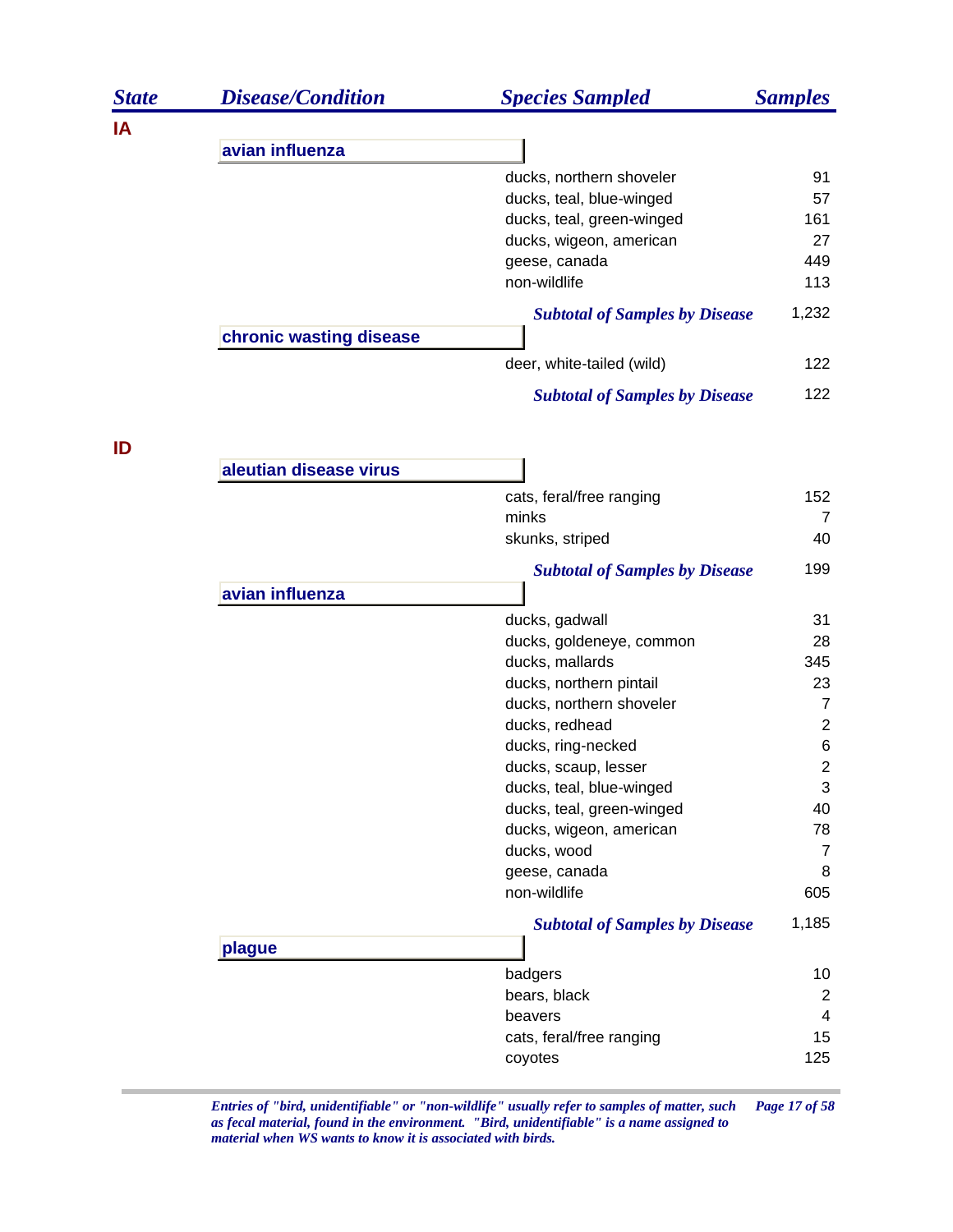| <b>State</b> | <b>Disease/Condition</b> | <b>Species Sampled</b>                | <b>Samples</b>          |
|--------------|--------------------------|---------------------------------------|-------------------------|
| ID           |                          |                                       |                         |
|              | plague                   |                                       |                         |
|              |                          | foxes, red                            | 9                       |
|              |                          | lions, mountain (cougar)              | 1                       |
|              |                          | marmots/woodchucks (all)              | $\mathbf 2$             |
|              |                          | minks                                 | 1                       |
|              |                          | muskrats                              | 3                       |
|              |                          | raccoons                              | $\,6$                   |
|              |                          | skunks, striped                       | 10                      |
|              |                          | wolves, gray/timber                   | 16                      |
|              |                          | <b>Subtotal of Samples by Disease</b> | 204                     |
|              | tularemia                |                                       |                         |
|              |                          | badgers                               | 10                      |
|              |                          | bears, black                          | 2                       |
|              |                          | beavers                               | $\overline{4}$          |
|              |                          | cats, feral/free ranging              | 15                      |
|              |                          | coyotes                               | 125                     |
|              |                          | foxes, red                            | 9                       |
|              |                          | lions, mountain (cougar)              | 1                       |
|              |                          | marmots/woodchucks (all)              | $\overline{2}$          |
|              |                          | minks                                 | 1                       |
|              |                          | muskrats                              | 3                       |
|              |                          | raccoons                              | 6                       |
|              |                          | skunks, striped                       | 10                      |
|              |                          | wolves, gray/timber                   | 16                      |
|              |                          | <b>Subtotal of Samples by Disease</b> | 204                     |
| IL           |                          |                                       |                         |
|              | avian influenza          |                                       |                         |
|              |                          | ducks, bufflehead                     | 1                       |
|              |                          | ducks, gadwall                        | 21                      |
|              |                          | ducks, mallards                       | 12                      |
|              |                          | ducks, merganser, hooded              | 4                       |
|              |                          | ducks, northern pintail               | 3                       |
|              |                          | ducks, northern shoveler              | 100                     |
|              |                          | ducks, redhead                        | $\overline{7}$          |
|              |                          | ducks, ring-necked                    | $\overline{\mathbf{4}}$ |
|              |                          | ducks, ruddy                          | 4                       |
|              |                          | ducks, scaup, greater                 | 1                       |
|              |                          | ducks, scaup, lesser                  | 28                      |
|              |                          | ducks, teal, blue-winged              | 95                      |
|              |                          | ducks, teal, green-winged             | 94                      |
|              |                          | ducks, wigeon, american               | 3                       |

*Entries of "bird, unidentifiable" or "non-wildlife" usually refer to samples of matter, such Page 18 of 58 as fecal material, found in the environment. "Bird, unidentifiable" is a name assigned to material when WS wants to know it is associated with birds.*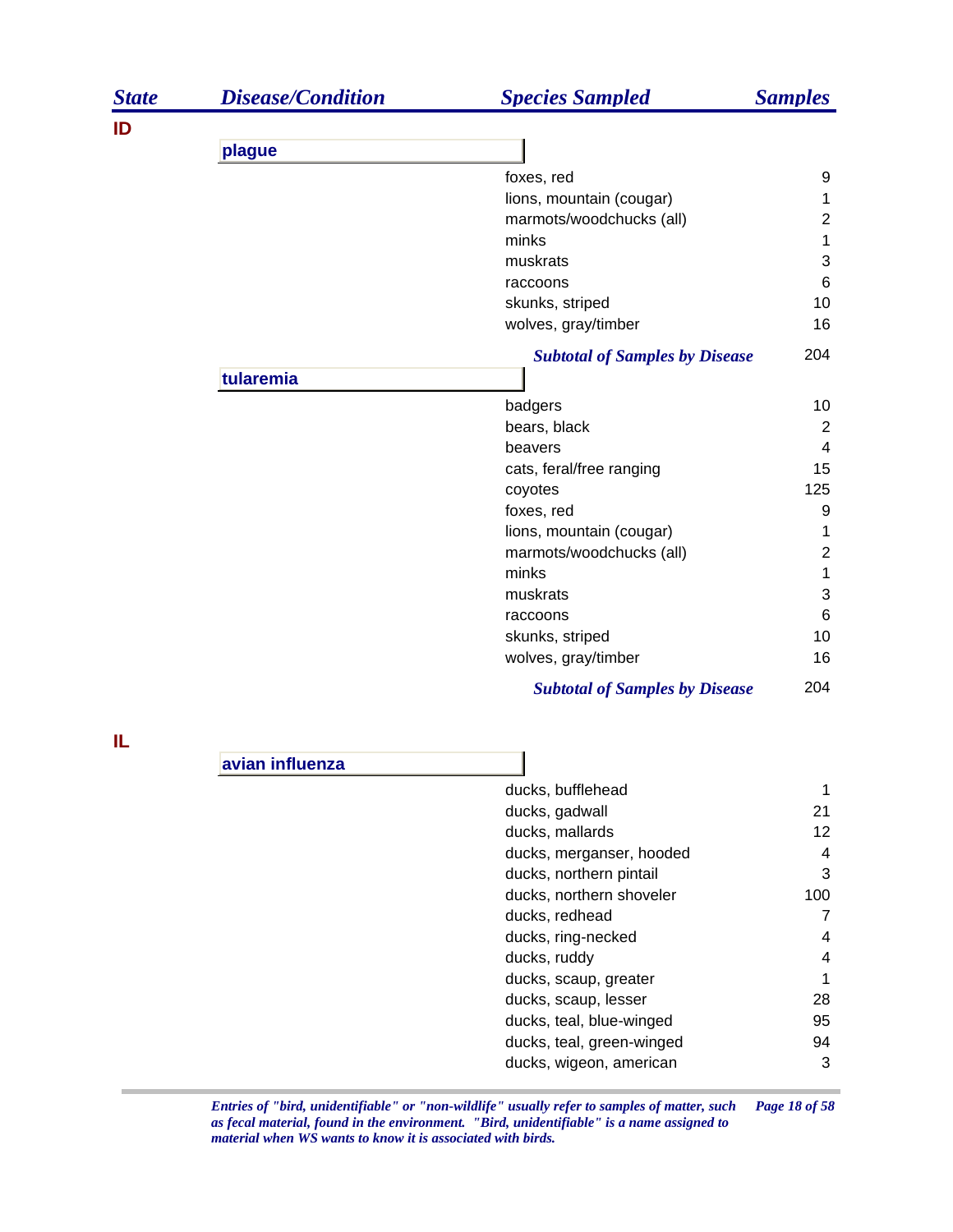| <b>State</b> | <b>Disease/Condition</b> | <b>Species Sampled</b>                              | <b>Samples</b>   |
|--------------|--------------------------|-----------------------------------------------------|------------------|
| IL.          |                          |                                                     |                  |
|              | avian influenza          |                                                     |                  |
|              |                          | ducks, wood                                         | 12               |
|              |                          | geese, canada                                       | 74               |
|              |                          | killdeers<br>non-wildlife                           | 3<br>623         |
|              |                          | sandpipers, least                                   | 3                |
|              |                          | <b>Subtotal of Samples by Disease</b>               | 1,092            |
|              | chronic wasting disease  |                                                     |                  |
|              |                          | deer, white-tailed (wild)                           | 4                |
|              |                          | <b>Subtotal of Samples by Disease</b>               | 4                |
|              | rabies                   |                                                     |                  |
|              |                          | skunks, striped                                     | 10               |
|              |                          | <b>Subtotal of Samples by Disease</b>               | 10               |
| IN           |                          |                                                     |                  |
|              | avian influenza          |                                                     |                  |
|              |                          | blackbirds, red-winged                              | 10               |
|              |                          | coots, american                                     | $\overline{2}$   |
|              |                          | ducks, american black                               | 1                |
|              |                          | ducks, gadwall                                      | $\,6$            |
|              |                          | ducks, goldeneye, common                            | 1                |
|              |                          | ducks, mallards                                     | 63               |
|              |                          | ducks, merganser, hooded                            | 1                |
|              |                          | ducks, northern pintail<br>ducks, northern shoveler | 3<br>1           |
|              |                          | ducks, ring-necked                                  | $\boldsymbol{2}$ |
|              |                          | ducks, teal, blue-winged                            | 3                |
|              |                          | ducks, teal, green-winged                           | 16               |
|              |                          | ducks, wigeon, american                             | 2                |
|              |                          | geese, canada                                       | 217              |
|              |                          | not in mis                                          | 121              |
|              |                          | sandpipers, least                                   | 8                |
|              |                          | sandpipers, pectoral                                | 8                |
|              |                          | swans, mute                                         | 8                |
|              |                          | yellowlegs, lesser                                  | 1                |
|              | bovine tuberculosis      | <b>Subtotal of Samples by Disease</b>               | 474              |
|              |                          | deer, white-tailed (wild)                           | 17               |
|              |                          | <b>Subtotal of Samples by Disease</b>               | 17               |

*Entries of "bird, unidentifiable" or "non-wildlife" usually refer to samples of matter, such Page 19 of 58 as fecal material, found in the environment. "Bird, unidentifiable" is a name assigned to material when WS wants to know it is associated with birds.*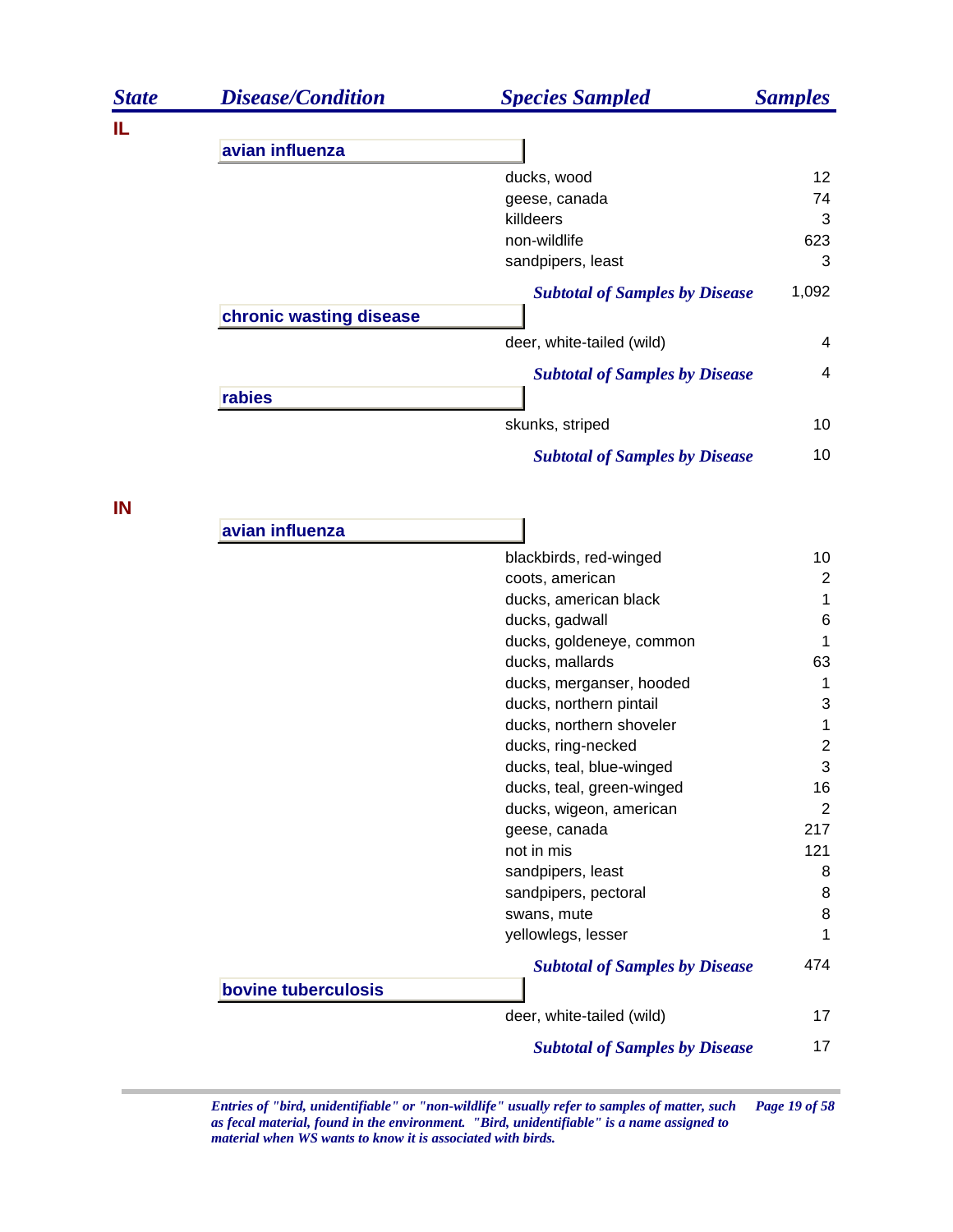| <b>State</b> | <b>Disease/Condition</b> | <b>Species Sampled</b>                   | <b>Samples</b> |
|--------------|--------------------------|------------------------------------------|----------------|
| IN           |                          |                                          |                |
|              | chronic wasting disease  | deer, white-tailed (wild)                | 17             |
|              |                          |                                          | 17             |
|              | erlichiosis              | <b>Subtotal of Samples by Disease</b>    |                |
|              |                          | deer, white-tailed (wild)                | 1              |
|              |                          | <b>Subtotal of Samples by Disease</b>    | 1              |
|              | lyme disease             |                                          |                |
|              |                          | deer, white-tailed (wild)                | 56             |
|              |                          | <b>Subtotal of Samples by Disease</b>    | 56             |
|              | tularemia                |                                          |                |
|              |                          | beavers                                  | 19             |
|              |                          | coyotes                                  | 10             |
|              |                          | foxes, gray                              | 1              |
|              |                          | foxes, red                               | 1              |
|              |                          | marmots/woodchucks (all)<br>minks        | 5<br>1         |
|              |                          | muskrats                                 | 14             |
|              |                          | raccoons                                 | 1              |
|              |                          | <b>Subtotal of Samples by Disease</b>    | 52             |
| <b>KS</b>    |                          |                                          |                |
|              | avian influenza          |                                          |                |
|              |                          | ducks, gadwall                           | 19             |
|              |                          | ducks, mallards                          | 133            |
|              |                          | ducks, northern pintail                  | 9              |
|              |                          | ducks, northern shoveler                 | 24             |
|              |                          | ducks, teal, blue-winged                 | 115            |
|              |                          | ducks, teal, green-winged                | 105<br>11      |
|              |                          | ducks, wigeon, american<br>geese, canada | 79             |
|              |                          | geese, snow, lesser                      | 49             |
|              |                          | geese, white-fronted, greater            | 3              |
|              |                          | non-wildlife                             | 600            |
|              |                          | <b>Subtotal of Samples by Disease</b>    | 1,147          |
|              | classical swine fever    |                                          |                |
|              |                          | hogs, feral                              | 141            |
|              |                          | <b>Subtotal of Samples by Disease</b>    | 141            |
|              | plague                   |                                          |                |
|              |                          | coyotes                                  | 71             |

*Entries of "bird, unidentifiable" or "non-wildlife" usually refer to samples of matter, such Page 20 of 58 as fecal material, found in the environment. "Bird, unidentifiable" is a name assigned to material when WS wants to know it is associated with birds.*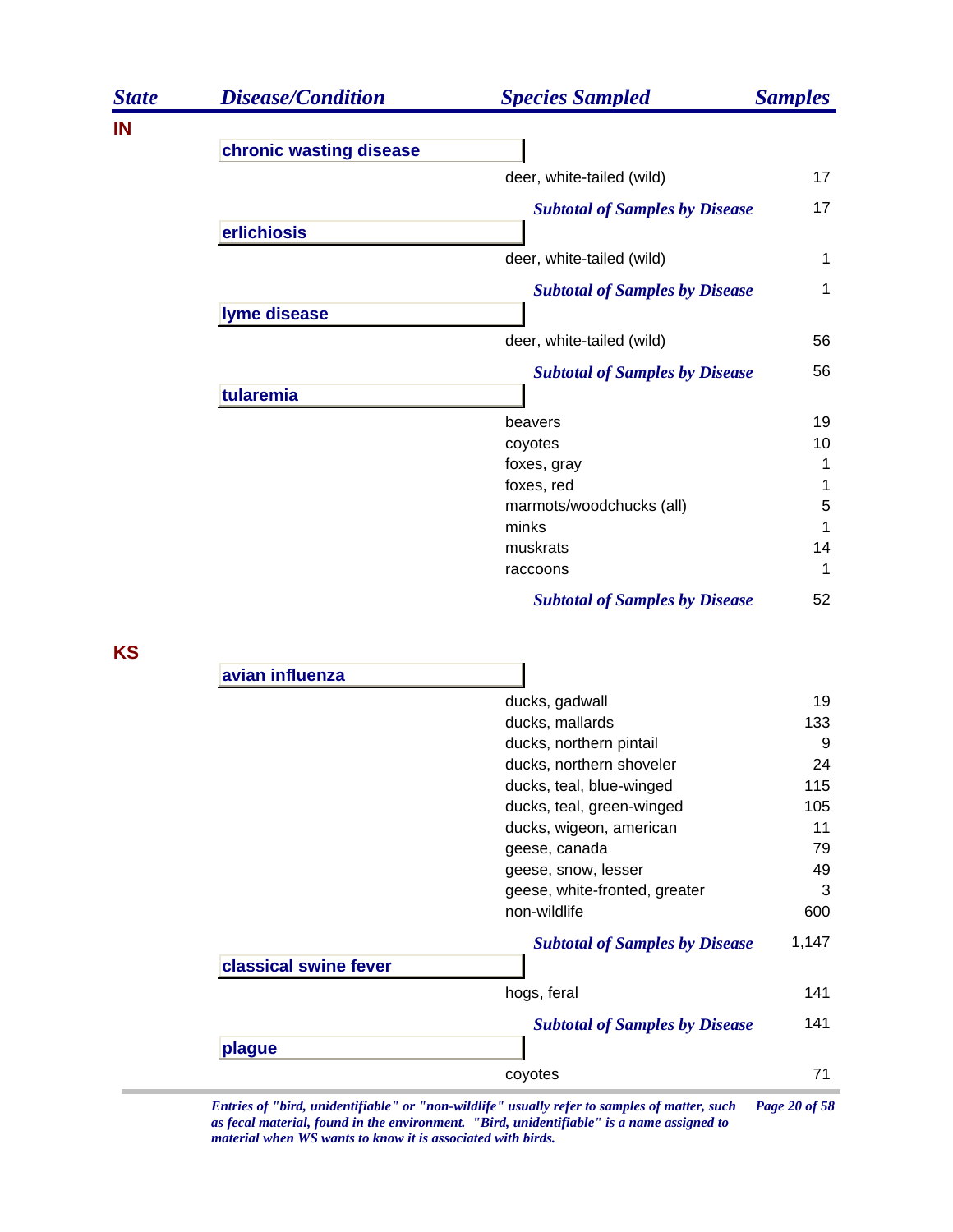| <b>State</b> | <b>Disease/Condition</b> | <b>Species Sampled</b>                | <b>Samples</b> |
|--------------|--------------------------|---------------------------------------|----------------|
| <b>KS</b>    |                          |                                       |                |
|              | plague                   |                                       |                |
|              |                          | hogs, feral                           | 132            |
|              |                          | <b>Subtotal of Samples by Disease</b> | 203            |
|              | pseudorabies             |                                       |                |
|              |                          | hogs, feral                           | 139            |
|              |                          | <b>Subtotal of Samples by Disease</b> | 139            |
|              | swine brucellosis        |                                       |                |
|              |                          | hogs, feral                           | 138            |
|              |                          |                                       | 138            |
|              | tularemia                | <b>Subtotal of Samples by Disease</b> |                |
|              |                          | hogs, feral                           | 132            |
|              |                          |                                       |                |
|              |                          | <b>Subtotal of Samples by Disease</b> | 132            |
|              |                          |                                       |                |
| <b>KY</b>    | avian influenza          |                                       |                |
|              |                          | ducks, american black                 | 7              |
|              |                          | ducks, gadwall                        | 24             |
|              |                          | ducks, mallards                       | 160            |
|              |                          | ducks, merganser, hooded              | 3              |
|              |                          | ducks, northern pintail               | $\overline{4}$ |
|              |                          | ducks, northern shoveler              | 10             |
|              |                          | ducks, ring-necked                    | 23             |
|              |                          | ducks, teal, green-winged             | 2              |
|              |                          | ducks, wigeon, american               | $\overline{2}$ |
|              |                          | ducks, wood                           | $\overline{4}$ |
|              |                          | geese, canada                         | 146            |
|              |                          | geese, white-fronted, greater         | 3              |
|              |                          | <b>Subtotal of Samples by Disease</b> | 388            |
|              | canine distemper         |                                       |                |
|              |                          | coyotes                               | 1              |
|              |                          | opossums, virginia                    | 4              |
|              |                          | otters, river                         | 1              |
|              |                          | raccoons                              | 31             |
|              |                          | skunks, striped                       | 4              |
|              |                          | <b>Subtotal of Samples by Disease</b> | 41             |
|              | classical swine fever    |                                       |                |
|              |                          | hogs, feral                           | 4              |
|              |                          | <b>Subtotal of Samples by Disease</b> | $\overline{4}$ |

*Entries of "bird, unidentifiable" or "non-wildlife" usually refer to samples of matter, such Page 21 of 58 as fecal material, found in the environment. "Bird, unidentifiable" is a name assigned to material when WS wants to know it is associated with birds.*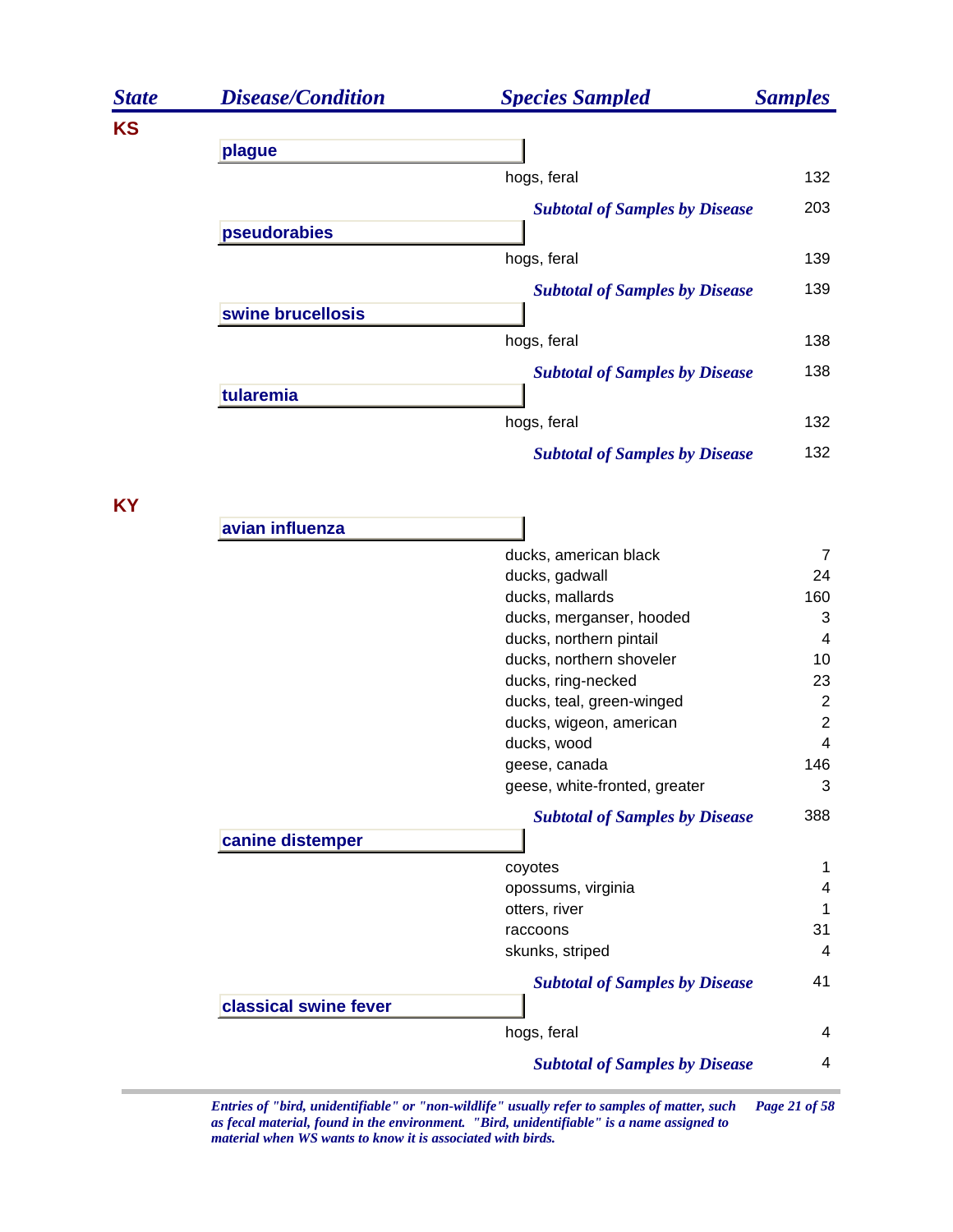| <b>State</b> | <b>Disease/Condition</b> | <b>Species Sampled</b>                | <b>Samples</b> |
|--------------|--------------------------|---------------------------------------|----------------|
| <b>KY</b>    |                          |                                       |                |
|              | genetic                  |                                       |                |
|              |                          | coyotes                               | $\mathbf 1$    |
|              |                          | <b>Subtotal of Samples by Disease</b> | 1              |
|              | pseudorabies             |                                       |                |
|              |                          | hogs, feral                           | 4              |
|              |                          | <b>Subtotal of Samples by Disease</b> | $\overline{4}$ |
|              | rabies                   |                                       |                |
|              |                          | bats (all)                            | 1              |
|              |                          | bobcats                               |                |
|              |                          | coyotes                               | 41             |
|              |                          | deer, white-tailed (wild)             | 1              |
|              |                          | foxes, gray                           | 16             |
|              |                          | foxes, red                            | 18             |
|              |                          | opossums, virginia                    | 1              |
|              |                          | raccoons                              | 211            |
|              |                          | skunks, striped                       | 4              |
|              |                          | <b>Subtotal of Samples by Disease</b> | 294            |
|              | swine brucellosis        |                                       |                |
|              |                          | hogs, feral                           | $\overline{4}$ |
|              |                          | <b>Subtotal of Samples by Disease</b> | 4              |

**LA**

| avian influenza |                                     |
|-----------------|-------------------------------------|
|                 | dowitchers, long-billed<br>552      |
|                 | ducks, gadwall<br>4                 |
|                 | ducks, mallards<br>50               |
|                 | ducks, northern pintail<br>18       |
|                 | ducks, northern shoveler<br>35      |
|                 | 2<br>ducks, redhead                 |
|                 | 5<br>ducks, ring-necked             |
|                 | ducks, ruddy<br>1                   |
|                 | ducks, teal, blue-winged<br>75      |
|                 | ducks, teal, green-winged<br>55     |
|                 | 3<br>ducks, wood                    |
|                 | 3<br>dunlins                        |
|                 | geese, white-fronted, greater<br>90 |
|                 | non-wildlife<br>581                 |
|                 | sanderlings<br>3                    |
|                 | 9<br>sandpipers, least              |
|                 | 18<br>sandpipers, western           |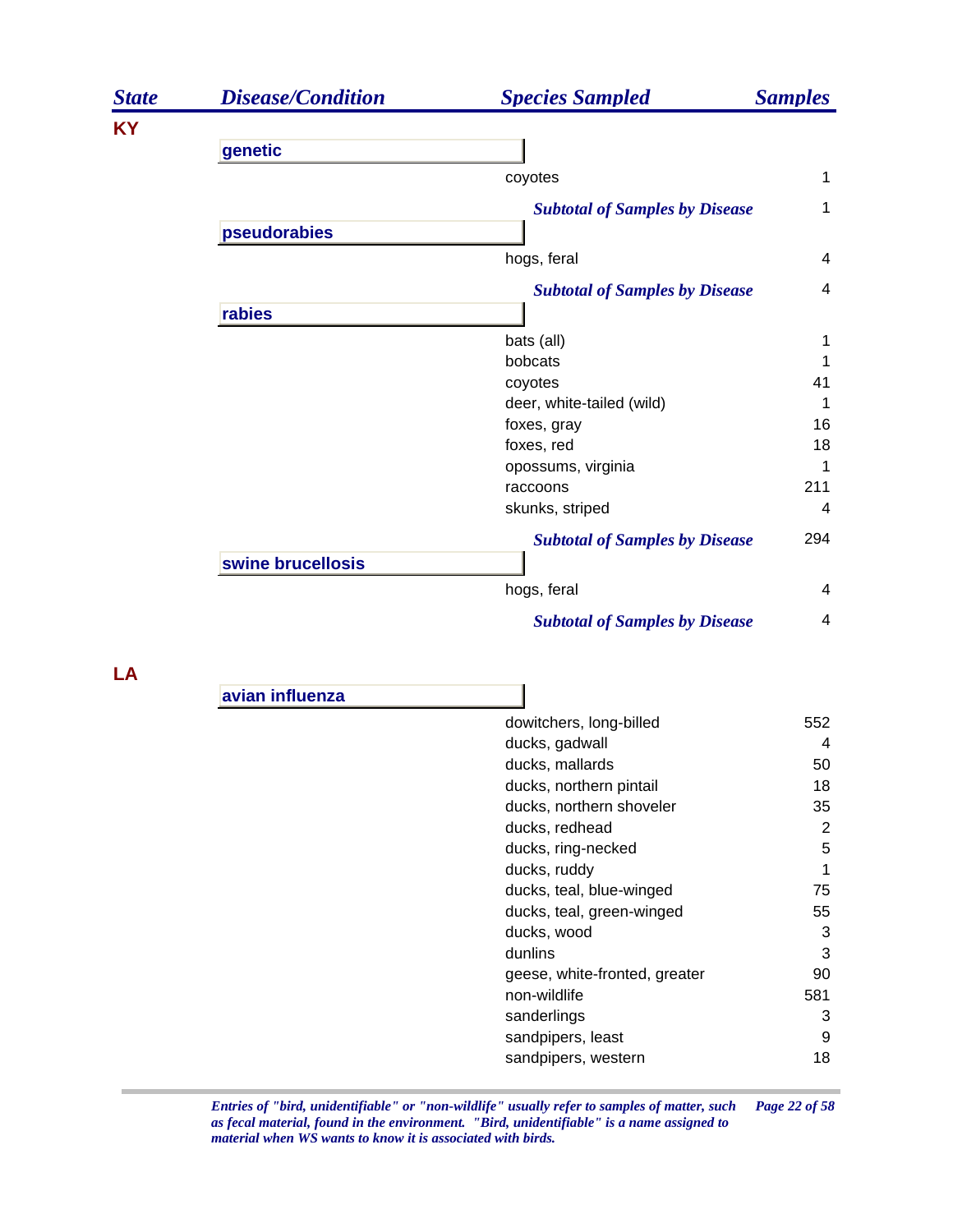| <b>State</b> | <b>Disease/Condition</b> | <b>Species Sampled</b>                | <b>Samples</b> |
|--------------|--------------------------|---------------------------------------|----------------|
| LA           | avian influenza          |                                       |                |
|              |                          | stilts, black-necked                  | 1              |
|              | classical swine fever    | <b>Subtotal of Samples by Disease</b> | 1,505          |
|              |                          | hogs, feral                           | 49             |
|              | pseudorabies             | <b>Subtotal of Samples by Disease</b> | 49             |
|              |                          | hogs, feral                           | 49             |
|              | rabies                   | <b>Subtotal of Samples by Disease</b> | 49             |
|              |                          | raccoons                              | 18             |
|              | swine brucellosis        | <b>Subtotal of Samples by Disease</b> | 18             |
|              |                          | hogs, feral                           | 49             |
|              |                          | <b>Subtotal of Samples by Disease</b> | 49             |

**MA**

| avian influenza |                              |                |
|-----------------|------------------------------|----------------|
|                 | dowitchers, short-billed     | 17             |
|                 | ducks, american black        | 18             |
|                 | ducks, eider, common         | $\overline{2}$ |
|                 | ducks, feral                 | 1              |
|                 | ducks, mallards              | 152            |
|                 | ducks, merganser, hooded     | 4              |
|                 | ducks, ring-necked           | 9              |
|                 | ducks, scaup, greater        | 4              |
|                 | ducks, scaup, lesser         | 4              |
|                 | ducks, scoter, surf          |                |
|                 | ducks, scoter, white-winged  | 2              |
|                 | ducks, wood                  | 3              |
|                 | geese, brant, atlantic       | 1              |
|                 | geese, canada                | 110            |
|                 | gulls, black-backed, greater | 10             |
|                 | gulls, herring               | 68             |
|                 | gulls, ring-billed           | 25             |
|                 | hawks, red-tailed            | 2              |
|                 | killdeers                    | 1              |
|                 | loons, common                | 2              |
|                 | plovers, black-bellied       | 3              |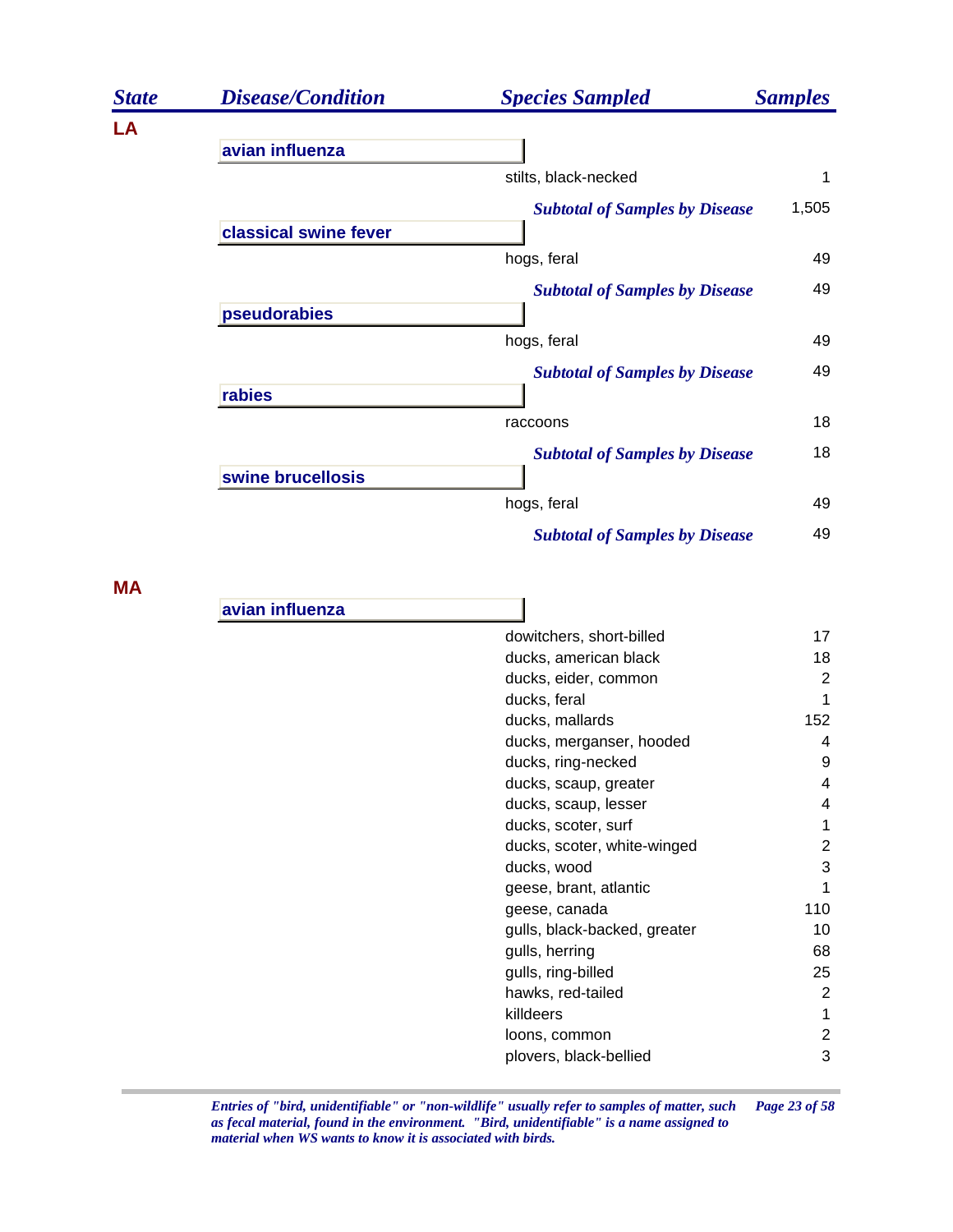| <b>State</b> | <b>Disease/Condition</b> | <b>Species Sampled</b>                | <b>Samples</b> |
|--------------|--------------------------|---------------------------------------|----------------|
| MA           |                          |                                       |                |
|              | avian influenza          |                                       |                |
|              |                          | plovers, semipalmated                 | 8              |
|              |                          | sandpipers, semipalmated              | 44             |
|              |                          | shearwaters (other)                   | $\mathbf{1}$   |
|              |                          | swans, mute                           | 4              |
|              |                          | terns, common                         | $\mathbf 1$    |
|              |                          | <b>Subtotal of Samples by Disease</b> | 497            |
|              | lead                     |                                       |                |
|              |                          | ducks, american black                 | 10             |
|              |                          | <b>Subtotal of Samples by Disease</b> | 10             |
|              | lyme disease             |                                       |                |
|              |                          | non-wildlife                          | 35             |
|              |                          | <b>Subtotal of Samples by Disease</b> | 35             |
|              | rabies                   |                                       |                |
|              |                          | bats (all)                            | $\overline{2}$ |
|              |                          | coyotes                               | 20             |
|              |                          | foxes, red                            | 5              |
|              |                          | marmots/woodchucks (all)              | $\mathbf 1$    |
|              |                          | muskrats                              | $\overline{2}$ |
|              |                          | opossums, virginia                    | $\overline{7}$ |
|              |                          | raccoons                              | 511            |
|              |                          | skunks, striped                       | 206            |
|              |                          | squirrels, eastern gray               | 1              |
|              |                          | <b>Subtotal of Samples by Disease</b> | 755            |
|              | tularemia                |                                       |                |
|              |                          | non-wildlife                          | 70             |
|              |                          | <b>Subtotal of Samples by Disease</b> | 70             |
| <b>MD</b>    |                          |                                       |                |
|              | avian influenza          |                                       |                |
|              |                          | crows, american                       | 1              |
|              |                          | ducks, american black                 | 1              |
|              |                          | ducks, mallards                       | 259            |
|              |                          | ducks, northern pintail               | 4              |
|              |                          | ducks, northern shoveler              | 1              |
|              |                          | ducks, teal, blue-winged              | 1              |
|              |                          | ducks, teal, green-winged             | 34             |
|              |                          | ducks, wood                           | 28             |
|              |                          | geese, canada                         | 896            |

*Entries of "bird, unidentifiable" or "non-wildlife" usually refer to samples of matter, such Page 24 of 58 as fecal material, found in the environment. "Bird, unidentifiable" is a name assigned to material when WS wants to know it is associated with birds.*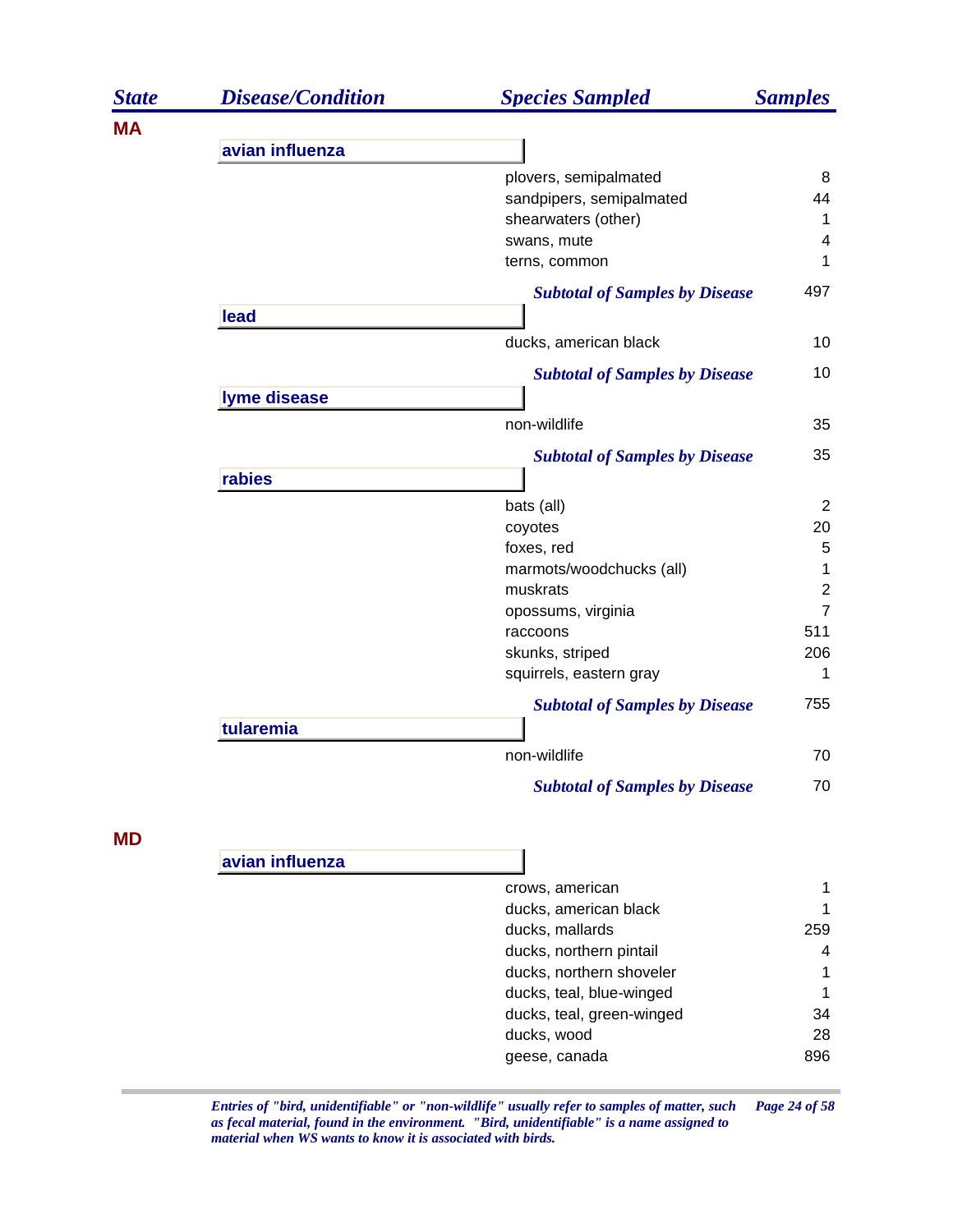| <b>State</b> | <b>Disease/Condition</b> | <b>Species Sampled</b>                | <b>Samples</b> |
|--------------|--------------------------|---------------------------------------|----------------|
| <b>MD</b>    |                          |                                       |                |
|              | avian influenza          |                                       |                |
|              |                          | geese, feral                          | 1              |
|              |                          | geese, snow, greater                  | 37             |
|              |                          | gulls, black-backed, greater          | 70             |
|              |                          | gulls, herring                        | 20             |
|              |                          | gulls, ring-billed                    | 49             |
|              |                          | <b>Subtotal of Samples by Disease</b> | 1,402          |
|              | chronic wasting disease  |                                       |                |
|              |                          | deer, white-tailed (wild)             | 45             |
|              |                          | <b>Subtotal of Samples by Disease</b> | 45             |
|              | rabies                   |                                       |                |
|              |                          | foxes, gray                           | $\overline{c}$ |
|              |                          | foxes, red                            | 1              |
|              |                          | no species                            | $\overline{2}$ |
|              |                          | raccoons                              | 495            |
|              |                          | <b>Subtotal of Samples by Disease</b> | 500            |
|              | tularemia                |                                       |                |
|              |                          | beavers                               | $\overline{2}$ |
|              |                          | <b>Subtotal of Samples by Disease</b> | $\overline{2}$ |
|              | west nile virus          |                                       |                |
|              |                          | crows, american                       | 3              |
|              |                          | deer, white-tailed (wild)             | 4              |
|              |                          | doves, mourning                       | $\overline{2}$ |
|              |                          | ducks, mallards                       | $\overline{c}$ |
|              |                          | egrets, cattle                        | 1              |
|              |                          | geese, canada                         | 8              |
|              |                          | gulls, herring                        | 21             |
|              |                          | gulls, ring-billed                    | 1              |
|              |                          | killdeers                             | 3              |
|              |                          | marmots/woodchucks (all)              | 3              |
|              |                          | pigeons, feral (rock)                 | 8              |
|              |                          | starlings, european                   | 1              |
|              |                          | <b>Subtotal of Samples by Disease</b> | 57             |
| ME           |                          |                                       |                |
|              | avian influenza          |                                       |                |
|              |                          | ducks, american black                 | 32             |
|              |                          | ducks, mallards                       | 117            |
|              |                          | ducks, northern pintail               | 3              |
|              |                          |                                       |                |

*Entries of "bird, unidentifiable" or "non-wildlife" usually refer to samples of matter, such Page 25 of 58 as fecal material, found in the environment. "Bird, unidentifiable" is a name assigned to material when WS wants to know it is associated with birds.*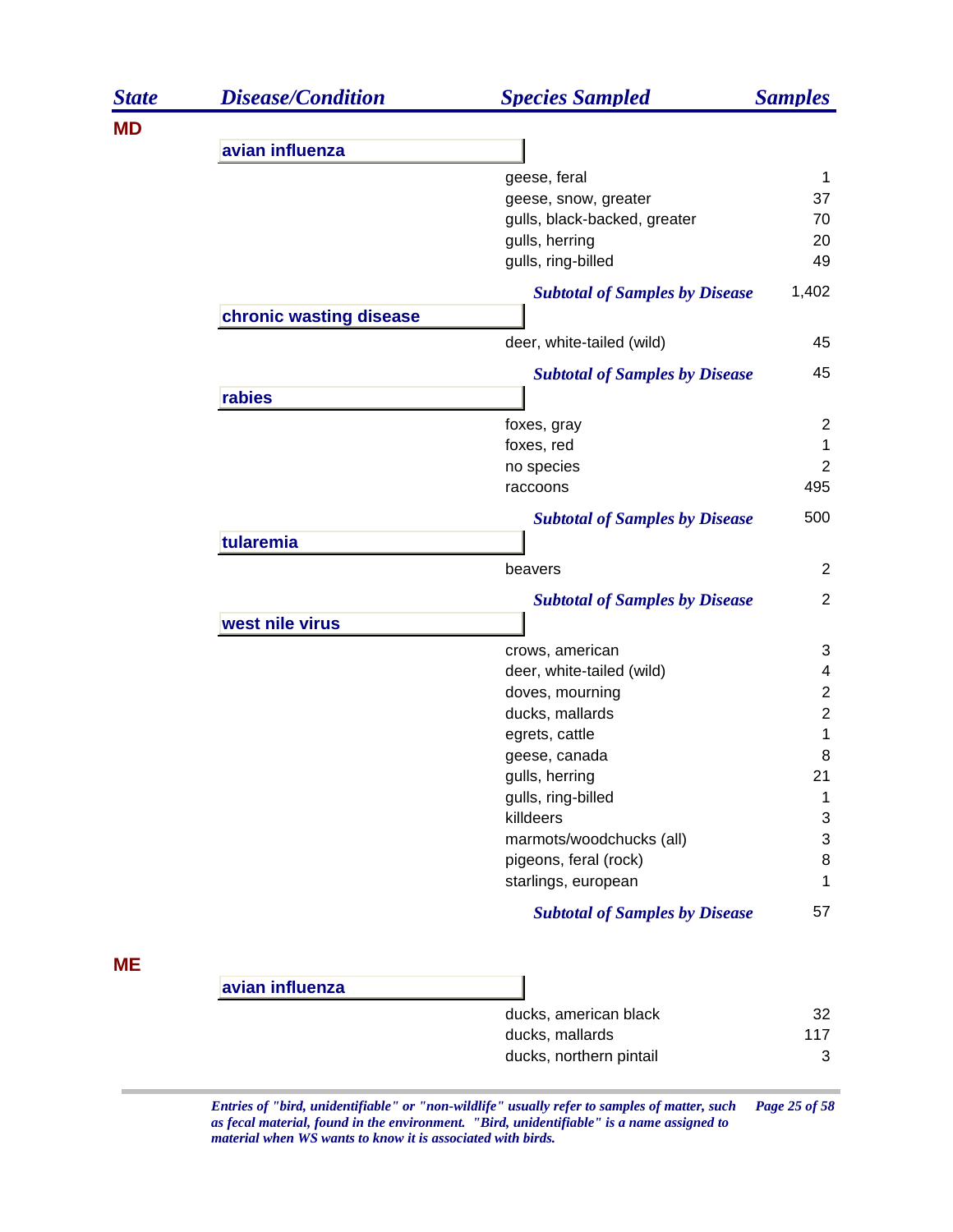| <b>State</b> | <b>Disease/Condition</b> | <b>Species Sampled</b>                | <b>Samples</b> |
|--------------|--------------------------|---------------------------------------|----------------|
| ME           |                          |                                       |                |
|              | avian influenza          |                                       |                |
|              |                          | ducks, ring-necked                    | 3              |
|              |                          | ducks, teal, blue-winged              | 1              |
|              |                          | ducks, teal, green-winged             | 18             |
|              |                          | ducks, wigeon, american               | 1              |
|              |                          | <b>Subtotal of Samples by Disease</b> | 175            |
|              | chronic wasting disease  |                                       |                |
|              |                          | elk, wapiti (captive)                 | 3              |
|              |                          | <b>Subtotal of Samples by Disease</b> | 3              |
|              | erlichiosis              |                                       |                |
|              |                          | coyotes                               | 3              |
|              |                          |                                       |                |
|              |                          | <b>Subtotal of Samples by Disease</b> | 3              |
|              | heartworms, other        |                                       |                |
|              |                          | coyotes                               | 3              |
|              |                          | <b>Subtotal of Samples by Disease</b> | 3              |
|              | lyme disease             |                                       |                |
|              |                          | coyotes                               | 5              |
|              |                          |                                       | 5              |
|              | rabies                   | <b>Subtotal of Samples by Disease</b> |                |
|              |                          |                                       |                |
|              |                          | coyotes<br>deer, fallow               | 6<br>1         |
|              |                          | foxes, red                            | 3              |
|              |                          | goats, feral                          | 1              |
|              |                          | raccoons                              | 275            |
|              |                          | skunks, spotted                       | $\overline{2}$ |
|              |                          | skunks, striped                       | 90             |
|              |                          | <b>Subtotal of Samples by Disease</b> | 378            |
|              | raccoon roundworm        |                                       |                |
|              |                          | raccoons                              | 11             |
|              |                          |                                       | 11             |
|              |                          | <b>Subtotal of Samples by Disease</b> |                |
|              | ticks, all               |                                       |                |
|              |                          | beavers                               | 11             |
|              |                          | coyotes<br>deer, white-tailed (wild)  | 19<br>1        |
|              |                          | foxes, gray                           | 3              |
|              |                          | foxes, red                            | 25             |
|              |                          | marmots/woodchucks (all)              | 1              |
|              |                          | minks                                 | 1              |
|              |                          |                                       |                |

*Entries of "bird, unidentifiable" or "non-wildlife" usually refer to samples of matter, such Page 26 of 58 as fecal material, found in the environment. "Bird, unidentifiable" is a name assigned to material when WS wants to know it is associated with birds.*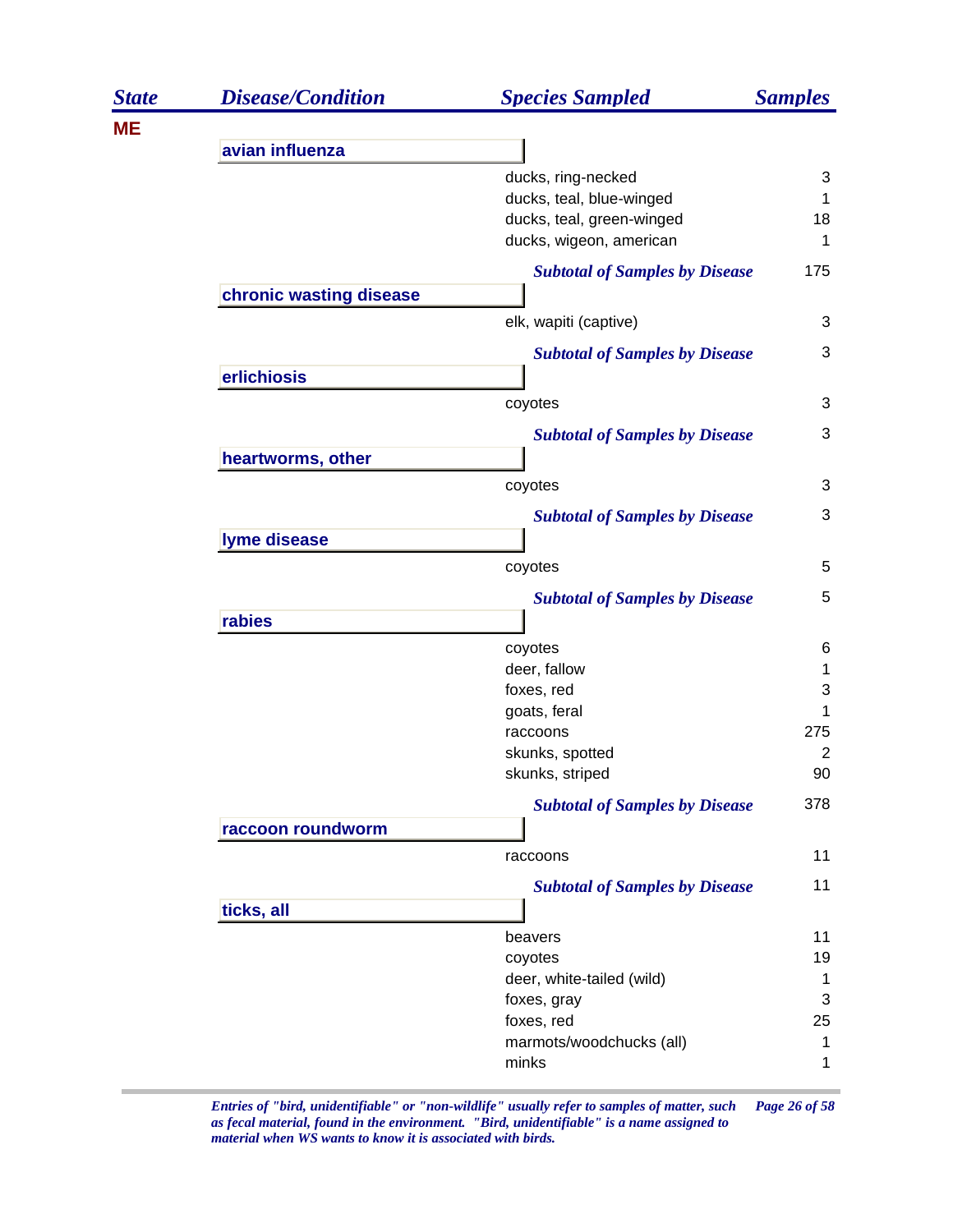| <b>State</b> | <b>Disease/Condition</b> | <b>Species Sampled</b>                | <b>Samples</b>          |
|--------------|--------------------------|---------------------------------------|-------------------------|
| <b>ME</b>    |                          |                                       |                         |
|              | ticks, all               |                                       |                         |
|              |                          | non-wildlife                          | 5                       |
|              |                          | raccoons                              | 14                      |
|              |                          | skunks, striped                       | 8                       |
|              |                          | <b>Subtotal of Samples by Disease</b> | 88                      |
|              | tularemia                |                                       |                         |
|              |                          | beavers                               | 87                      |
|              |                          | coyotes                               | 9                       |
|              |                          | fishers                               | 1                       |
|              |                          | foxes, gray                           | $\overline{2}$          |
|              |                          | foxes, red                            | $\overline{\mathbf{4}}$ |
|              |                          | marmots/woodchucks (all)              | 1                       |
|              |                          | minks                                 | 12                      |
|              |                          | muskrats                              | 21                      |
|              |                          | raccoons                              | 5                       |
|              |                          | skunks, striped                       | 3                       |
|              |                          | <b>Subtotal of Samples by Disease</b> | 145                     |
| ΜI           |                          |                                       |                         |
|              | avian influenza          |                                       |                         |
|              |                          | ducks, american black                 | 1                       |
|              |                          | ducks, bufflehead                     | 25                      |
|              |                          | ducks, canvasback                     | 6                       |
|              |                          | ducks, northern pintail               | 8                       |
|              |                          | ducks, redhead                        | 6                       |
|              |                          | ducks, ring-necked                    | 1                       |
|              |                          | ducks, ruddy                          | 1                       |
|              |                          | ducks, scaup, greater                 | 4                       |
|              |                          | ducks, scaup, lesser                  | 3                       |
|              |                          | ducks, teal, green-winged             | 12                      |
|              |                          | geese, canada                         | 55                      |
|              |                          | non-wildlife                          | 675                     |
|              |                          | swans, mute                           | 218                     |
|              |                          | <b>Subtotal of Samples by Disease</b> | 1,015                   |
|              | bovine tuberculosis      |                                       |                         |
|              |                          | opossums, virginia                    | 45                      |
|              |                          | raccoons                              | 78                      |
|              |                          | <b>Subtotal of Samples by Disease</b> | 123                     |
|              | classical swine fever    |                                       |                         |
|              |                          | hogs, feral                           | 38                      |
|              |                          |                                       |                         |

*Entries of "bird, unidentifiable" or "non-wildlife" usually refer to samples of matter, such Page 27 of 58 as fecal material, found in the environment. "Bird, unidentifiable" is a name assigned to material when WS wants to know it is associated with birds.*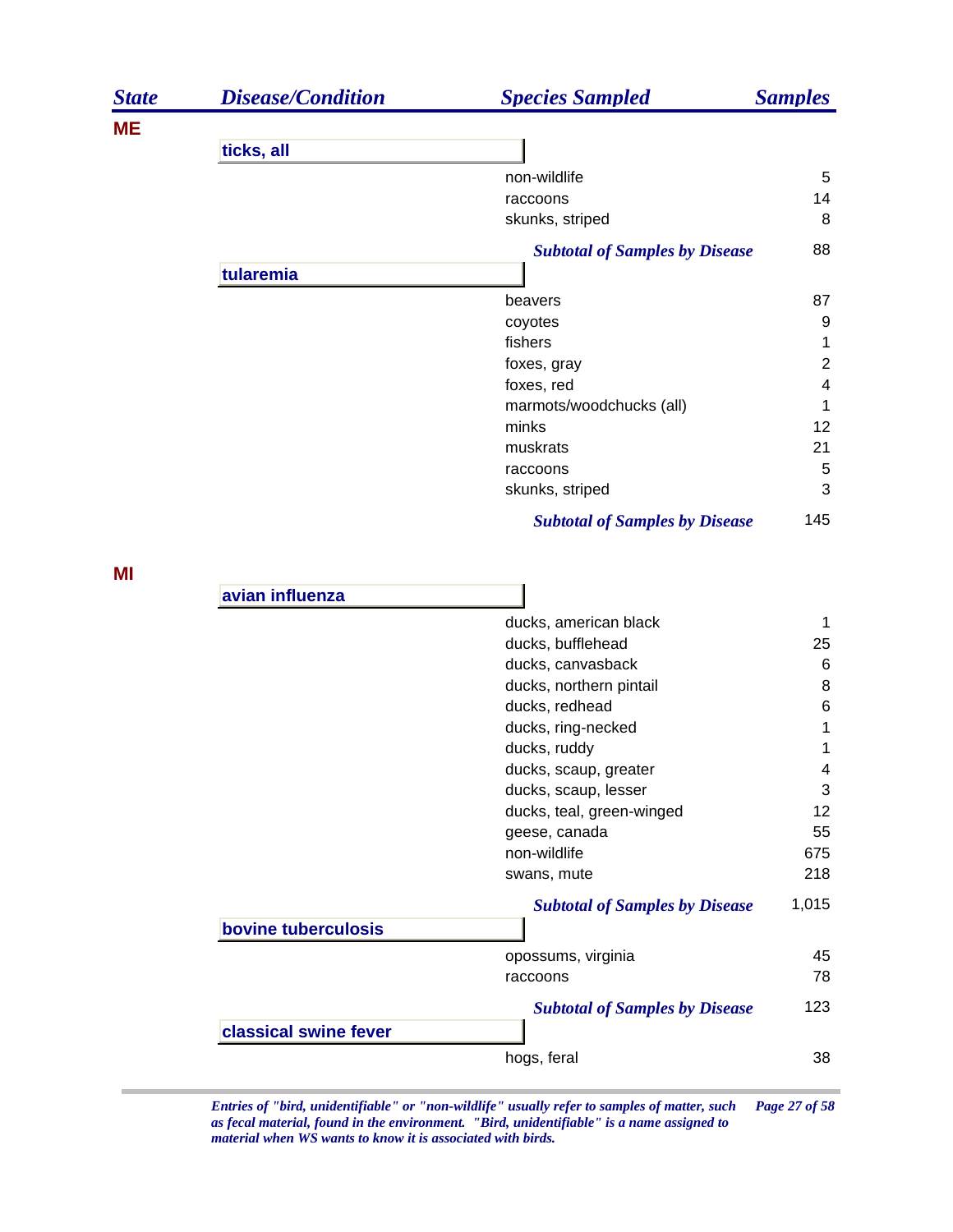| <b>State</b> | <b>Disease/Condition</b> | <b>Species Sampled</b>                                | <b>Samples</b> |
|--------------|--------------------------|-------------------------------------------------------|----------------|
| ΜI           |                          |                                                       |                |
|              | classical swine fever    |                                                       |                |
|              |                          | <b>Subtotal of Samples by Disease</b>                 | 38             |
|              | pseudorabies             |                                                       |                |
|              |                          | hogs, feral                                           | 51             |
|              |                          | <b>Subtotal of Samples by Disease</b>                 | 51             |
|              | rabies                   |                                                       |                |
|              |                          | foxes, gray                                           | 10             |
|              |                          | foxes, red                                            | 2              |
|              |                          | raccoons                                              | 21             |
|              |                          | <b>Subtotal of Samples by Disease</b>                 | 33             |
|              | swine brucellosis        |                                                       |                |
|              |                          | hogs, feral                                           | 35             |
|              |                          | <b>Subtotal of Samples by Disease</b>                 | 35             |
| <b>MN</b>    |                          |                                                       |                |
|              | avian cholera            |                                                       |                |
|              |                          | ducks, mallards                                       | 171            |
|              |                          | ducks, wood                                           | 21             |
|              |                          | geese, canada                                         | 18             |
|              |                          | <b>Subtotal of Samples by Disease</b>                 | 210            |
|              | avian influenza          |                                                       |                |
|              |                          | coots, american                                       | 1              |
|              |                          | cormorants, double-crested<br>ducks, canvasback       | 14<br>27       |
|              |                          | ducks, goldeneye, common                              | 114            |
|              |                          | ducks, mallards                                       | 57             |
|              |                          | ducks, merganser common                               | 14             |
|              |                          | ducks, merganser, hooded                              | $\overline{2}$ |
|              |                          | ducks, northern pintail                               | 46             |
|              |                          | ducks, northern shoveler                              | 35             |
|              |                          | ducks, redhead                                        | 9              |
|              |                          | ducks, ring-necked                                    | 134            |
|              |                          | ducks, ruddy                                          | 1              |
|              |                          | ducks, scaup, greater                                 | 4              |
|              |                          | ducks, scaup, lesser                                  | 106<br>9       |
|              |                          | ducks, teal, blue-winged<br>ducks, teal, green-winged | 19             |
|              |                          | ducks, wigeon, american                               | 56             |
|              |                          | ducks, wood                                           | $\overline{7}$ |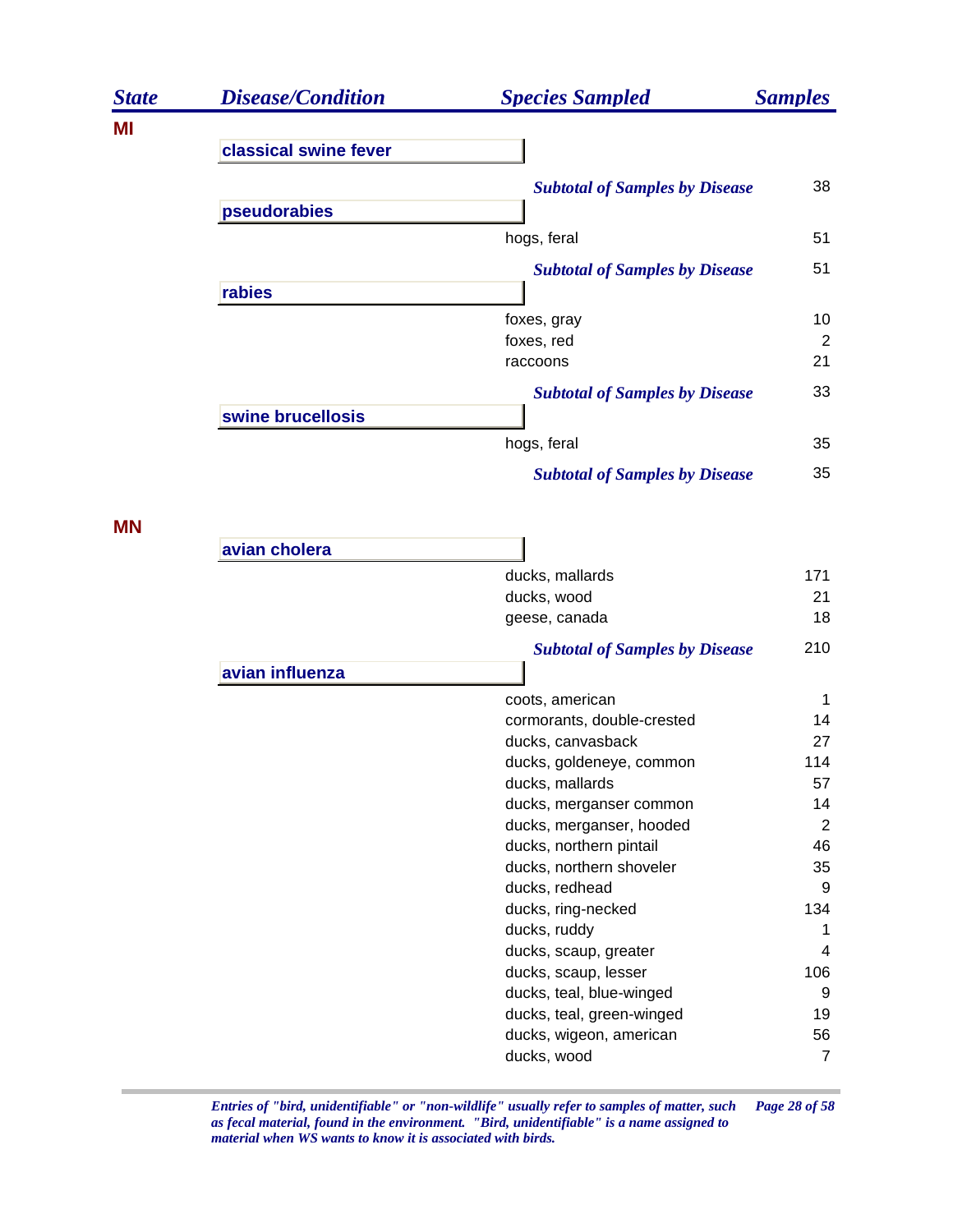| <b>State</b> | <b>Disease/Condition</b> | <b>Species Sampled</b>                     | <b>Samples</b> |
|--------------|--------------------------|--------------------------------------------|----------------|
| <b>MN</b>    |                          |                                            |                |
|              | avian influenza          |                                            |                |
|              |                          | geese, canada                              | 160            |
|              |                          | geese, snow, lesser                        | 1              |
|              |                          | gulls, ring-billed                         | 2              |
|              |                          | non-wildlife                               | 1,101          |
|              |                          | pelicans, american white                   | 16             |
|              |                          | <b>Subtotal of Samples by Disease</b>      | 1,935          |
|              | bovine tuberculosis      |                                            |                |
|              |                          | deer, white-tailed (wild)                  | 2,170          |
|              |                          | <b>Subtotal of Samples by Disease</b>      | 2,170          |
|              | exotic newcastle disease |                                            |                |
|              |                          | cormorants, double-crested                 | 45             |
|              |                          | <b>Subtotal of Samples by Disease</b>      | 45             |
|              | neosporosis              | deer, white-tailed (wild)                  | 13             |
|              |                          | <b>Subtotal of Samples by Disease</b>      | 13             |
| <b>MO</b>    |                          |                                            |                |
|              | avian influenza          |                                            |                |
|              |                          | coots, american                            | $\overline{2}$ |
|              |                          | ducks, canvasback                          | 4              |
|              |                          | ducks, gadwall                             | 69             |
|              |                          | ducks, mallards<br>ducks, northern pintail | 145<br>70      |
|              |                          | ducks, northern shoveler                   | 120            |
|              |                          | ducks, teal, blue-winged                   | 179            |
|              |                          | ducks, teal, green-winged                  | 156            |
|              |                          | ducks, wigeon, american                    | 59             |
|              |                          | ducks, wood                                | 13             |
|              |                          | geese, canada                              | 26             |
|              |                          | geese, ross's                              | 16             |
|              |                          | geese, snow, lesser                        | 147            |
|              |                          | geese, white-fronted, lesser               | 1              |
|              |                          | non-wildlife                               | 456            |
|              |                          | <b>Subtotal of Samples by Disease</b>      | 1,463          |
|              | classical swine fever    |                                            |                |
|              |                          | hogs, feral                                | 166            |

*Subtotal of Samples by Disease* 166

**porcine brucellosis**

*Entries of "bird, unidentifiable" or "non-wildlife" usually refer to samples of matter, such Page 29 of 58 as fecal material, found in the environment. "Bird, unidentifiable" is a name assigned to material when WS wants to know it is associated with birds.*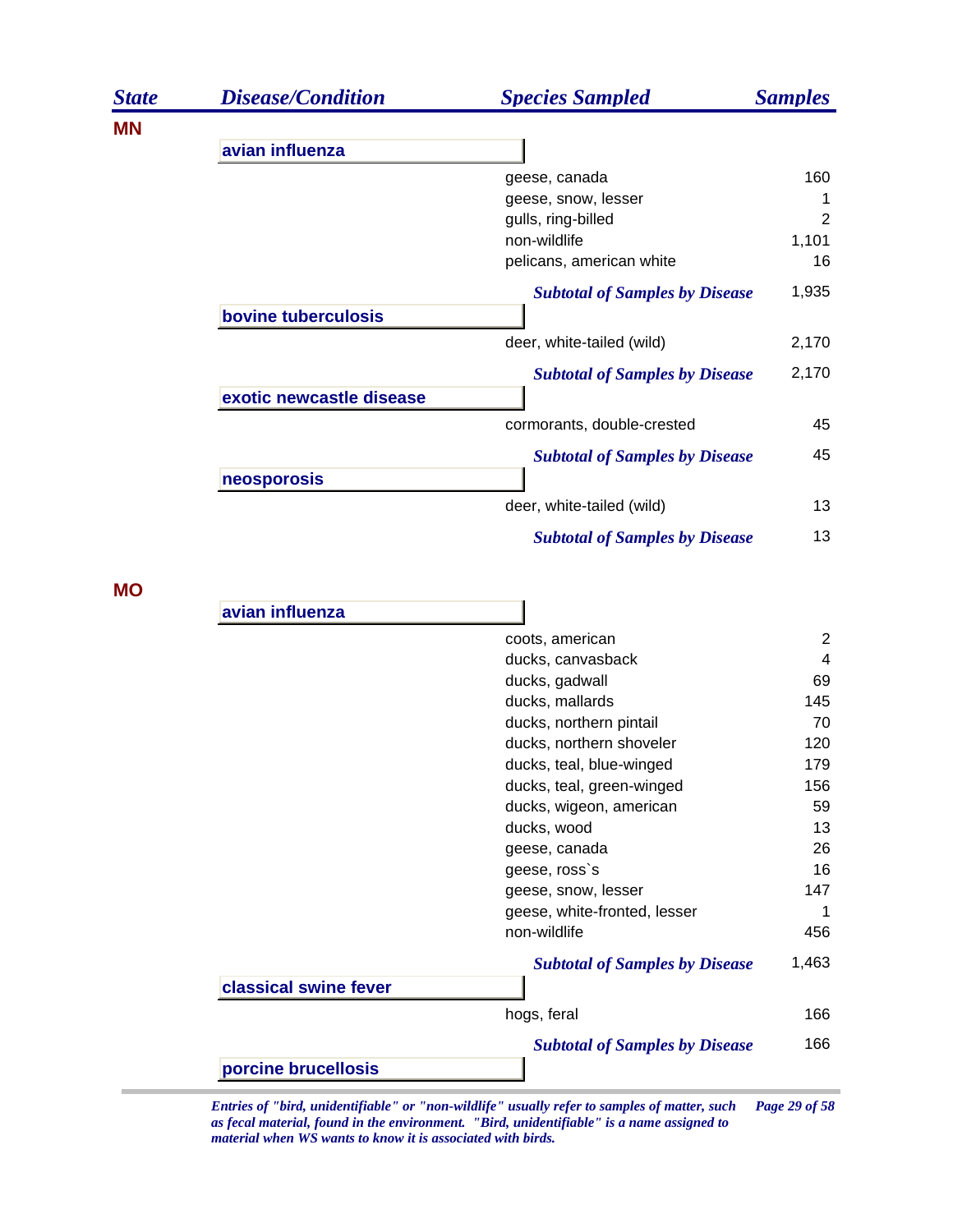| <b>State</b> | <b>Disease/Condition</b> | <b>Species Sampled</b>                | <b>Samples</b> |
|--------------|--------------------------|---------------------------------------|----------------|
| <b>MO</b>    |                          |                                       |                |
|              | porcine brucellosis      |                                       |                |
|              |                          | hogs, feral                           | 167            |
|              | pseudorabies             | <b>Subtotal of Samples by Disease</b> | 167            |
|              |                          | hogs, feral                           | 171            |
|              |                          | <b>Subtotal of Samples by Disease</b> | 171            |
|              | swine brucellosis        |                                       |                |
|              |                          | hogs, feral                           | 8              |
|              |                          | <b>Subtotal of Samples by Disease</b> | 8              |
|              | swine influenza          |                                       |                |
|              |                          | hogs, feral                           | 16             |
|              |                          | <b>Subtotal of Samples by Disease</b> | 16             |
|              | tularemia                |                                       |                |
|              |                          | hogs, feral                           | 171            |
|              |                          | raccoons                              | 78             |
|              |                          | <b>Subtotal of Samples by Disease</b> | 249            |
| <b>MS</b>    |                          |                                       |                |
|              | avian influenza          |                                       |                |
|              |                          | bird, unidentifiable                  | 475            |
|              |                          | ducks, mallards                       | 409            |
|              |                          | ducks, wood                           | 34             |
|              |                          | geese, canada                         | 499            |
|              |                          | geese, feral                          | 12             |
|              |                          | hogs, feral                           | 10             |
|              |                          | <b>Subtotal of Samples by Disease</b> | 1,439          |
|              | classical swine fever    |                                       |                |
|              |                          | hogs, feral                           | 19             |
|              |                          | <b>Subtotal of Samples by Disease</b> | 19             |
|              | erlichiosis              |                                       |                |
|              |                          | beavers                               | $\overline{2}$ |
|              |                          | deer, white-tailed (wild)             | 20             |
|              |                          | hogs, feral                           | 29             |
|              |                          | <b>Subtotal of Samples by Disease</b> | 51             |
|              | exotic newcastle disease |                                       |                |
|              |                          | cormorants, double-crested            | 47             |

*Entries of "bird, unidentifiable" or "non-wildlife" usually refer to samples of matter, such Page 30 of 58 as fecal material, found in the environment. "Bird, unidentifiable" is a name assigned to material when WS wants to know it is associated with birds.*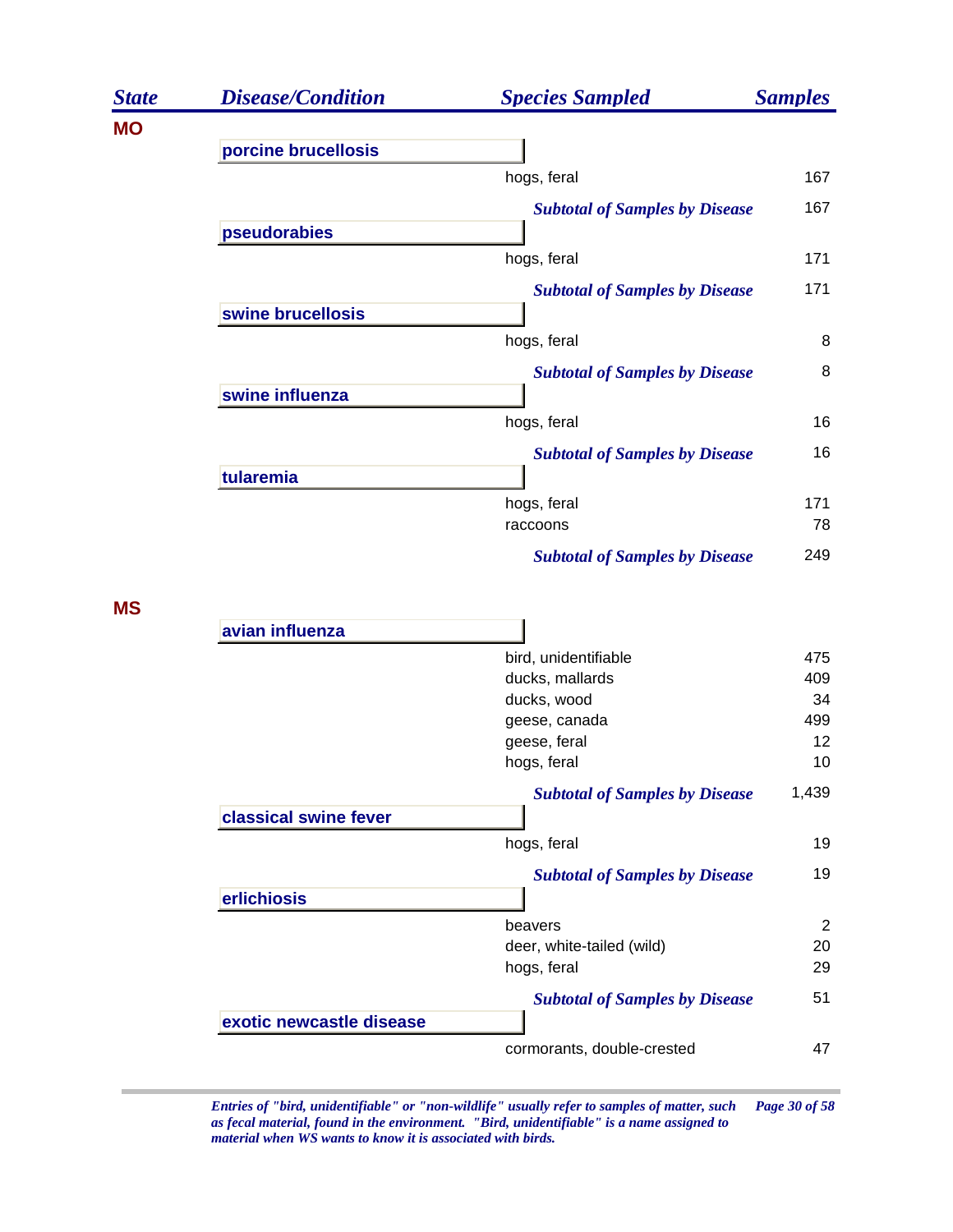| <b>State</b> | <b>Disease/Condition</b> | <b>Species Sampled</b>                              | <b>Samples</b>        |
|--------------|--------------------------|-----------------------------------------------------|-----------------------|
| <b>MS</b>    |                          |                                                     |                       |
|              | exotic newcastle disease |                                                     |                       |
|              |                          | <b>Subtotal of Samples by Disease</b>               | 47                    |
|              | pseudorabies             |                                                     |                       |
|              |                          | hogs, feral                                         | 16                    |
|              |                          | <b>Subtotal of Samples by Disease</b>               | 16                    |
|              | swine brucellosis        |                                                     |                       |
|              |                          | hogs, feral                                         | 16                    |
|              |                          | <b>Subtotal of Samples by Disease</b>               | 16                    |
| <b>MT</b>    |                          |                                                     |                       |
|              | avian influenza          |                                                     |                       |
|              |                          | ducks, bufflehead                                   | 1                     |
|              |                          | ducks, canvasback                                   | 13                    |
|              |                          | ducks, gadwall                                      | 15                    |
|              |                          | ducks, goldeneye, barrow's                          | $\overline{2}$        |
|              |                          | ducks, mallards                                     | 253<br>12             |
|              |                          | ducks, northern pintail<br>ducks, northern shoveler | 19                    |
|              |                          | ducks, redhead                                      | $\overline{5}$        |
|              |                          | ducks, ruddy                                        | 4                     |
|              |                          | ducks, scaup, lesser                                | $\overline{2}$        |
|              |                          | ducks, teal, blue-winged                            | 11                    |
|              |                          | ducks, teal, green-winged                           | 9                     |
|              |                          | ducks, wigeon, american                             | 17                    |
|              |                          | geese, ross's                                       | 11                    |
|              |                          | geese, snow, greater                                | 11                    |
|              |                          | geese, snow, lesser                                 | 47                    |
|              |                          | non-wildlife<br>swans, trumpeter                    | 739<br>$\overline{2}$ |
|              |                          | swans, tundra                                       | 54                    |
|              |                          | <b>Subtotal of Samples by Disease</b>               | 1,227                 |
|              | bluetongue               |                                                     |                       |
|              |                          | sheep, bighorn                                      | 43                    |
|              | bovine brucellosis       | <b>Subtotal of Samples by Disease</b>               | 43                    |
|              |                          |                                                     |                       |
|              |                          | sheep, bighorn<br>wolves, gray/timber               | 43<br>67              |
|              |                          | <b>Subtotal of Samples by Disease</b>               | 110                   |
|              | bovine viral diarrhea    |                                                     |                       |

*Entries of "bird, unidentifiable" or "non-wildlife" usually refer to samples of matter, such Page 31 of 58 as fecal material, found in the environment. "Bird, unidentifiable" is a name assigned to material when WS wants to know it is associated with birds.*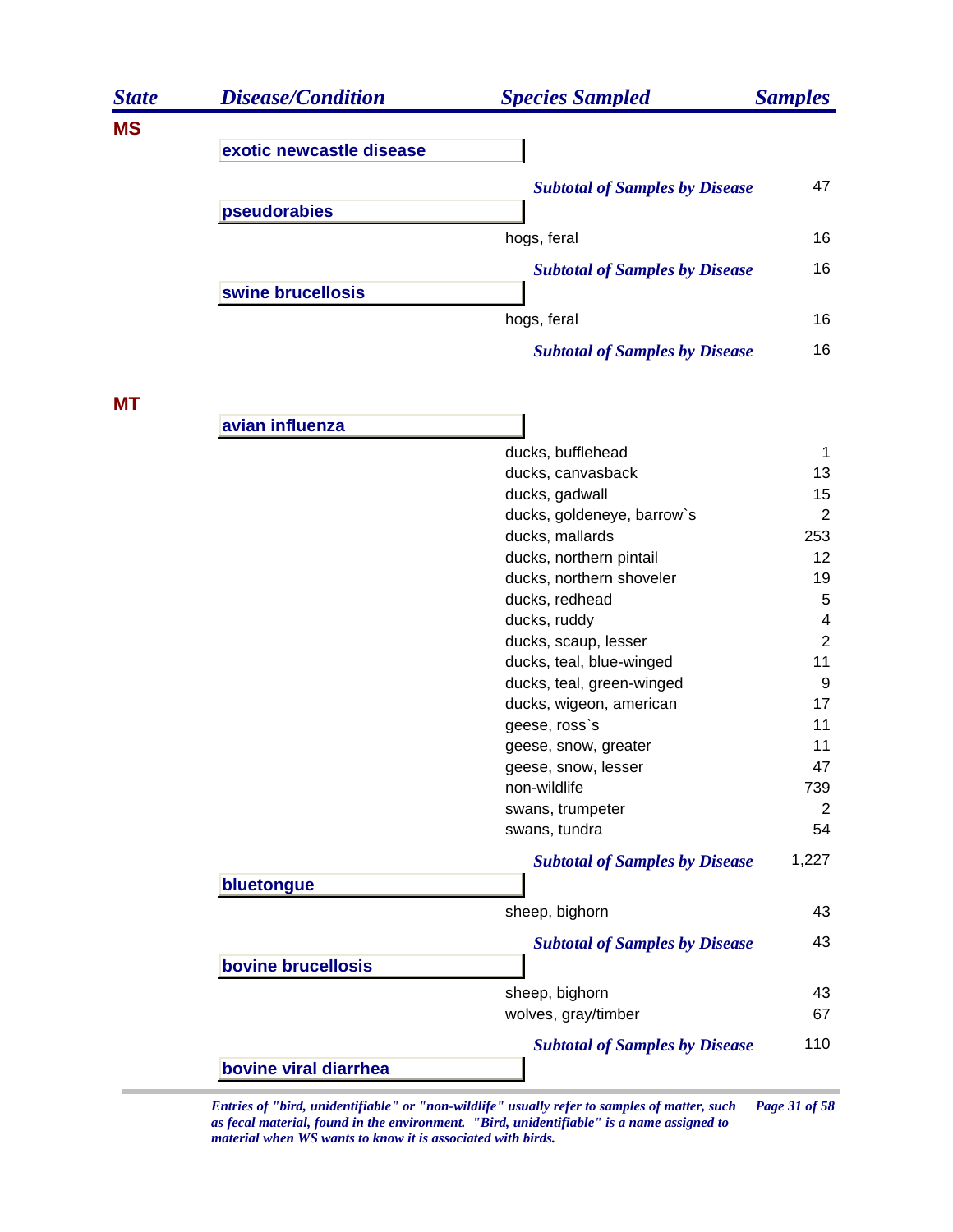| <b>Disease/Condition</b> | <b>Species Sampled</b>                                                                                                    | <b>Samples</b>                                                                                                                                                                                                                                                                                                                                                                                                                                                                                                                                                                 |
|--------------------------|---------------------------------------------------------------------------------------------------------------------------|--------------------------------------------------------------------------------------------------------------------------------------------------------------------------------------------------------------------------------------------------------------------------------------------------------------------------------------------------------------------------------------------------------------------------------------------------------------------------------------------------------------------------------------------------------------------------------|
|                          |                                                                                                                           |                                                                                                                                                                                                                                                                                                                                                                                                                                                                                                                                                                                |
|                          |                                                                                                                           |                                                                                                                                                                                                                                                                                                                                                                                                                                                                                                                                                                                |
|                          |                                                                                                                           | 43                                                                                                                                                                                                                                                                                                                                                                                                                                                                                                                                                                             |
|                          |                                                                                                                           | 43                                                                                                                                                                                                                                                                                                                                                                                                                                                                                                                                                                             |
|                          |                                                                                                                           |                                                                                                                                                                                                                                                                                                                                                                                                                                                                                                                                                                                |
|                          |                                                                                                                           | 71                                                                                                                                                                                                                                                                                                                                                                                                                                                                                                                                                                             |
|                          |                                                                                                                           | 71                                                                                                                                                                                                                                                                                                                                                                                                                                                                                                                                                                             |
|                          |                                                                                                                           |                                                                                                                                                                                                                                                                                                                                                                                                                                                                                                                                                                                |
|                          |                                                                                                                           | 62                                                                                                                                                                                                                                                                                                                                                                                                                                                                                                                                                                             |
|                          |                                                                                                                           | 62                                                                                                                                                                                                                                                                                                                                                                                                                                                                                                                                                                             |
|                          |                                                                                                                           |                                                                                                                                                                                                                                                                                                                                                                                                                                                                                                                                                                                |
|                          |                                                                                                                           | 69                                                                                                                                                                                                                                                                                                                                                                                                                                                                                                                                                                             |
|                          |                                                                                                                           | 69                                                                                                                                                                                                                                                                                                                                                                                                                                                                                                                                                                             |
|                          |                                                                                                                           |                                                                                                                                                                                                                                                                                                                                                                                                                                                                                                                                                                                |
|                          |                                                                                                                           | 8                                                                                                                                                                                                                                                                                                                                                                                                                                                                                                                                                                              |
|                          |                                                                                                                           | 8                                                                                                                                                                                                                                                                                                                                                                                                                                                                                                                                                                              |
|                          |                                                                                                                           |                                                                                                                                                                                                                                                                                                                                                                                                                                                                                                                                                                                |
|                          |                                                                                                                           | 43<br>69                                                                                                                                                                                                                                                                                                                                                                                                                                                                                                                                                                       |
|                          |                                                                                                                           | 112                                                                                                                                                                                                                                                                                                                                                                                                                                                                                                                                                                            |
|                          |                                                                                                                           |                                                                                                                                                                                                                                                                                                                                                                                                                                                                                                                                                                                |
|                          |                                                                                                                           | 12                                                                                                                                                                                                                                                                                                                                                                                                                                                                                                                                                                             |
|                          | bears, black                                                                                                              | 11                                                                                                                                                                                                                                                                                                                                                                                                                                                                                                                                                                             |
|                          | bears, grizzly                                                                                                            | 1                                                                                                                                                                                                                                                                                                                                                                                                                                                                                                                                                                              |
|                          |                                                                                                                           |                                                                                                                                                                                                                                                                                                                                                                                                                                                                                                                                                                                |
|                          |                                                                                                                           | 1,403<br>47                                                                                                                                                                                                                                                                                                                                                                                                                                                                                                                                                                    |
|                          |                                                                                                                           | 8                                                                                                                                                                                                                                                                                                                                                                                                                                                                                                                                                                              |
|                          |                                                                                                                           | $\overline{7}$                                                                                                                                                                                                                                                                                                                                                                                                                                                                                                                                                                 |
|                          | skunks, striped                                                                                                           | $\overline{2}$                                                                                                                                                                                                                                                                                                                                                                                                                                                                                                                                                                 |
|                          | wolves, gray/timber                                                                                                       | 73                                                                                                                                                                                                                                                                                                                                                                                                                                                                                                                                                                             |
|                          |                                                                                                                           | 1,565                                                                                                                                                                                                                                                                                                                                                                                                                                                                                                                                                                          |
| q fever                  |                                                                                                                           |                                                                                                                                                                                                                                                                                                                                                                                                                                                                                                                                                                                |
|                          | wolves, gray/timber                                                                                                       | 69                                                                                                                                                                                                                                                                                                                                                                                                                                                                                                                                                                             |
|                          |                                                                                                                           | 69                                                                                                                                                                                                                                                                                                                                                                                                                                                                                                                                                                             |
| tularemia                |                                                                                                                           |                                                                                                                                                                                                                                                                                                                                                                                                                                                                                                                                                                                |
|                          | badgers                                                                                                                   | $12 \overline{ }$                                                                                                                                                                                                                                                                                                                                                                                                                                                                                                                                                              |
|                          | bears, black                                                                                                              | 11                                                                                                                                                                                                                                                                                                                                                                                                                                                                                                                                                                             |
|                          | bovine viral diarrhea<br>canine adenovirus<br>canine distemper<br>canine parvovirus<br>genetic<br>leptospirosis<br>plague | sheep, bighorn<br><b>Subtotal of Samples by Disease</b><br>wolves, gray/timber<br><b>Subtotal of Samples by Disease</b><br>wolves, gray/timber<br><b>Subtotal of Samples by Disease</b><br>wolves, gray/timber<br><b>Subtotal of Samples by Disease</b><br>skunks, striped<br><b>Subtotal of Samples by Disease</b><br>sheep, bighorn<br>wolves, gray/timber<br><b>Subtotal of Samples by Disease</b><br>badgers<br>bobcats<br>coyotes<br>foxes, red<br>lions, mountain (cougar)<br>raccoons<br><b>Subtotal of Samples by Disease</b><br><b>Subtotal of Samples by Disease</b> |

*Entries of "bird, unidentifiable" or "non-wildlife" usually refer to samples of matter, such Page 32 of 58 as fecal material, found in the environment. "Bird, unidentifiable" is a name assigned to material when WS wants to know it is associated with birds.*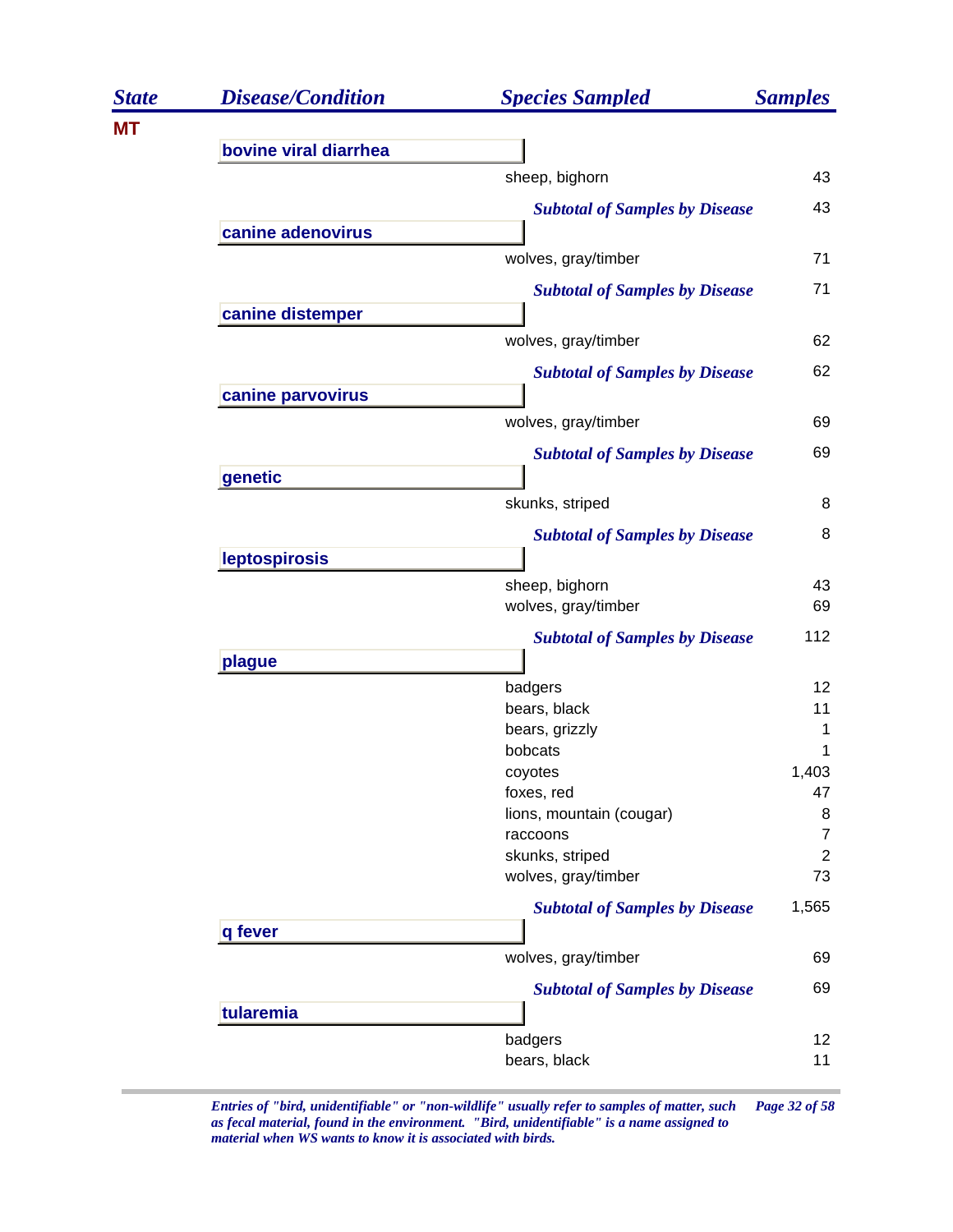| 1<br>$\mathbf 5$<br>1<br>1,400<br>47<br>8<br>$\overline{7}$ |
|-------------------------------------------------------------|
|                                                             |
|                                                             |
|                                                             |
|                                                             |
|                                                             |
|                                                             |
|                                                             |
|                                                             |
| $\overline{2}$                                              |
| 73                                                          |
|                                                             |
| 1,567                                                       |
|                                                             |
|                                                             |
| 175                                                         |
| 175                                                         |
|                                                             |
| 110                                                         |
| 110                                                         |
|                                                             |
| 41                                                          |
| 41                                                          |
|                                                             |
| 124                                                         |
|                                                             |
| 124                                                         |
| 3                                                           |
| $\overline{7}$                                              |
| 5                                                           |
| $\overline{c}$                                              |
| 1                                                           |
| 306                                                         |
| 1                                                           |
| 325                                                         |
|                                                             |
| 83                                                          |
| 83                                                          |
|                                                             |

*Entries of "bird, unidentifiable" or "non-wildlife" usually refer to samples of matter, such Page 33 of 58 as fecal material, found in the environment. "Bird, unidentifiable" is a name assigned to material when WS wants to know it is associated with birds.*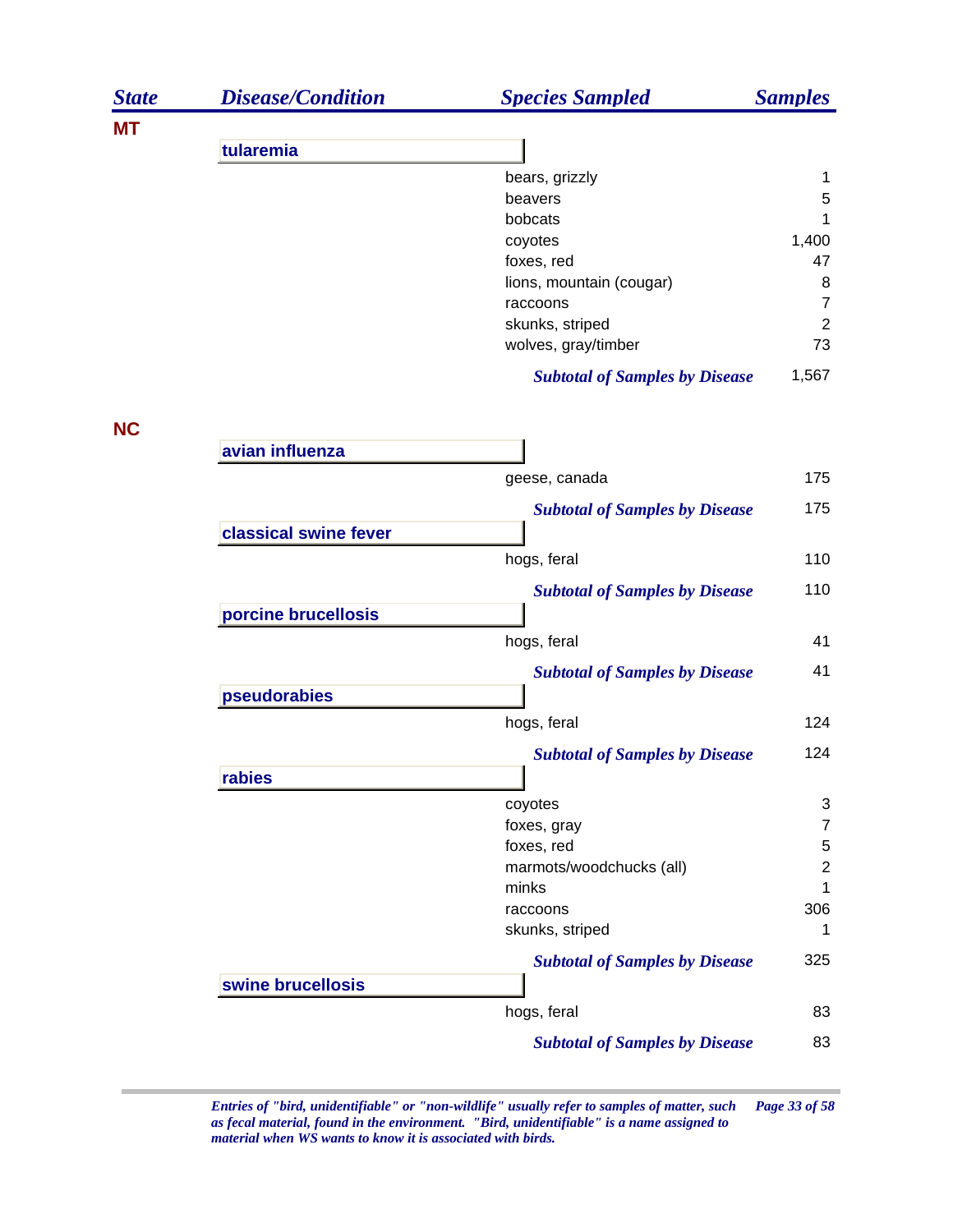| <b>ND</b><br>avian influenza<br>cranes, sandhill<br>14<br>ducks, bufflehead<br>9<br>ducks, canvasback<br>9<br>85<br>ducks, gadwall<br>$\overline{2}$<br>ducks, goldeneye, common<br>ducks, mallards<br>277<br>ducks, northern pintail<br>75<br>ducks, northern shoveler<br>31<br>ducks, redhead<br>15<br>24<br>ducks, ring-necked<br>ducks, scaup, lesser<br>17<br>ducks, teal, blue-winged<br>21<br>33<br>ducks, teal, green-winged<br>33<br>ducks, wigeon, american<br>ducks, wood<br>6<br>33<br>geese, cackling<br>42<br>geese, canada<br>25<br>geese, snow, lesser<br>non-wildlife<br>829<br>1,580<br><b>Subtotal of Samples by Disease</b><br>classical swine fever<br>hogs, feral<br>21<br>21<br><b>Subtotal of Samples by Disease</b><br>plague<br>badgers<br>2<br>10<br>beavers<br>252<br>coyotes<br>19<br>foxes, red<br>muskrats<br>1<br>$\,6$<br>raccoons<br>290<br><b>Subtotal of Samples by Disease</b><br>pseudorabies<br>hogs, feral<br>21<br>21<br><b>Subtotal of Samples by Disease</b><br>swine brucellosis<br>hogs, feral<br>21<br>21<br><b>Subtotal of Samples by Disease</b><br>tularemia<br>badgers<br>4 | <b>State</b> | <b>Disease/Condition</b> | <b>Species Sampled</b> | <b>Samples</b> |
|-------------------------------------------------------------------------------------------------------------------------------------------------------------------------------------------------------------------------------------------------------------------------------------------------------------------------------------------------------------------------------------------------------------------------------------------------------------------------------------------------------------------------------------------------------------------------------------------------------------------------------------------------------------------------------------------------------------------------------------------------------------------------------------------------------------------------------------------------------------------------------------------------------------------------------------------------------------------------------------------------------------------------------------------------------------------------------------------------------------------------------|--------------|--------------------------|------------------------|----------------|
|                                                                                                                                                                                                                                                                                                                                                                                                                                                                                                                                                                                                                                                                                                                                                                                                                                                                                                                                                                                                                                                                                                                               |              |                          |                        |                |
|                                                                                                                                                                                                                                                                                                                                                                                                                                                                                                                                                                                                                                                                                                                                                                                                                                                                                                                                                                                                                                                                                                                               |              |                          |                        |                |
|                                                                                                                                                                                                                                                                                                                                                                                                                                                                                                                                                                                                                                                                                                                                                                                                                                                                                                                                                                                                                                                                                                                               |              |                          |                        |                |
|                                                                                                                                                                                                                                                                                                                                                                                                                                                                                                                                                                                                                                                                                                                                                                                                                                                                                                                                                                                                                                                                                                                               |              |                          |                        |                |
|                                                                                                                                                                                                                                                                                                                                                                                                                                                                                                                                                                                                                                                                                                                                                                                                                                                                                                                                                                                                                                                                                                                               |              |                          |                        |                |
|                                                                                                                                                                                                                                                                                                                                                                                                                                                                                                                                                                                                                                                                                                                                                                                                                                                                                                                                                                                                                                                                                                                               |              |                          |                        |                |
|                                                                                                                                                                                                                                                                                                                                                                                                                                                                                                                                                                                                                                                                                                                                                                                                                                                                                                                                                                                                                                                                                                                               |              |                          |                        |                |
|                                                                                                                                                                                                                                                                                                                                                                                                                                                                                                                                                                                                                                                                                                                                                                                                                                                                                                                                                                                                                                                                                                                               |              |                          |                        |                |
|                                                                                                                                                                                                                                                                                                                                                                                                                                                                                                                                                                                                                                                                                                                                                                                                                                                                                                                                                                                                                                                                                                                               |              |                          |                        |                |
|                                                                                                                                                                                                                                                                                                                                                                                                                                                                                                                                                                                                                                                                                                                                                                                                                                                                                                                                                                                                                                                                                                                               |              |                          |                        |                |
|                                                                                                                                                                                                                                                                                                                                                                                                                                                                                                                                                                                                                                                                                                                                                                                                                                                                                                                                                                                                                                                                                                                               |              |                          |                        |                |
|                                                                                                                                                                                                                                                                                                                                                                                                                                                                                                                                                                                                                                                                                                                                                                                                                                                                                                                                                                                                                                                                                                                               |              |                          |                        |                |
|                                                                                                                                                                                                                                                                                                                                                                                                                                                                                                                                                                                                                                                                                                                                                                                                                                                                                                                                                                                                                                                                                                                               |              |                          |                        |                |
|                                                                                                                                                                                                                                                                                                                                                                                                                                                                                                                                                                                                                                                                                                                                                                                                                                                                                                                                                                                                                                                                                                                               |              |                          |                        |                |
|                                                                                                                                                                                                                                                                                                                                                                                                                                                                                                                                                                                                                                                                                                                                                                                                                                                                                                                                                                                                                                                                                                                               |              |                          |                        |                |
|                                                                                                                                                                                                                                                                                                                                                                                                                                                                                                                                                                                                                                                                                                                                                                                                                                                                                                                                                                                                                                                                                                                               |              |                          |                        |                |
|                                                                                                                                                                                                                                                                                                                                                                                                                                                                                                                                                                                                                                                                                                                                                                                                                                                                                                                                                                                                                                                                                                                               |              |                          |                        |                |
|                                                                                                                                                                                                                                                                                                                                                                                                                                                                                                                                                                                                                                                                                                                                                                                                                                                                                                                                                                                                                                                                                                                               |              |                          |                        |                |
|                                                                                                                                                                                                                                                                                                                                                                                                                                                                                                                                                                                                                                                                                                                                                                                                                                                                                                                                                                                                                                                                                                                               |              |                          |                        |                |
|                                                                                                                                                                                                                                                                                                                                                                                                                                                                                                                                                                                                                                                                                                                                                                                                                                                                                                                                                                                                                                                                                                                               |              |                          |                        |                |
|                                                                                                                                                                                                                                                                                                                                                                                                                                                                                                                                                                                                                                                                                                                                                                                                                                                                                                                                                                                                                                                                                                                               |              |                          |                        |                |
|                                                                                                                                                                                                                                                                                                                                                                                                                                                                                                                                                                                                                                                                                                                                                                                                                                                                                                                                                                                                                                                                                                                               |              |                          |                        |                |
|                                                                                                                                                                                                                                                                                                                                                                                                                                                                                                                                                                                                                                                                                                                                                                                                                                                                                                                                                                                                                                                                                                                               |              |                          |                        |                |
|                                                                                                                                                                                                                                                                                                                                                                                                                                                                                                                                                                                                                                                                                                                                                                                                                                                                                                                                                                                                                                                                                                                               |              |                          |                        |                |
|                                                                                                                                                                                                                                                                                                                                                                                                                                                                                                                                                                                                                                                                                                                                                                                                                                                                                                                                                                                                                                                                                                                               |              |                          |                        |                |
|                                                                                                                                                                                                                                                                                                                                                                                                                                                                                                                                                                                                                                                                                                                                                                                                                                                                                                                                                                                                                                                                                                                               |              |                          |                        |                |
|                                                                                                                                                                                                                                                                                                                                                                                                                                                                                                                                                                                                                                                                                                                                                                                                                                                                                                                                                                                                                                                                                                                               |              |                          |                        |                |
|                                                                                                                                                                                                                                                                                                                                                                                                                                                                                                                                                                                                                                                                                                                                                                                                                                                                                                                                                                                                                                                                                                                               |              |                          |                        |                |
|                                                                                                                                                                                                                                                                                                                                                                                                                                                                                                                                                                                                                                                                                                                                                                                                                                                                                                                                                                                                                                                                                                                               |              |                          |                        |                |
|                                                                                                                                                                                                                                                                                                                                                                                                                                                                                                                                                                                                                                                                                                                                                                                                                                                                                                                                                                                                                                                                                                                               |              |                          |                        |                |
|                                                                                                                                                                                                                                                                                                                                                                                                                                                                                                                                                                                                                                                                                                                                                                                                                                                                                                                                                                                                                                                                                                                               |              |                          |                        |                |
|                                                                                                                                                                                                                                                                                                                                                                                                                                                                                                                                                                                                                                                                                                                                                                                                                                                                                                                                                                                                                                                                                                                               |              |                          |                        |                |
|                                                                                                                                                                                                                                                                                                                                                                                                                                                                                                                                                                                                                                                                                                                                                                                                                                                                                                                                                                                                                                                                                                                               |              |                          |                        |                |
|                                                                                                                                                                                                                                                                                                                                                                                                                                                                                                                                                                                                                                                                                                                                                                                                                                                                                                                                                                                                                                                                                                                               |              |                          |                        |                |
|                                                                                                                                                                                                                                                                                                                                                                                                                                                                                                                                                                                                                                                                                                                                                                                                                                                                                                                                                                                                                                                                                                                               |              |                          |                        |                |
|                                                                                                                                                                                                                                                                                                                                                                                                                                                                                                                                                                                                                                                                                                                                                                                                                                                                                                                                                                                                                                                                                                                               |              |                          |                        |                |
|                                                                                                                                                                                                                                                                                                                                                                                                                                                                                                                                                                                                                                                                                                                                                                                                                                                                                                                                                                                                                                                                                                                               |              |                          |                        |                |
|                                                                                                                                                                                                                                                                                                                                                                                                                                                                                                                                                                                                                                                                                                                                                                                                                                                                                                                                                                                                                                                                                                                               |              |                          |                        |                |
|                                                                                                                                                                                                                                                                                                                                                                                                                                                                                                                                                                                                                                                                                                                                                                                                                                                                                                                                                                                                                                                                                                                               |              |                          |                        |                |
|                                                                                                                                                                                                                                                                                                                                                                                                                                                                                                                                                                                                                                                                                                                                                                                                                                                                                                                                                                                                                                                                                                                               |              |                          |                        |                |
|                                                                                                                                                                                                                                                                                                                                                                                                                                                                                                                                                                                                                                                                                                                                                                                                                                                                                                                                                                                                                                                                                                                               |              |                          |                        |                |
|                                                                                                                                                                                                                                                                                                                                                                                                                                                                                                                                                                                                                                                                                                                                                                                                                                                                                                                                                                                                                                                                                                                               |              |                          |                        |                |

*Entries of "bird, unidentifiable" or "non-wildlife" usually refer to samples of matter, such Page 34 of 58 as fecal material, found in the environment. "Bird, unidentifiable" is a name assigned to material when WS wants to know it is associated with birds.*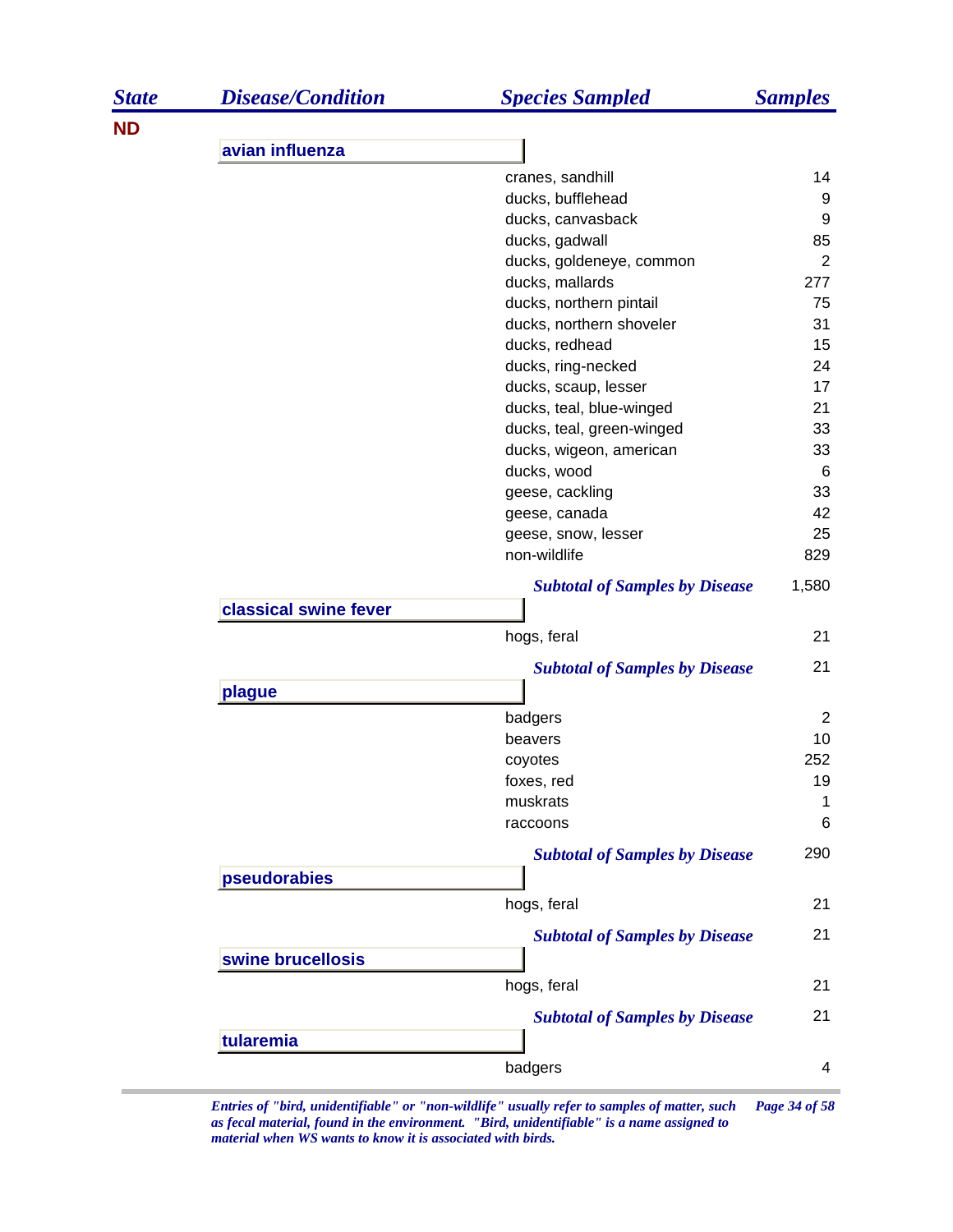| <b>State</b> | <b>Disease/Condition</b>     | <b>Species Sampled</b>                | <b>Samples</b> |
|--------------|------------------------------|---------------------------------------|----------------|
| <b>ND</b>    |                              |                                       |                |
|              | tularemia                    |                                       |                |
|              |                              | beavers                               | 154            |
|              |                              | coyotes                               | 201            |
|              |                              | foxes, red                            | 16             |
|              |                              | raccoons                              | 5              |
|              |                              | <b>Subtotal of Samples by Disease</b> | 380            |
| <b>NE</b>    |                              |                                       |                |
|              | avian influenza              |                                       |                |
|              |                              | ducks, gadwall                        | 11             |
|              |                              | ducks, mallards                       | 67             |
|              |                              | ducks, northern pintail               | 8              |
|              |                              | ducks, northern shoveler              | 12             |
|              |                              | ducks, redhead                        | 4              |
|              |                              | ducks, ring-necked                    | 1              |
|              |                              | ducks, ruddy                          | 1              |
|              |                              | ducks, teal, blue-winged              | 137            |
|              |                              | ducks, teal, cinnamon                 | 1              |
|              |                              | ducks, teal, green-winged             | 64             |
|              |                              | ducks, wigeon, american               | 30             |
|              |                              | ducks, wood                           | $\mathbf 1$    |
|              |                              | geese, canada                         | 37             |
|              |                              | gulls, franklin's                     | 69             |
|              |                              | gulls, ring-billed                    | $\overline{2}$ |
|              |                              | killdeers                             | 17             |
|              |                              | non-wildlife                          | 430            |
|              |                              | sandpipers, least                     | 23             |
|              |                              | sandpipers, pectoral                  | 21             |
|              |                              | snipes, common                        | 1              |
|              |                              | yellowlegs, lesser                    | 4              |
|              | classical swine fever        | <b>Subtotal of Samples by Disease</b> | 941            |
|              |                              | hogs, feral                           | 26             |
|              |                              |                                       |                |
|              | plague                       | <b>Subtotal of Samples by Disease</b> | 26             |
|              |                              | coyotes                               | 83             |
|              |                              | <b>Subtotal of Samples by Disease</b> | 83             |
|              | porcine reprod/resp syndrome |                                       |                |
|              |                              | hogs, feral                           | 27             |
|              |                              | <b>Subtotal of Samples by Disease</b> | 27             |

*Entries of "bird, unidentifiable" or "non-wildlife" usually refer to samples of matter, such Page 35 of 58 as fecal material, found in the environment. "Bird, unidentifiable" is a name assigned to material when WS wants to know it is associated with birds.*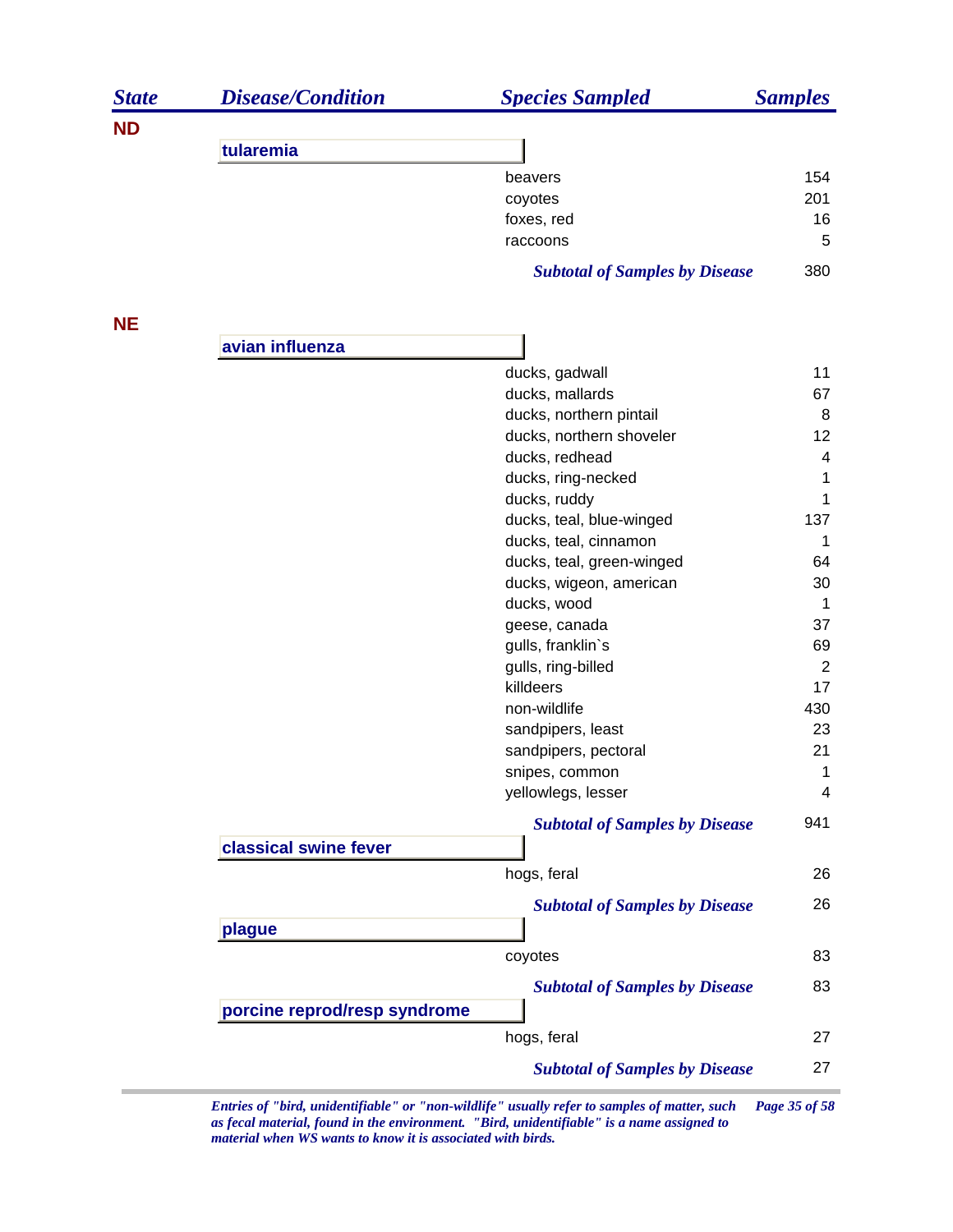| <b>State</b> | <b>Disease/Condition</b> | <b>Species Sampled</b>                | <b>Samples</b> |
|--------------|--------------------------|---------------------------------------|----------------|
| <b>NE</b>    |                          |                                       |                |
|              | pseudorabies             |                                       |                |
|              |                          | hogs, feral                           | 25             |
|              |                          | <b>Subtotal of Samples by Disease</b> | 25             |
|              | rabies                   |                                       |                |
|              |                          | opossums, virginia                    | $\mathbf{1}$   |
|              |                          | raccoons                              | 5              |
|              |                          | skunks, striped                       | 85             |
|              |                          | <b>Subtotal of Samples by Disease</b> | 91             |
|              | swine brucellosis        |                                       |                |
|              |                          | hogs, feral                           | 25             |
|              |                          | <b>Subtotal of Samples by Disease</b> | 25             |
|              | swine influenza          |                                       |                |
|              |                          | hogs, feral                           | 25             |
|              |                          | <b>Subtotal of Samples by Disease</b> | 25             |
|              | tularemia                |                                       |                |
|              |                          | coyotes                               | 82             |
|              |                          | <b>Subtotal of Samples by Disease</b> | 82             |
|              | viral encephalitis       |                                       |                |
|              |                          | coyotes                               | $\mathbf 1$    |
|              |                          | <b>Subtotal of Samples by Disease</b> | 1              |

**NH**

| avian influenza |                              |     |
|-----------------|------------------------------|-----|
|                 | cormorants, double-crested   |     |
|                 | doves, mourning              | 2   |
|                 | ducks, american black        | 28  |
|                 | ducks, mallards              | 192 |
|                 | ducks, wood                  | 73  |
|                 | geese, canada                | 249 |
|                 | gulls, black-backed, greater | 4   |
|                 | gulls, herring               | 49  |
|                 | gulls, ring-billed           |     |
|                 | redpolls, common             | 2   |
|                 | swans, mute                  |     |
|                 | terns, arctic                | 2   |
|                 | terns, common                | 67  |
|                 | terns, roseate $(t/e)$       | 7   |
|                 | waxwings, cedar              | 4   |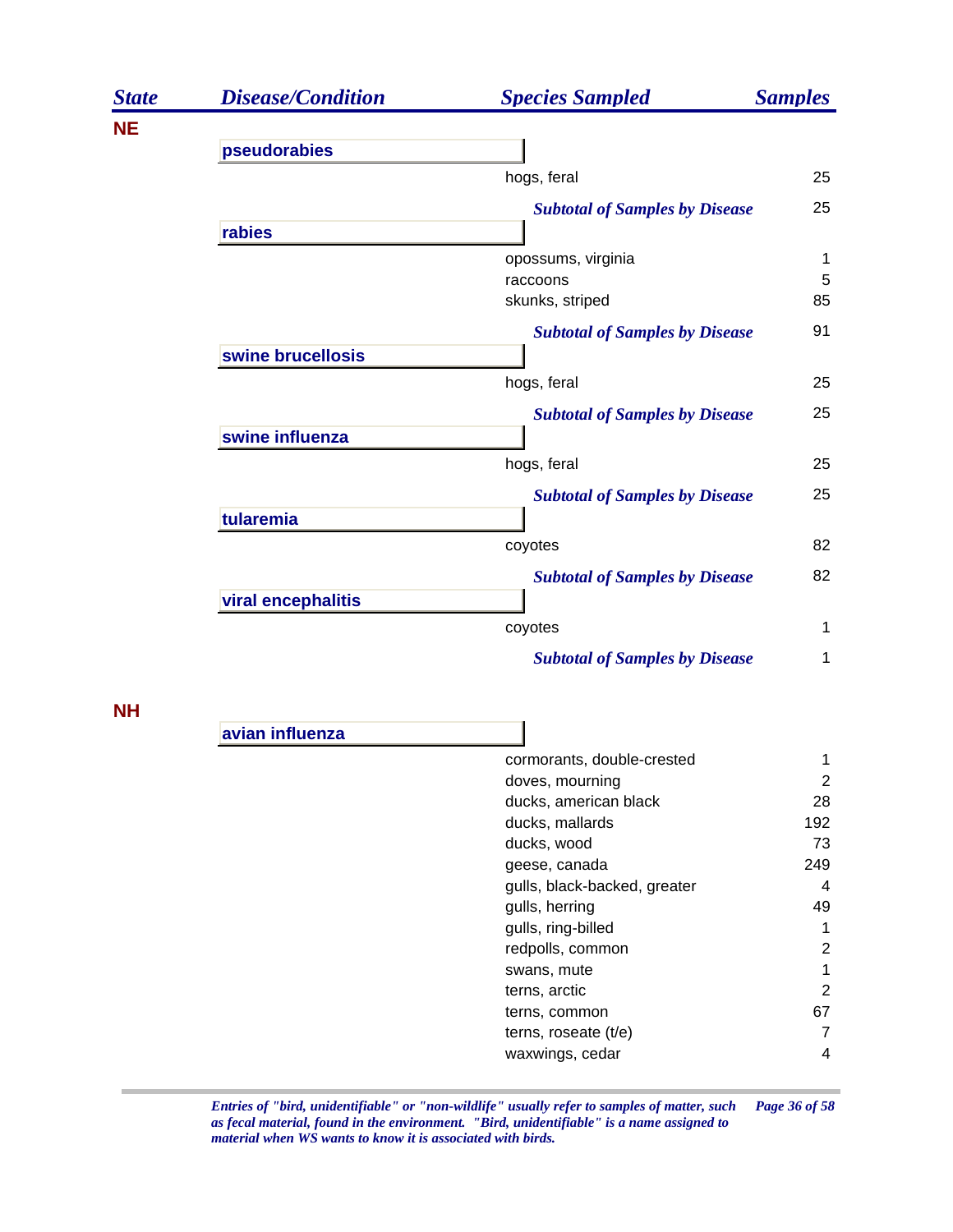| <b>State</b> | <b>Disease/Condition</b> | <b>Species Sampled</b>                | <b>Samples</b> |
|--------------|--------------------------|---------------------------------------|----------------|
| <b>NH</b>    |                          |                                       |                |
|              | avian influenza          |                                       |                |
|              |                          | <b>Subtotal of Samples by Disease</b> | 682            |
|              | chronic wasting disease  |                                       |                |
|              |                          |                                       |                |
|              |                          | deer, white-tailed (wild)             | 363            |
|              |                          | <b>Subtotal of Samples by Disease</b> | 363            |
|              | rabies                   |                                       |                |
|              |                          | raccoons                              | $\overline{2}$ |
|              |                          | <b>Subtotal of Samples by Disease</b> | $\overline{2}$ |
|              |                          |                                       |                |
| <b>NJ</b>    |                          |                                       |                |
|              | avian influenza          |                                       |                |
|              |                          | ducks, american black                 | 40             |
|              |                          | ducks, bufflehead                     | 20             |
|              |                          | ducks, gadwall                        | 4              |
|              |                          | ducks, goldeneye, common              | 1              |
|              |                          | ducks, mallards                       | 130            |
|              |                          | ducks, merganser common               | $\overline{2}$ |
|              |                          | ducks, merganser, hooded              | 6              |
|              |                          | ducks, northern pintail               | 5              |
|              |                          | ducks, scaup, lesser                  | 6              |
|              |                          | ducks, teal, blue-winged              | 1              |
|              |                          | ducks, teal, green-winged             | 131            |
|              |                          | ducks, wigeon, american               | 3              |
|              |                          | ducks, wood                           | 17             |
|              |                          | dunlins                               | 9              |
|              |                          | geese, brant, atlantic                | 32             |
|              |                          | geese, canada                         | 146            |
|              |                          | gulls, herring                        | $\overline{c}$ |
|              |                          | gulls, laughing                       | 52             |
|              |                          | no species                            | 1,285          |
|              |                          | sanderlings                           | 55             |
|              |                          | sandpipers, semipalmated              | 1              |
|              |                          | sandpipers, western                   | 3              |
|              |                          | snipes, common                        | 1              |
|              |                          | swans, mute                           | $\overline{c}$ |
|              |                          | swans, tundra                         | $\,8\,$        |
|              |                          | turnstones, ruddy                     | 1              |
|              |                          | <b>Subtotal of Samples by Disease</b> | 1,963          |
|              | classical swine fever    |                                       |                |
|              |                          | hogs, feral                           | 17             |

*Entries of "bird, unidentifiable" or "non-wildlife" usually refer to samples of matter, such Page 37 of 58 as fecal material, found in the environment. "Bird, unidentifiable" is a name assigned to material when WS wants to know it is associated with birds.*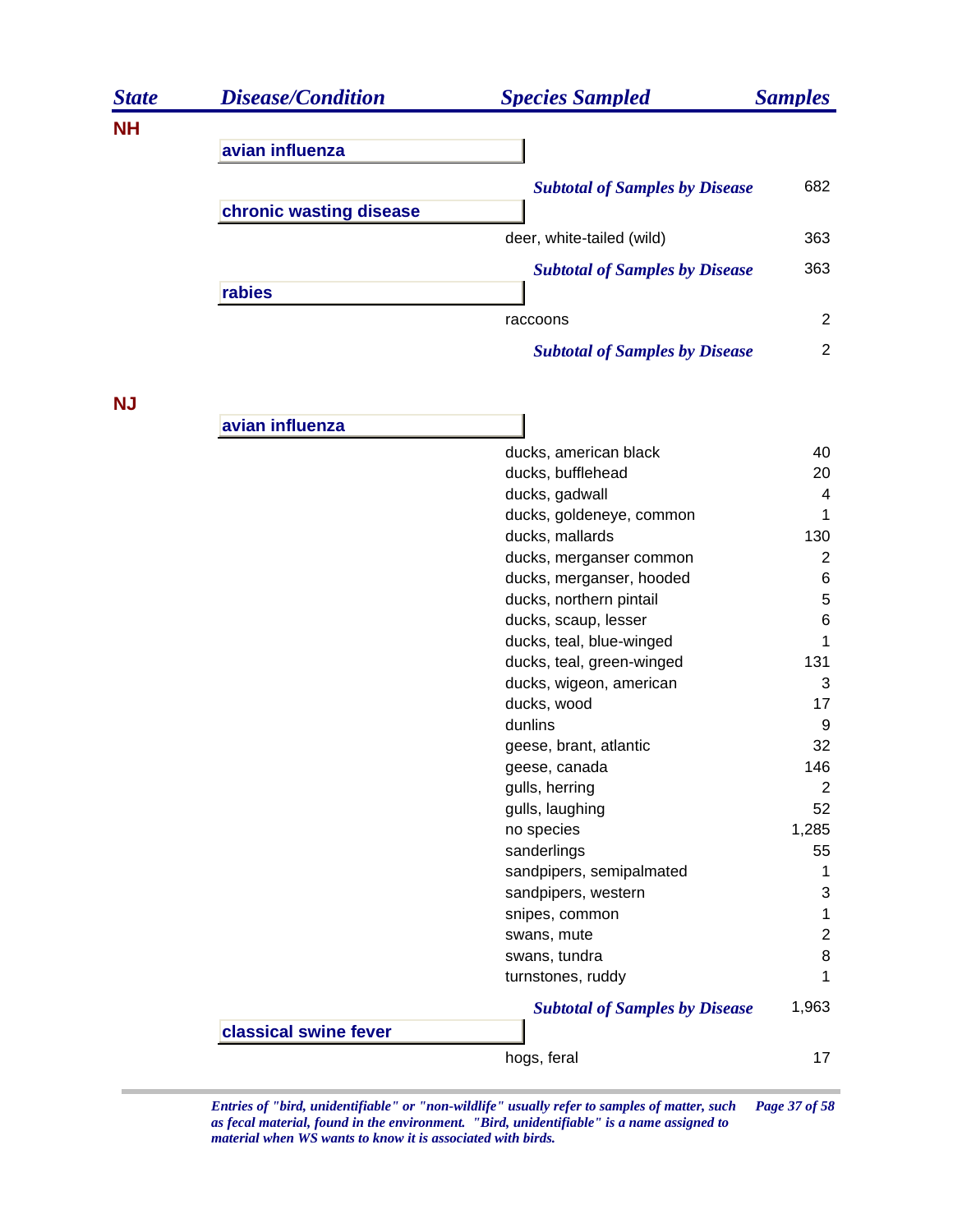| <b>State</b> | <b>Disease/Condition</b> | <b>Species Sampled</b>                         | <b>Samples</b> |
|--------------|--------------------------|------------------------------------------------|----------------|
| <b>NJ</b>    |                          |                                                |                |
|              | classical swine fever    |                                                |                |
|              |                          | <b>Subtotal of Samples by Disease</b>          | 17             |
|              | genetic                  |                                                |                |
|              |                          | hogs, feral                                    | 5              |
|              |                          | <b>Subtotal of Samples by Disease</b>          | 5              |
|              | lead                     |                                                |                |
|              |                          | geese, canada                                  | 5              |
|              |                          | <b>Subtotal of Samples by Disease</b>          | 5              |
|              | pseudorabies             |                                                |                |
|              |                          | hogs, feral                                    | 8              |
|              |                          | <b>Subtotal of Samples by Disease</b>          | 8              |
|              | swine brucellosis        |                                                |                |
|              |                          | hogs, feral                                    | 8              |
|              |                          | <b>Subtotal of Samples by Disease</b>          | 8              |
| <b>NM</b>    |                          |                                                |                |
|              | avian influenza          |                                                |                |
|              |                          | ducks, mallards                                | 109            |
|              |                          | ducks, northern pintail                        | 102            |
|              |                          | ducks, teal, green-winged                      | 96             |
|              |                          | ducks, wigeon, american<br>geese, snow, lesser | 100<br>2       |
|              |                          |                                                | 409            |
|              | classical swine fever    | <b>Subtotal of Samples by Disease</b>          |                |
|              |                          | hogs, feral                                    | 14             |
|              |                          |                                                | 14             |
|              | plague                   | <b>Subtotal of Samples by Disease</b>          |                |
|              |                          | badgers                                        | 1              |
|              |                          | bobcats                                        | 17             |
|              |                          | coyotes                                        | 532            |
|              |                          | hogs, feral                                    | 13             |
|              |                          | lions, mountain (cougar)                       | 1              |
|              |                          | raccoons                                       | $\overline{2}$ |
|              |                          | skunks, striped                                | 1              |
|              |                          | <b>Subtotal of Samples by Disease</b>          | 567            |
|              | pseudorabies             |                                                |                |
|              |                          | hogs, feral                                    | 14             |
|              |                          |                                                |                |

*Entries of "bird, unidentifiable" or "non-wildlife" usually refer to samples of matter, such Page 38 of 58 as fecal material, found in the environment. "Bird, unidentifiable" is a name assigned to material when WS wants to know it is associated with birds.*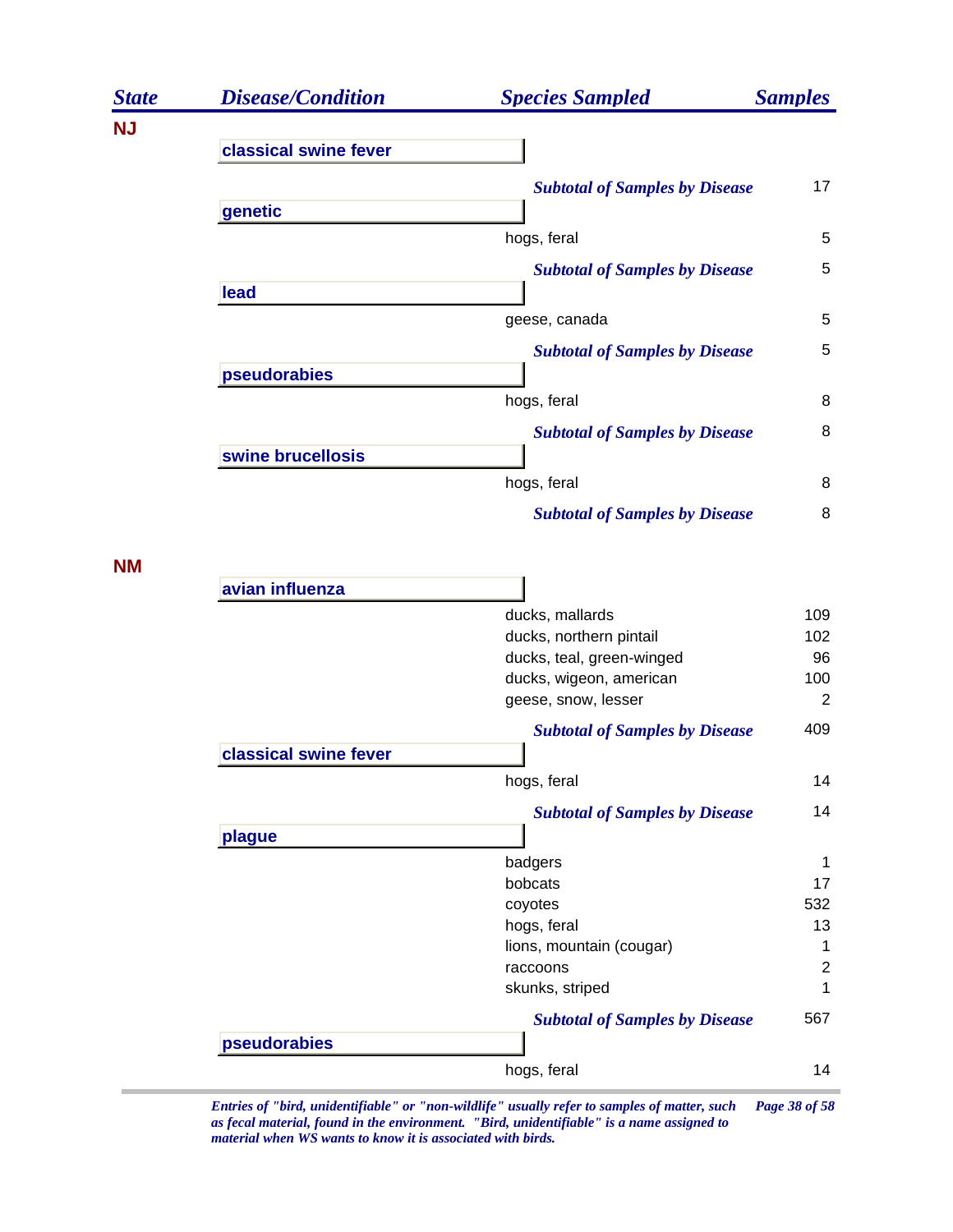| <b>State</b> | <b>Disease/Condition</b> | <b>Species Sampled</b>                | <b>Samples</b> |
|--------------|--------------------------|---------------------------------------|----------------|
| <b>NM</b>    |                          |                                       |                |
|              | pseudorabies             |                                       |                |
|              |                          | <b>Subtotal of Samples by Disease</b> | 14             |
|              | rabies                   |                                       |                |
|              |                          | bobcats                               | 1              |
|              |                          | coyotes                               | 150            |
|              |                          | foxes, gray                           | 1              |
|              |                          | <b>Subtotal of Samples by Disease</b> | 152            |
|              | swine brucellosis        |                                       |                |
|              |                          | hogs, feral                           | 14             |
|              |                          | <b>Subtotal of Samples by Disease</b> | 14             |
|              | tularemia                |                                       |                |
|              |                          | badgers                               | 1              |
|              |                          | bobcats                               | 17             |
|              |                          | coyotes                               | 530            |
|              |                          | hogs, feral                           | 13             |
|              |                          | lions, mountain (cougar)              | 1              |
|              |                          | raccoons                              | $\overline{2}$ |
|              |                          | skunks, striped                       | 1              |
|              |                          | <b>Subtotal of Samples by Disease</b> | 565            |
| <b>NV</b>    |                          |                                       |                |
|              | avian influenza          |                                       |                |
|              |                          | ducks, gadwall                        | 22             |
|              |                          | ducks, mallards                       | 54             |
|              |                          | ducks, northern pintail               | 60             |
|              |                          | ducks, northern shoveler              | 34             |
|              |                          | ducks, teal, green-winged             | 21             |
|              |                          | ducks, wigeon, american               | 49             |
|              |                          | ducks, wood                           | 17             |
|              |                          | geese, canada                         | 8              |
|              |                          | swans, tundra                         | 3              |
|              |                          | <b>Subtotal of Samples by Disease</b> | 268            |
|              | botulism                 |                                       |                |
|              |                          | ducks, mallards                       | 4              |
|              |                          | <b>Subtotal of Samples by Disease</b> | 4              |
|              | plague                   |                                       |                |
|              |                          | badgers                               | 12             |
|              |                          | bears, black                          | 1              |
|              |                          | bobcats                               | 5              |

*Entries of "bird, unidentifiable" or "non-wildlife" usually refer to samples of matter, such Page 39 of 58 as fecal material, found in the environment. "Bird, unidentifiable" is a name assigned to material when WS wants to know it is associated with birds.*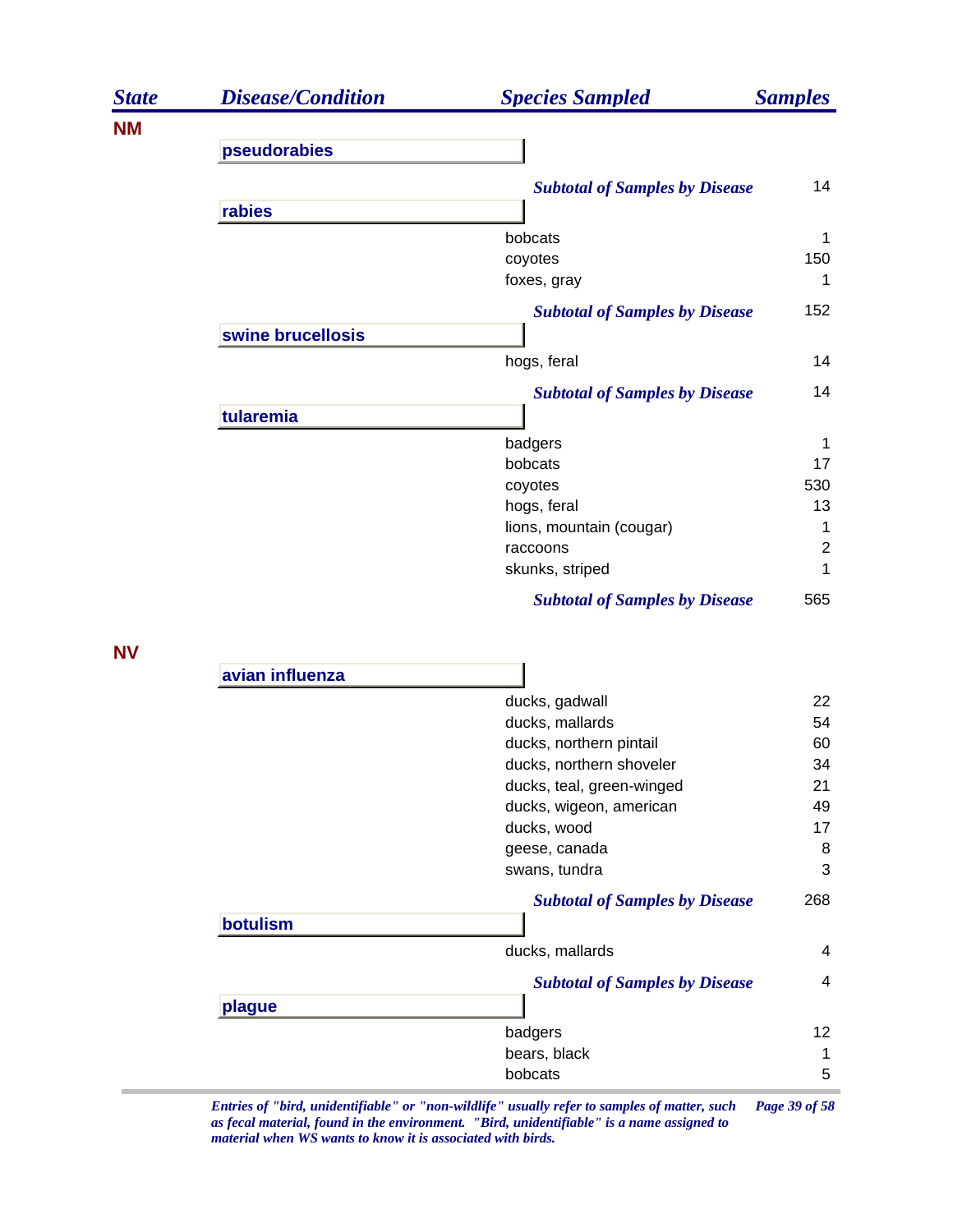| <b>State</b> | <b>Disease/Condition</b> | <b>Species Sampled</b>                | <b>Samples</b> |
|--------------|--------------------------|---------------------------------------|----------------|
| <b>NV</b>    |                          |                                       |                |
|              | plague                   |                                       |                |
|              |                          | coyotes                               | 1,239          |
|              |                          | foxes, kit                            | 1              |
|              |                          | foxes, red                            | $\overline{2}$ |
|              |                          | lions, mountain (cougar)              | 19             |
|              |                          | raccoons                              | 13             |
|              |                          | skunks, striped                       | $\overline{2}$ |
|              | rabies                   | <b>Subtotal of Samples by Disease</b> | 1,294          |
|              |                          | raccoons                              | 1              |
|              |                          | <b>Subtotal of Samples by Disease</b> | $\mathbf 1$    |
| <b>NY</b>    |                          |                                       |                |
|              | avian influenza          |                                       |                |
|              |                          | dowitchers, long-billed               | 13             |
|              |                          | ducks, american black                 | 17             |
|              |                          | ducks, gadwall                        | 2              |
|              |                          | ducks, mallards                       | 88             |
|              |                          | ducks, northern pintail               | $\overline{2}$ |
|              |                          | ducks, teal, blue-winged              | $\sqrt{5}$     |
|              |                          | ducks, teal, green-winged             | 40             |
|              |                          | ducks, wigeon, american               | $\mathbf{3}$   |
|              |                          | ducks, wood                           | 69             |
|              |                          | geese, brant, atlantic                | 80             |
|              |                          | geese, canada                         | 25             |
|              |                          | gulls, black-backed, greater          | 22             |
|              |                          | gulls, herring                        | 192            |
|              |                          | gulls, ring-billed                    | 5              |
|              |                          | non-wildlife                          | 825            |
|              |                          | not in mis                            | 1              |
|              |                          | plovers, semipalmated                 | 52             |
|              |                          | sandpipers, least                     | 49             |
|              |                          | sandpipers, semipalmated              | 87             |
|              |                          | sandpipers, spotted                   | 4              |
|              | classical swine fever    | <b>Subtotal of Samples by Disease</b> | 1,581          |
|              |                          |                                       |                |
|              |                          | hogs, feral                           | 13             |
|              | pseudorabies             | <b>Subtotal of Samples by Disease</b> | 13             |
|              |                          |                                       |                |
|              |                          | hogs, feral                           | 15             |

*Entries of "bird, unidentifiable" or "non-wildlife" usually refer to samples of matter, such Page 40 of 58 as fecal material, found in the environment. "Bird, unidentifiable" is a name assigned to material when WS wants to know it is associated with birds.*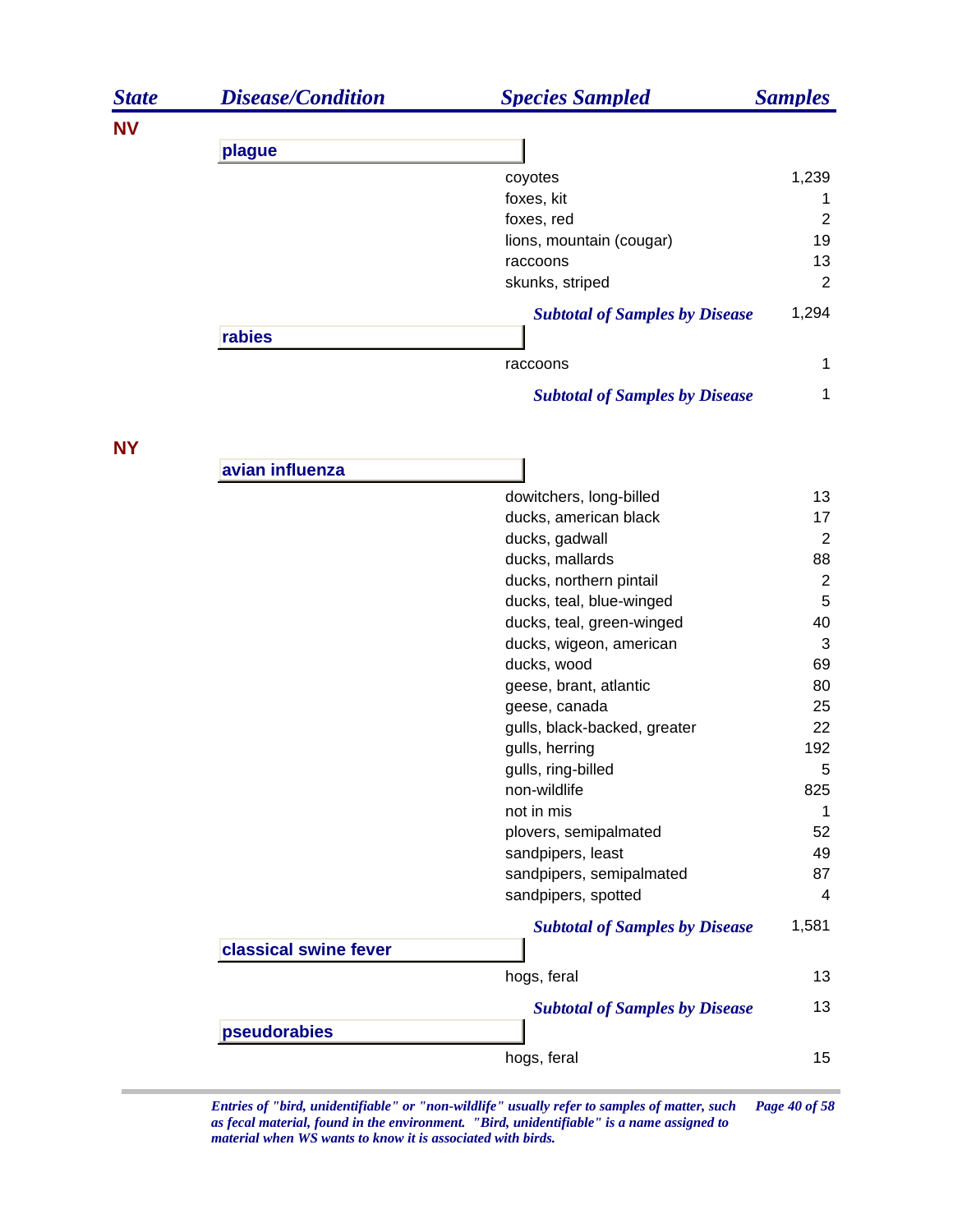| <b>State</b> | <b>Disease/Condition</b> | <b>Species Sampled</b>                               | <b>Samples</b> |
|--------------|--------------------------|------------------------------------------------------|----------------|
| <b>NY</b>    |                          |                                                      |                |
|              | pseudorabies             |                                                      |                |
|              |                          | <b>Subtotal of Samples by Disease</b>                | 15             |
|              | rabies                   |                                                      |                |
|              |                          | coyotes                                              | $\overline{c}$ |
|              |                          | foxes, red                                           | 1              |
|              |                          | raccoons                                             | 901            |
|              |                          | skunks, striped                                      | 82             |
|              |                          | <b>Subtotal of Samples by Disease</b>                | 986            |
|              | reovirus                 |                                                      |                |
|              |                          | crows, american                                      | 25             |
|              |                          | hawks, cooper's                                      | 1              |
|              |                          | <b>Subtotal of Samples by Disease</b>                | 26             |
|              | swine brucellosis        |                                                      |                |
|              |                          | hogs, feral                                          | 15             |
|              |                          | <b>Subtotal of Samples by Disease</b>                | 15             |
| <b>OH</b>    |                          |                                                      |                |
|              | avian influenza          |                                                      |                |
|              |                          | crows, american                                      | 4              |
|              |                          | ducks, american black                                | 26             |
|              |                          | ducks, feral                                         | 6              |
|              |                          | ducks, gadwall                                       | 15             |
|              |                          | ducks, mallards                                      | 85             |
|              |                          | ducks, northern pintail                              | 24             |
|              |                          | ducks, northern shoveler<br>ducks, teal, blue-winged | 20<br>75       |
|              |                          | ducks, teal, green-winged                            | 58             |
|              |                          | ducks, wigeon, american                              | 3              |
|              |                          | ducks, wood                                          | 20             |
|              |                          | geese, canada                                        | 164            |
|              |                          | geese, feral                                         | 1              |
|              |                          | gulls, herring                                       | 3              |
|              |                          | gulls, ring-billed                                   | 13             |
|              |                          | non-wildlife                                         | 456            |
|              |                          | <b>Subtotal of Samples by Disease</b>                | 973            |
|              | chronic wasting disease  |                                                      |                |
|              |                          | deer, white-tailed (wild)                            | 183            |
|              |                          | <b>Subtotal of Samples by Disease</b>                | 183            |
|              | rabies                   |                                                      |                |

*Entries of "bird, unidentifiable" or "non-wildlife" usually refer to samples of matter, such Page 41 of 58 as fecal material, found in the environment. "Bird, unidentifiable" is a name assigned to material when WS wants to know it is associated with birds.*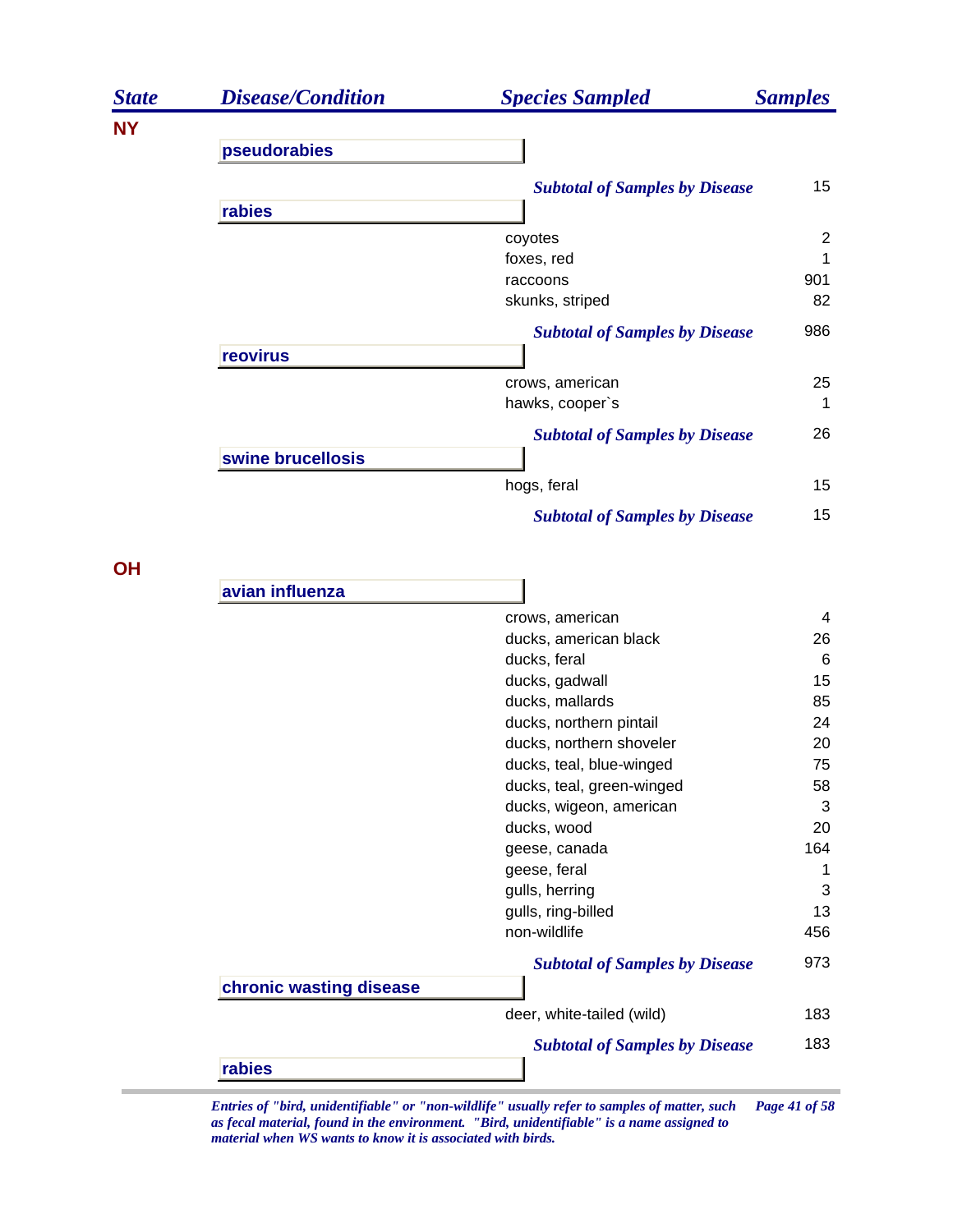| <b>State</b> | <b>Disease/Condition</b> | <b>Species Sampled</b>                | <b>Samples</b> |
|--------------|--------------------------|---------------------------------------|----------------|
| <b>OH</b>    |                          |                                       |                |
|              | rabies                   |                                       |                |
|              |                          | cats, feral/free ranging              | $\overline{c}$ |
|              |                          | coyotes                               | $\overline{7}$ |
|              |                          | dogs, feral, free-ranging and hybri   | 1              |
|              |                          | foxes, red                            | 3              |
|              |                          | marmots/woodchucks (all)              | 11             |
|              |                          | opossums, virginia                    | 14             |
|              |                          | rabbits, cottontail                   | 1              |
|              |                          | raccoons                              | 1,777          |
|              |                          | skunks, striped                       | 175            |
|              |                          | squirrels, fox                        | 7              |
|              |                          | squirrels, z-(other)                  | 1              |
|              |                          | <b>Subtotal of Samples by Disease</b> | 1,999          |
|              | reovirus                 |                                       |                |
|              |                          | crows, american                       | 1              |
|              |                          | <b>Subtotal of Samples by Disease</b> | 1              |
|              | tularemia                |                                       |                |
|              |                          | beavers                               | 4              |
|              |                          | coyotes                               | 6              |
|              |                          | foxes, red                            | $\overline{2}$ |
|              |                          | muskrats                              | 62             |
|              |                          | <b>Subtotal of Samples by Disease</b> | 74             |
|              | west nile virus          |                                       |                |
|              |                          | crows, american                       | 1              |
|              |                          | <b>Subtotal of Samples by Disease</b> | 1              |
| OK           |                          |                                       |                |
|              | avian influenza          |                                       |                |
|              |                          | ducks, gadwall                        | 77             |
|              |                          | ducks, goldeneye, common              | 1              |
|              |                          | ducks, mallards                       | 259            |
|              |                          | ducks, merganser, hooded              | $\overline{c}$ |
|              |                          | ducks, northern pintail               | 3              |
|              |                          | ducks, northern shoveler              | 14             |
|              |                          | ducks, redhead                        | 3              |
|              |                          | ducks, ring-necked                    | 21             |
|              |                          | ducks, scaup, lesser                  | $\overline{2}$ |

*Entries of "bird, unidentifiable" or "non-wildlife" usually refer to samples of matter, such Page 42 of 58 as fecal material, found in the environment. "Bird, unidentifiable" is a name assigned to material when WS wants to know it is associated with birds.* 

ducks, teal, blue-winged 5 ducks, teal, green-winged 59 ducks, wigeon, american and the state 34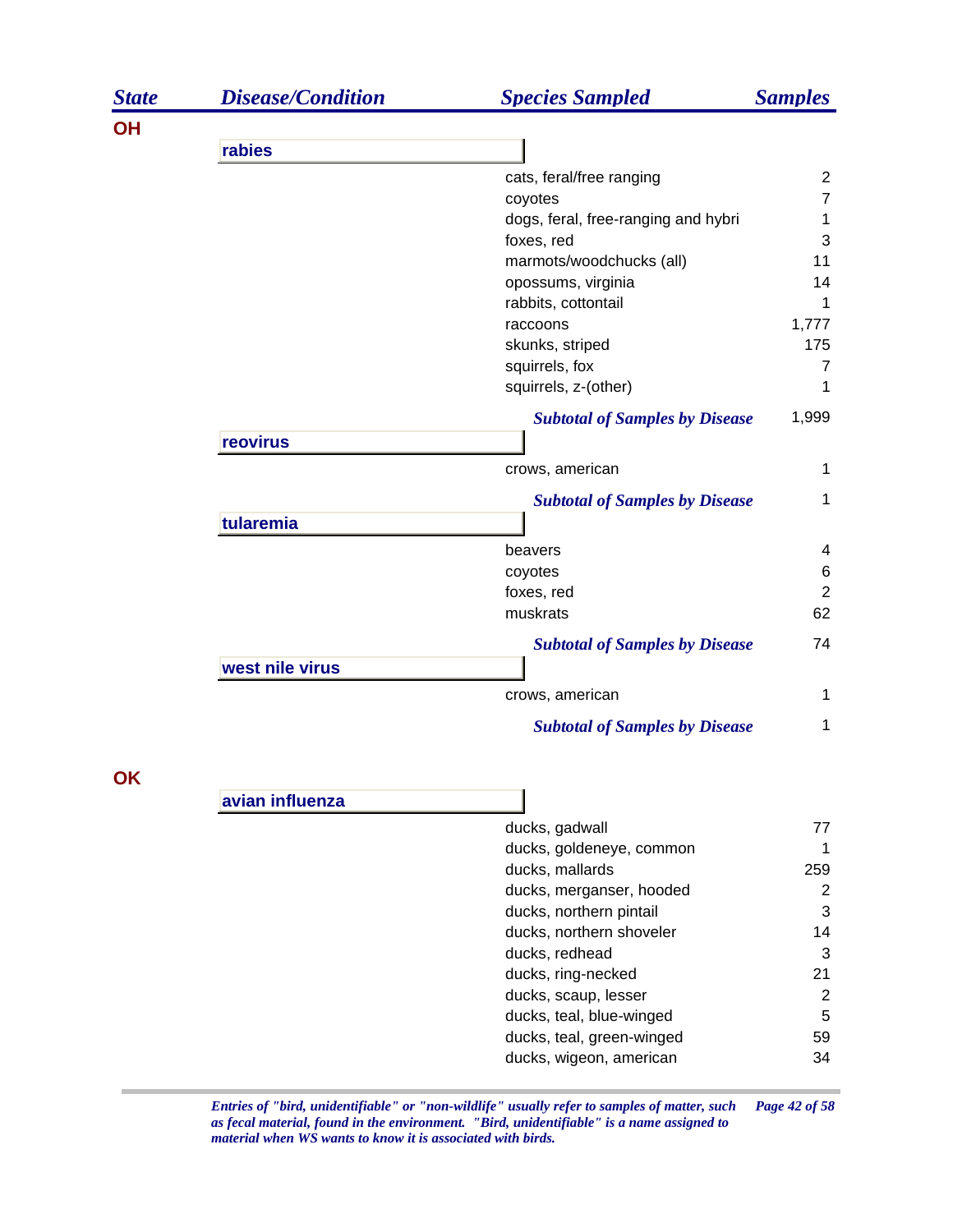| <b>State</b> | <b>Disease/Condition</b> | <b>Species Sampled</b>                | <b>Samples</b> |
|--------------|--------------------------|---------------------------------------|----------------|
| OK           |                          |                                       |                |
|              | avian influenza          |                                       |                |
|              |                          | ducks, wood                           | 7              |
|              |                          | geese, cackling                       | 9              |
|              |                          | geese, canada                         | 39             |
|              |                          | geese, ross's                         | 3              |
|              |                          | geese, snow, lesser                   | 12             |
|              |                          | geese, white-fronted, greater         | 1              |
|              |                          | non-wildlife                          | 548            |
|              |                          | pelicans, american white              | $\overline{2}$ |
|              |                          | <b>Subtotal of Samples by Disease</b> | 1,101          |
|              | classical swine fever    |                                       |                |
|              |                          | hogs, feral                           | 206            |
|              |                          | <b>Subtotal of Samples by Disease</b> | 206            |
|              | plague                   |                                       |                |
|              |                          | badgers                               | $\overline{2}$ |
|              |                          | beavers                               | 61             |
|              |                          | bobcats                               | $\overline{2}$ |
|              |                          | cats, feral/free ranging              | 1              |
|              |                          | coyotes                               | 101            |
|              |                          | hogs, feral                           | 3              |
|              |                          | raccoons                              | 4              |
|              |                          | skunks, striped                       | $\overline{2}$ |
|              |                          | <b>Subtotal of Samples by Disease</b> | 176            |
|              | pseudorabies             |                                       |                |
|              |                          | hogs, feral                           | 206            |
|              |                          | <b>Subtotal of Samples by Disease</b> | 206            |
|              | swine brucellosis        |                                       |                |
|              |                          | hogs, feral                           | 206            |
|              |                          | <b>Subtotal of Samples by Disease</b> | 206            |
|              | ticks, all               |                                       |                |
|              |                          | egrets, cattle                        | 18             |
|              |                          | <b>Subtotal of Samples by Disease</b> | 18             |
|              | tularemia                |                                       |                |
|              |                          | badgers                               | 2              |
|              |                          | beavers                               | 61             |
|              |                          | bobcats                               | 2              |
|              |                          | cats, feral/free ranging              | 1              |
|              |                          | coyotes                               | 101            |
|              |                          | hogs, feral                           | 3              |
|              |                          |                                       |                |

*Entries of "bird, unidentifiable" or "non-wildlife" usually refer to samples of matter, such Page 43 of 58 as fecal material, found in the environment. "Bird, unidentifiable" is a name assigned to material when WS wants to know it is associated with birds.*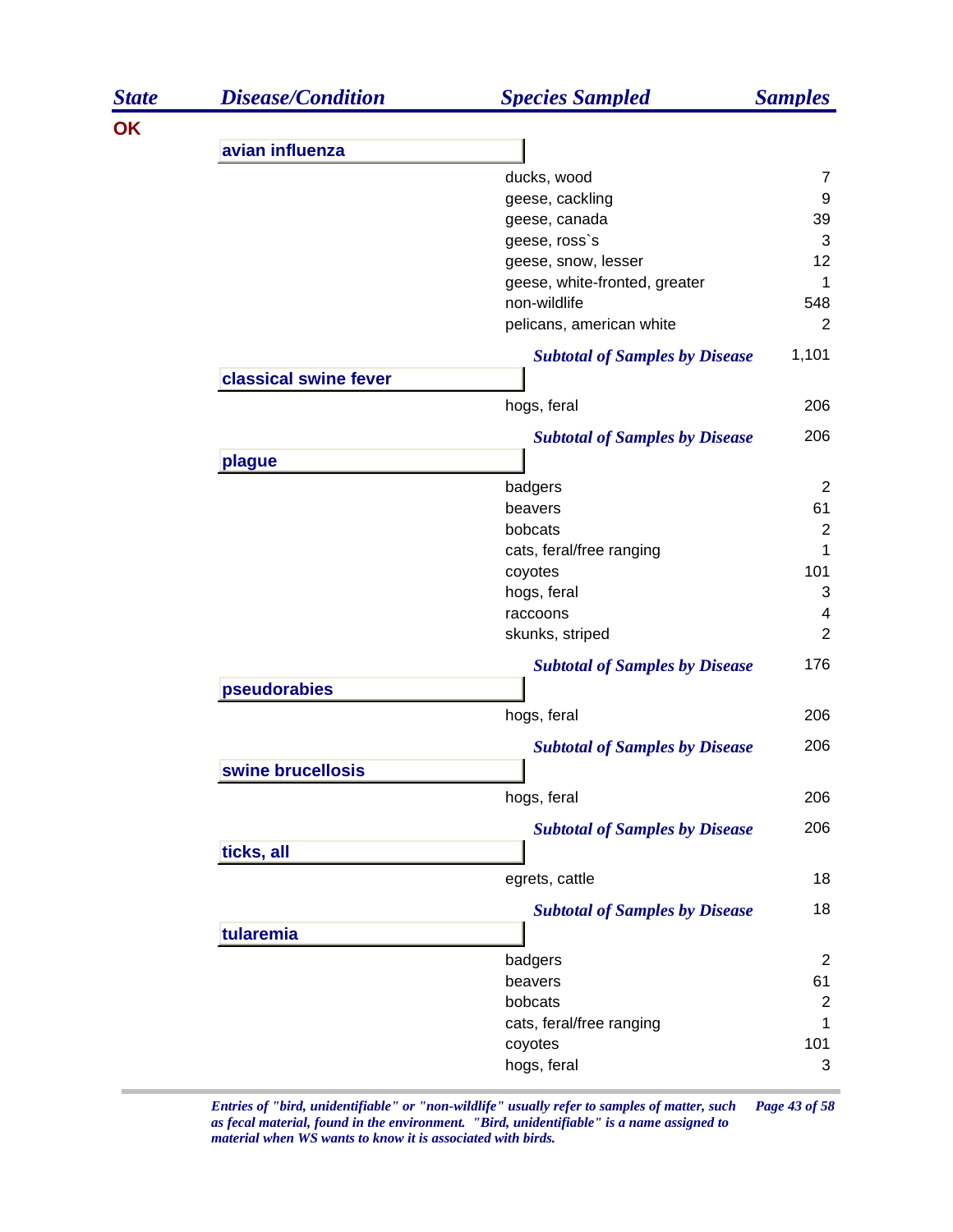| <b>State</b> | <b>Disease/Condition</b> | <b>Species Sampled</b>                | <b>Samples</b>       |
|--------------|--------------------------|---------------------------------------|----------------------|
| OK           |                          |                                       |                      |
|              | tularemia                |                                       |                      |
|              |                          | raccoons                              | 4                    |
|              |                          | skunks, striped                       | $\overline{2}$       |
|              |                          | <b>Subtotal of Samples by Disease</b> | 176                  |
| <b>OR</b>    |                          |                                       |                      |
|              | avian influenza          |                                       |                      |
|              |                          | ducks, bufflehead                     | 14                   |
|              |                          | ducks, canvasback                     | 8                    |
|              |                          | ducks, gadwall                        | 36                   |
|              |                          | ducks, goldeneye, common              | 1                    |
|              |                          | ducks, mallards                       | 202                  |
|              |                          | ducks, northern pintail               | 56                   |
|              |                          | ducks, northern shoveler              | 79                   |
|              |                          | ducks, redhead                        | $\mathbf 1$          |
|              |                          | ducks, ring-necked                    | 16<br>$\overline{2}$ |
|              |                          | ducks, ruddy<br>ducks, scaup, greater | 22                   |
|              |                          | ducks, scaup, lesser                  | 5                    |
|              |                          | ducks, teal, cinnamon                 | $\overline{2}$       |
|              |                          | ducks, teal, green-winged             | 111                  |
|              |                          | ducks, wigeon, american               | 119                  |
|              |                          | ducks, wigeon, eurasian               | 1                    |
|              |                          | ducks, wood                           | $\overline{2}$       |
|              |                          | geese, cackling                       | 434                  |
|              |                          | geese, canada                         | 461                  |
|              |                          | geese, snow, lesser                   | 82                   |
|              |                          | geese, white-fronted, greater         | 12                   |
|              |                          | gulls, ring-billed                    | $\boldsymbol{2}$     |
|              |                          | swans, tundra                         | 35                   |
|              |                          | <b>Subtotal of Samples by Disease</b> | 1,703                |
|              | chronic wasting disease  |                                       |                      |
|              |                          | deer, mule                            | 4                    |
|              |                          | <b>Subtotal of Samples by Disease</b> | 4                    |
|              | plague                   |                                       |                      |
|              |                          | badgers                               | 3                    |
|              |                          | coyotes                               | 53                   |
|              |                          | raccoons                              | 1                    |
|              |                          | skunks, striped                       | 1                    |
|              |                          | <b>Subtotal of Samples by Disease</b> | 58                   |

*Entries of "bird, unidentifiable" or "non-wildlife" usually refer to samples of matter, such Page 44 of 58 as fecal material, found in the environment. "Bird, unidentifiable" is a name assigned to material when WS wants to know it is associated with birds.*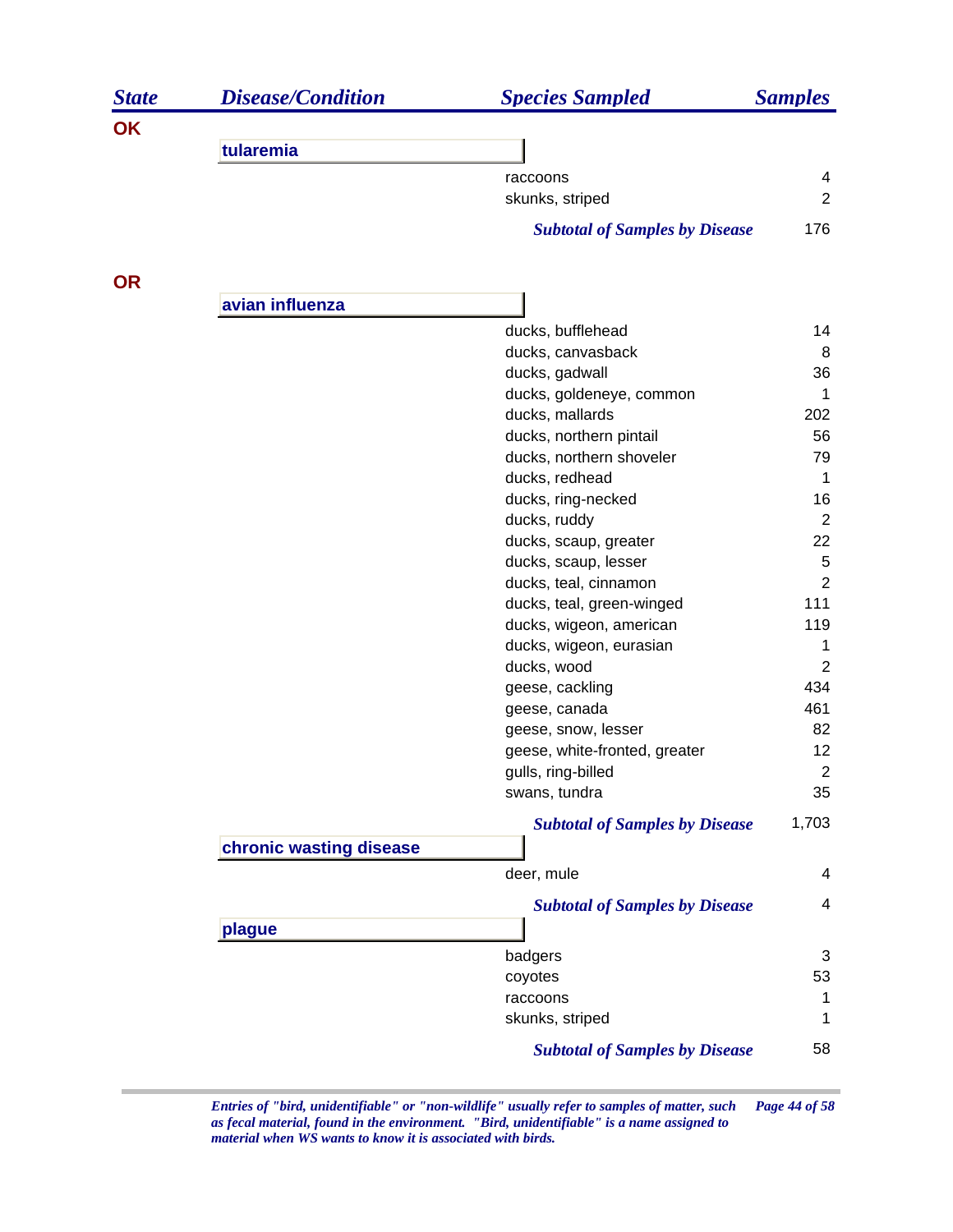| <b>State</b> | <b>Disease/Condition</b> | <b>Species Sampled</b>                     | <b>Samples</b> |
|--------------|--------------------------|--------------------------------------------|----------------|
| <b>OR</b>    |                          |                                            |                |
|              | tularemia                |                                            |                |
|              |                          | badgers                                    | $\overline{2}$ |
|              |                          | beavers                                    | 1              |
|              |                          | coyotes                                    | 47             |
|              |                          | <b>Subtotal of Samples by Disease</b>      | 50             |
| <b>PA</b>    |                          |                                            |                |
|              | avian influenza          |                                            |                |
|              |                          | coots, american                            | 6              |
|              |                          | ducks, american black                      | 5              |
|              |                          | ducks, bufflehead                          | 35             |
|              |                          | ducks, canvasback                          | 3              |
|              |                          | ducks, gadwall                             | 5              |
|              |                          | ducks, goldeneye, common                   | 12             |
|              |                          | ducks, mallards                            | 142            |
|              |                          | ducks, merganser common                    | 3<br>17        |
|              |                          | ducks, merganser, hooded<br>ducks, redhead | 13             |
|              |                          | ducks, ring-necked                         | 4              |
|              |                          | ducks, ruddy                               | $\overline{7}$ |
|              |                          | ducks, scaup, greater                      | 27             |
|              |                          | ducks, scaup, lesser                       | 40             |
|              |                          | ducks, scoter, white-winged                | 1              |
|              |                          | ducks, teal, blue-winged                   | 2              |
|              |                          | ducks, wood                                | 21             |
|              |                          | geese, canada                              | 167            |
|              |                          | geese, snow, greater                       | 2              |
|              |                          | non-wildlife                               | 1,155          |
|              |                          | <b>Subtotal of Samples by Disease</b>      | 1,667          |
|              | bovine viral diarrhea    |                                            |                |
|              |                          | starlings, european                        | 80             |
|              |                          | <b>Subtotal of Samples by Disease</b>      | 80             |
|              | chronic wasting disease  |                                            |                |
|              |                          | deer, white-tailed (wild)                  | 360            |
|              |                          | <b>Subtotal of Samples by Disease</b>      | 360            |
|              | classical swine fever    |                                            |                |
|              |                          | hogs, feral                                | 1              |
|              |                          | <b>Subtotal of Samples by Disease</b>      | 1              |
|              | coccidioidomycosis       |                                            |                |

*Entries of "bird, unidentifiable" or "non-wildlife" usually refer to samples of matter, such Page 45 of 58 as fecal material, found in the environment. "Bird, unidentifiable" is a name assigned to material when WS wants to know it is associated with birds.*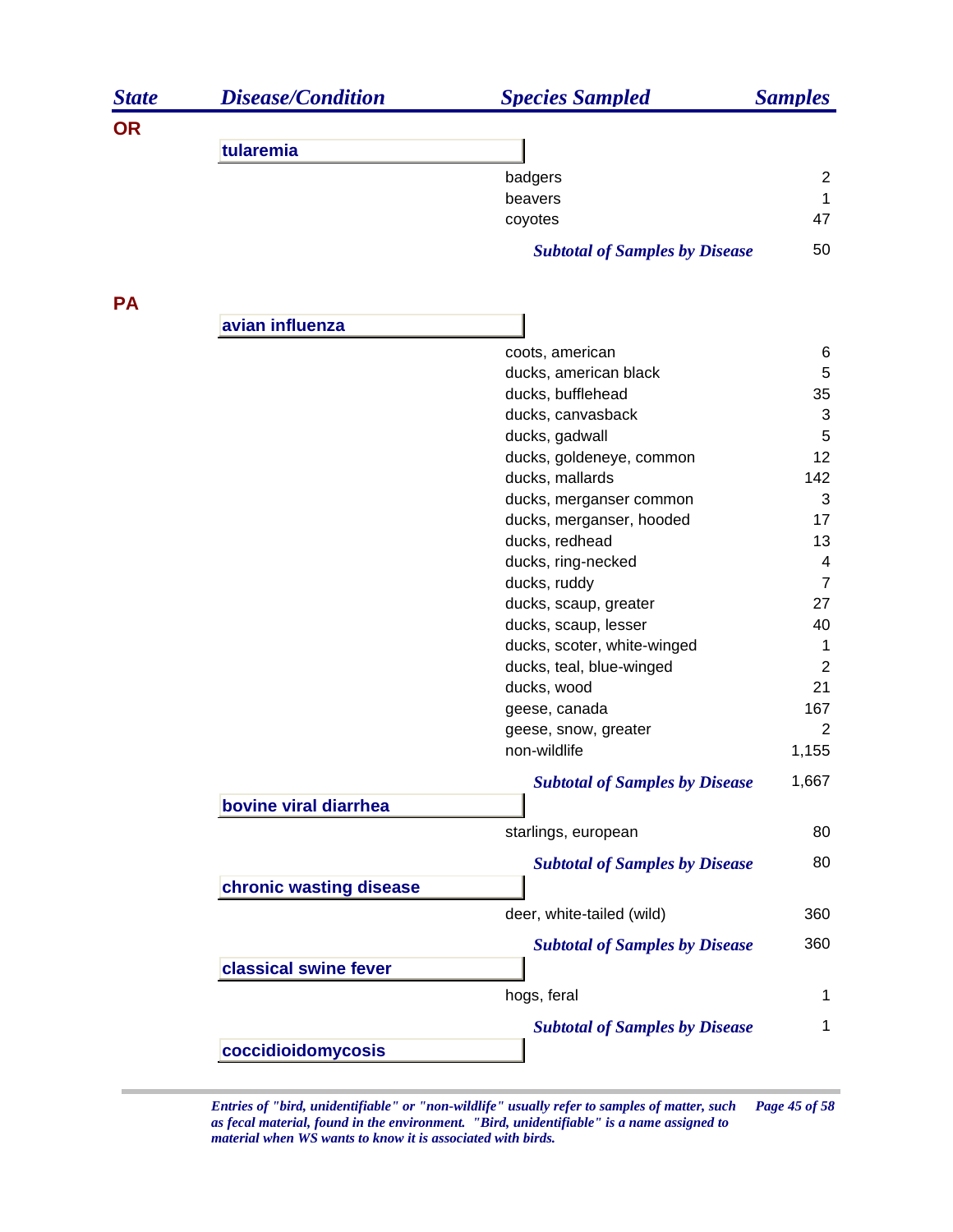| <b>State</b> | <b>Disease/Condition</b> | <b>Species Sampled</b>                | <b>Samples</b> |
|--------------|--------------------------|---------------------------------------|----------------|
| <b>PA</b>    |                          |                                       |                |
|              | coccidioidomycosis       |                                       |                |
|              |                          | non-wildlife                          | 10             |
|              |                          | pigeons, feral (rock)                 | 20             |
|              |                          | <b>Subtotal of Samples by Disease</b> | 30             |
|              | erlichiosis              |                                       |                |
|              |                          | deer, white-tailed (wild)             | 15             |
|              |                          | <b>Subtotal of Samples by Disease</b> | 15             |
|              | genetic                  |                                       |                |
|              |                          | geese, canada                         | 113            |
|              |                          | <b>Subtotal of Samples by Disease</b> | 113            |
|              | lead                     |                                       |                |
|              |                          | geese, canada                         | 40             |
|              |                          | <b>Subtotal of Samples by Disease</b> | 40             |
|              | pseudorabies             |                                       |                |
|              |                          | hogs, feral                           | 10             |
|              |                          | <b>Subtotal of Samples by Disease</b> | 10             |
|              | rabies                   |                                       |                |
|              |                          | bats (all)                            | 47             |
|              |                          | cats, feral/free ranging              | 161            |
|              |                          | coyotes                               | 9              |
|              |                          | dogs, feral, free-ranging and hybri   | 3              |
|              |                          | foxes, gray                           | 14             |
|              |                          | foxes, red                            | 21             |
|              |                          | goats, feral                          | 1              |
|              |                          | marmots/woodchucks (all)              | 6              |
|              |                          | mice, house                           | 1              |
|              |                          | minks<br>muskrats                     | $\mathbf{2}$   |
|              |                          |                                       | 1              |
|              |                          | opossums, virginia<br>otters, river   |                |
|              |                          | rabbits, cottontail                   |                |
|              |                          | raccoons                              | 3,674          |
|              |                          | skunks, striped                       | 457            |
|              |                          | squirrels, eastern gray               | 1              |
|              |                          | squirrels, fox                        |                |
|              |                          | <b>Subtotal of Samples by Disease</b> | 4,402          |
|              | raccoon roundworm        |                                       |                |
|              |                          | raccoons                              | $\overline{7}$ |
|              |                          |                                       |                |

*Entries of "bird, unidentifiable" or "non-wildlife" usually refer to samples of matter, such Page 46 of 58 as fecal material, found in the environment. "Bird, unidentifiable" is a name assigned to material when WS wants to know it is associated with birds.*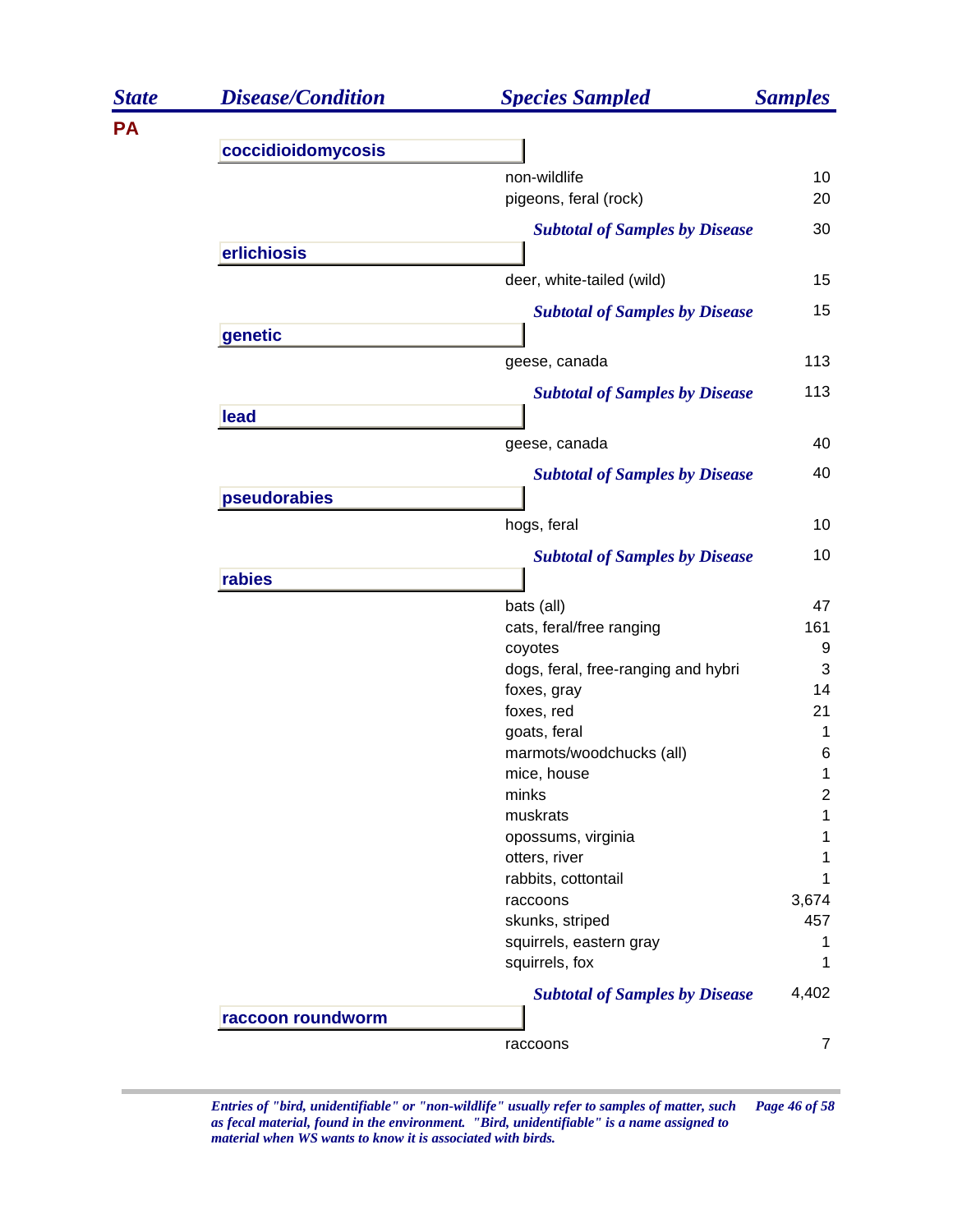| <b>State</b> | <b>Disease/Condition</b> | <b>Species Sampled</b>                | <b>Samples</b>  |
|--------------|--------------------------|---------------------------------------|-----------------|
| <b>PA</b>    |                          |                                       |                 |
|              | raccoon roundworm        |                                       |                 |
|              | reovirus                 | <b>Subtotal of Samples by Disease</b> | 7               |
|              |                          | crows, american                       | 11              |
|              | roundworms, other        | <b>Subtotal of Samples by Disease</b> | 11              |
|              |                          | geese, canada                         | 12 <sup>2</sup> |
|              | swine brucellosis        | <b>Subtotal of Samples by Disease</b> | 12 <sup>2</sup> |
|              |                          | hogs, feral                           | 10              |
|              |                          | <b>Subtotal of Samples by Disease</b> | 10              |

**RI**

|      | ducks, american black                 | $\overline{2}$ |
|------|---------------------------------------|----------------|
| lead | <b>Subtotal of Samples by Disease</b> | 467            |
|      | yellowlegs, lesser                    | $\overline{2}$ |
|      | terns, least                          | 1              |
|      | swans, mute                           | 11             |
|      | sandpipers, semipalmated              | 5              |
|      | plovers, semipalmated                 | 6              |
|      | gulls, ring-billed                    | 75             |
|      | gulls, laughing                       | 5              |
|      | gulls, herring                        | 88             |
|      | gulls, black-backed, greater          | 3              |
|      | geese, canada                         | 144            |
|      | geese, brant, atlantic                | 3              |
|      | ducks, wigeon, american               | 2              |
|      | ducks, scoter, surf                   | 1              |
|      | ducks, scaup, greater                 | 1              |
|      | ducks, merganser, red-breasted        | 9              |
|      | ducks, merganser common               | 5              |
|      | ducks, mallards                       | 89             |
|      | ducks, goldeneye, common              | 1              |
|      | ducks, feral                          | 5              |
|      | ducks, bufflehead                     | 3              |
|      | ducks, american black                 | 4              |
|      | cormorants, double-crested            | 4              |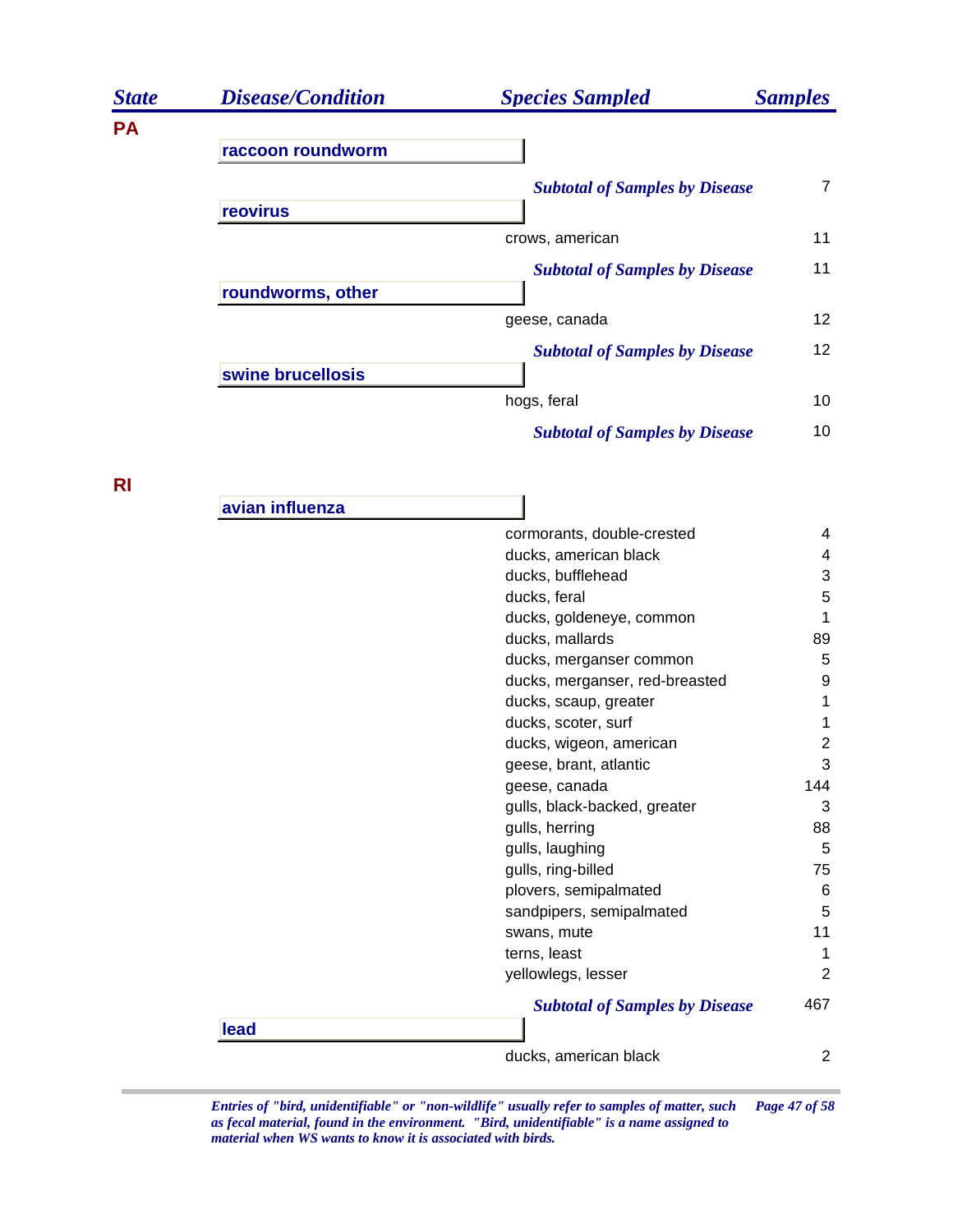| <b>State</b> | <b>Disease/Condition</b> | <b>Species Sampled</b>                | <b>Samples</b> |
|--------------|--------------------------|---------------------------------------|----------------|
| <b>RI</b>    |                          |                                       |                |
|              | lead                     |                                       |                |
|              |                          | <b>Subtotal of Samples by Disease</b> | 2              |
| <b>SC</b>    |                          |                                       |                |
|              | avian influenza          |                                       |                |
|              |                          | ducks, gadwall                        | 49             |
|              |                          | ducks, mallards                       | 17             |
|              |                          | ducks, mottled                        | 2              |
|              |                          | ducks, northern pintail               | 18             |
|              |                          | ducks, northern shoveler              | 47             |
|              |                          | ducks, teal, blue-winged              | 30             |
|              |                          | ducks, teal, green-winged             | 29             |
|              |                          | ducks, wigeon, american               | 24             |
|              |                          | ducks, wood                           | 158<br>60      |
|              |                          | geese, canada<br>rails, clapper       | 24             |
|              |                          |                                       |                |
|              |                          | <b>Subtotal of Samples by Disease</b> | 458            |
|              | classical swine fever    |                                       |                |
|              |                          | hogs, feral                           | 107            |
|              |                          | <b>Subtotal of Samples by Disease</b> | 107            |
|              | pseudorabies             |                                       |                |
|              |                          |                                       | 155            |
|              |                          | hogs, feral                           |                |
|              |                          | <b>Subtotal of Samples by Disease</b> | 155            |
|              | swine brucellosis        |                                       |                |
|              |                          | hogs, feral                           | 155            |
|              |                          | <b>Subtotal of Samples by Disease</b> | 155            |
|              |                          |                                       |                |

**SD**

| avian influenza |  |
|-----------------|--|
|                 |  |

| cranes, sandhill         |     |
|--------------------------|-----|
| ducks, bufflehead        | 27  |
| ducks, canvasback        | 1   |
| ducks, gadwall           | 82  |
| ducks, goldeneye, common | 3   |
| ducks, mallards          | 226 |
| ducks, merganser, hooded | 2   |
| ducks, northern pintail  | 58  |
| ducks, northern shoveler | 41  |
| ducks, redhead           | 15  |

*Entries of "bird, unidentifiable" or "non-wildlife" usually refer to samples of matter, such Page 48 of 58 as fecal material, found in the environment. "Bird, unidentifiable" is a name assigned to material when WS wants to know it is associated with birds.* 

1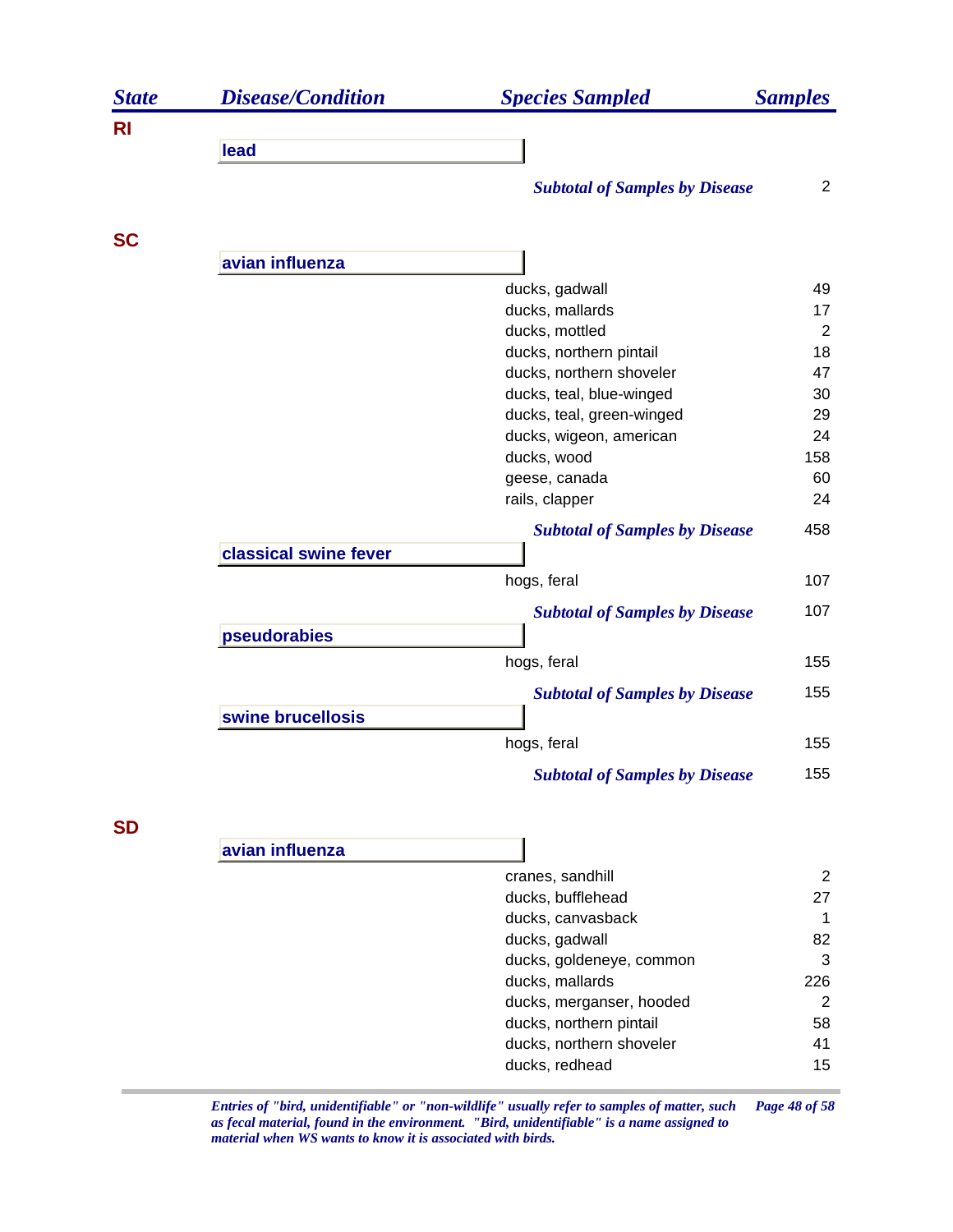| <b>State</b> | <b>Disease/Condition</b> | <b>Species Sampled</b>                | <b>Samples</b> |
|--------------|--------------------------|---------------------------------------|----------------|
| <b>SD</b>    |                          |                                       |                |
|              | avian influenza          |                                       |                |
|              |                          | ducks, ring-necked                    | 5              |
|              |                          | ducks, ruddy                          | 4              |
|              |                          | ducks, scaup, greater                 | 1              |
|              |                          | ducks, scaup, lesser                  | 26             |
|              |                          | ducks, teal, blue-winged              | 51             |
|              |                          | ducks, teal, green-winged             | 73             |
|              |                          | ducks, wigeon, american               | 17             |
|              |                          | ducks, wood                           | 12             |
|              |                          | geese, cackling                       | 6              |
|              |                          | geese, canada                         | 41             |
|              |                          | geese, ross's                         | $\overline{2}$ |
|              |                          | geese, snow, lesser                   | 30             |
|              |                          | geese, white-fronted, greater         | $\overline{2}$ |
|              |                          | non-wildlife                          | 878            |
|              |                          | swans, tundra                         | 1              |
|              |                          | <b>Subtotal of Samples by Disease</b> | 1,606          |
|              |                          |                                       |                |
| <b>TN</b>    | avian influenza          |                                       |                |
|              |                          | blackbirds, red-winged                | 1              |
|              |                          | coots, american                       | 1              |
|              |                          | ducks, american black                 | $\overline{2}$ |
|              |                          | ducks, bufflehead                     | 1              |
|              |                          | ducks, canvasback                     | 3              |
|              |                          | ducks, gadwall                        | 42             |
|              |                          | ducks, mallards                       | 225            |
|              |                          | ducks, merganser, hooded              | 4              |
|              |                          | ducks, northern pintail               | $\overline{7}$ |
|              |                          | ducks, northern shoveler              | 5              |
|              |                          | ducks, ring-necked                    | 10             |
|              |                          | ducks, teal, green-winged             | 3              |
|              |                          | ducks, wigeon, american               | 4              |
|              |                          | ducks, wood                           | 10             |
|              |                          | geese, canada                         | 96             |
|              |                          | grackles, common                      | 17             |
|              |                          | non-wildlife                          | 580            |
|              |                          | vultures, black                       | 8              |
|              |                          | vultures, turkey                      | $\overline{2}$ |
|              |                          | <b>Subtotal of Samples by Disease</b> | 1,021          |
|              | canine distemper         |                                       |                |
|              |                          | coyotes                               | 6              |
|              |                          |                                       |                |

*Entries of "bird, unidentifiable" or "non-wildlife" usually refer to samples of matter, such Page 49 of 58 as fecal material, found in the environment. "Bird, unidentifiable" is a name assigned to material when WS wants to know it is associated with birds.*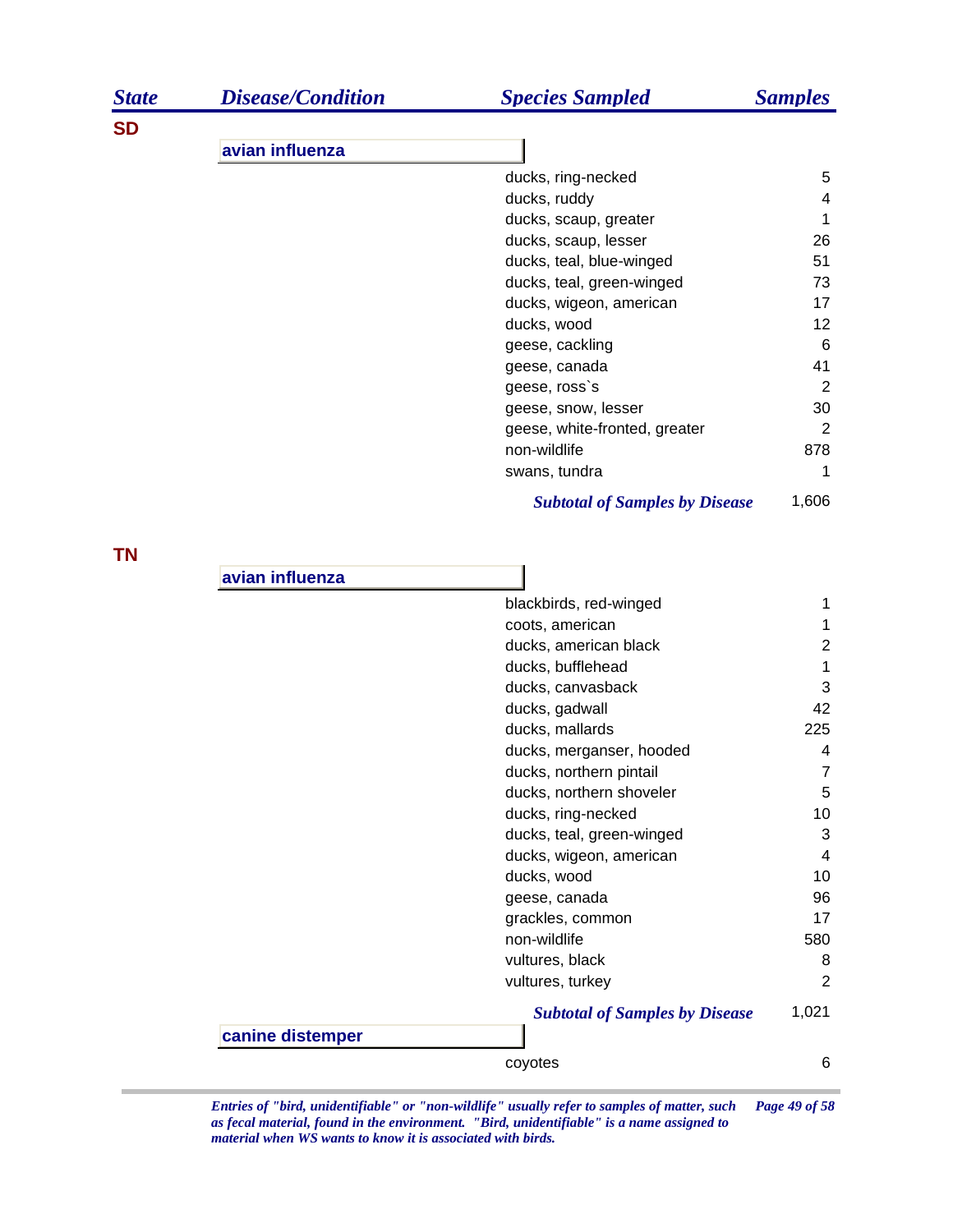| <b>State</b> | <b>Disease/Condition</b> | <b>Species Sampled</b>                                                                       | <b>Samples</b>      |
|--------------|--------------------------|----------------------------------------------------------------------------------------------|---------------------|
| <b>TN</b>    |                          |                                                                                              |                     |
|              | canine distemper         |                                                                                              |                     |
|              |                          | foxes, red                                                                                   | 4                   |
|              |                          | raccoons                                                                                     | 14                  |
|              |                          | <b>Subtotal of Samples by Disease</b>                                                        | 24                  |
|              | classical swine fever    |                                                                                              |                     |
|              |                          | hogs, feral                                                                                  | 14                  |
|              |                          | <b>Subtotal of Samples by Disease</b>                                                        | 14                  |
|              | pseudorabies             |                                                                                              |                     |
|              |                          | hogs, feral                                                                                  | 14                  |
|              |                          | <b>Subtotal of Samples by Disease</b>                                                        | 14                  |
|              | rabies                   |                                                                                              |                     |
|              |                          | bobcats                                                                                      | $\overline{7}$      |
|              |                          | cats, feral/free ranging                                                                     | 1                   |
|              |                          | coyotes                                                                                      | 33                  |
|              |                          | dogs, feral, free-ranging and hybri                                                          | -1                  |
|              |                          | foxes, gray                                                                                  | 59                  |
|              |                          | foxes, red                                                                                   | 13                  |
|              |                          | marmots/woodchucks (all)                                                                     | 3                   |
|              |                          | opossums, virginia                                                                           | 3                   |
|              |                          | raccoons                                                                                     | 1,967               |
|              |                          | skunks, striped                                                                              | 208                 |
|              |                          | <b>Subtotal of Samples by Disease</b>                                                        | 2,295               |
|              | swine brucellosis        |                                                                                              |                     |
|              |                          | hogs, feral                                                                                  | 14                  |
|              |                          | <b>Subtotal of Samples by Disease</b>                                                        | 14                  |
|              | ticks, all               |                                                                                              |                     |
|              |                          | coyotes                                                                                      | 1                   |
|              |                          | raccoons                                                                                     | 1                   |
|              |                          | <b>Subtotal of Samples by Disease</b>                                                        | $\overline{2}$      |
|              |                          |                                                                                              |                     |
| <b>TX</b>    | anthrax                  |                                                                                              |                     |
|              |                          | pronghorns (antelope)                                                                        | $\overline{2}$      |
|              |                          | <b>Subtotal of Samples by Disease</b>                                                        | $\overline{2}$      |
|              | avian influenza          |                                                                                              |                     |
|              |                          |                                                                                              | 21                  |
|              |                          | coots, american                                                                              |                     |
|              |                          | ducks, bufflehead<br>ducks, canvasback                                                       | 4<br>$\overline{2}$ |
|              |                          |                                                                                              |                     |
|              |                          | Entries of "bird, unidentifiable" or "non-wildlife" usually refer to samples of matter, such | Page 50 of 58       |

*as fecal material, found in the environment. "Bird, unidentifiable" is a name assigned to material when WS wants to know it is associated with birds.*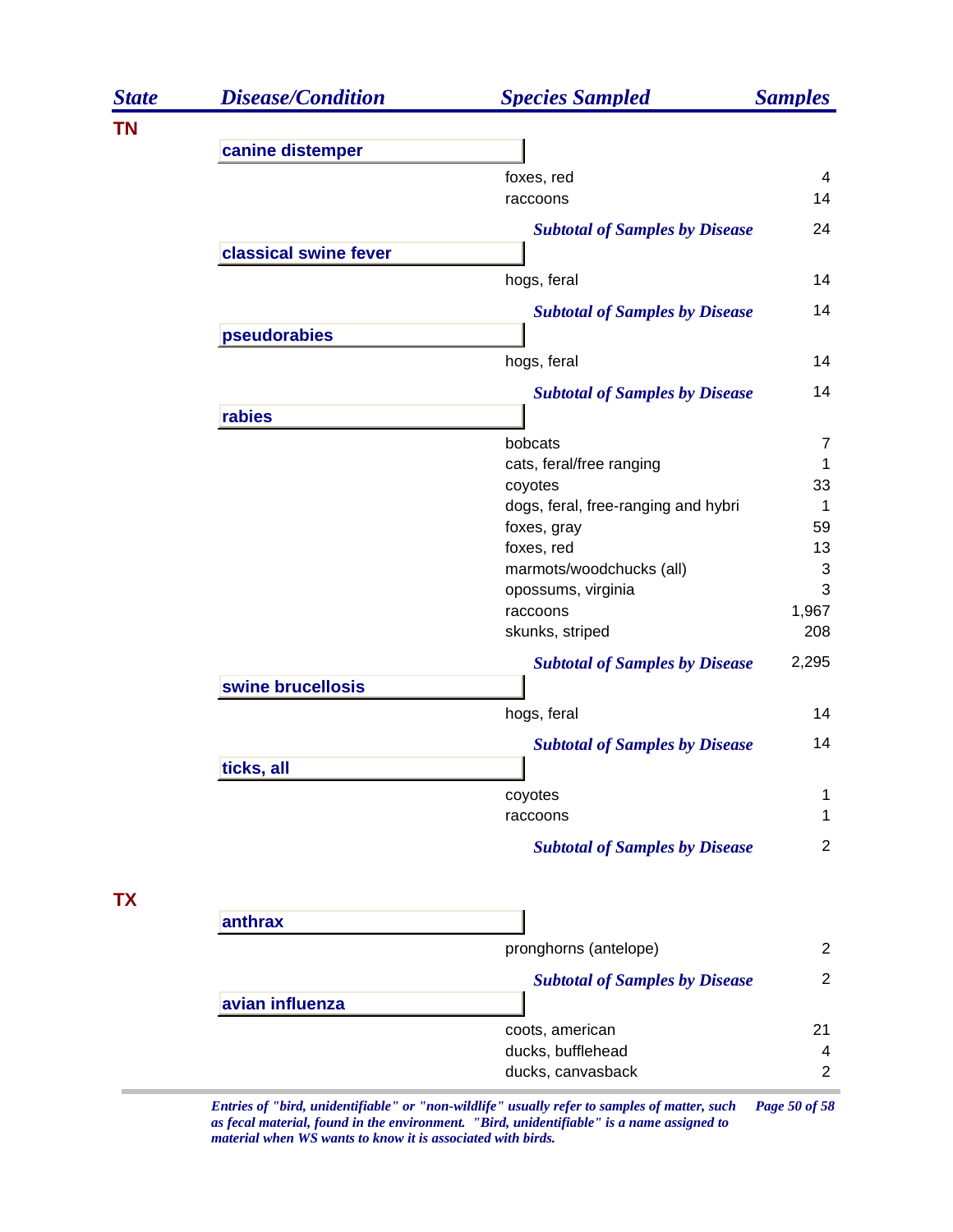| <b>State</b> | <b>Disease/Condition</b> | <b>Species Sampled</b>                                       | <b>Samples</b>        |
|--------------|--------------------------|--------------------------------------------------------------|-----------------------|
| <b>TX</b>    |                          |                                                              |                       |
|              | avian influenza          |                                                              |                       |
|              |                          | ducks, feral                                                 | 178                   |
|              |                          | ducks, gadwall                                               | 116                   |
|              |                          | ducks, mallards                                              | 246                   |
|              |                          | ducks, merganser, hooded                                     | 2                     |
|              |                          | ducks, mottled                                               | 19                    |
|              |                          | ducks, northern pintail                                      | 400                   |
|              |                          | ducks, northern shoveler                                     | 189                   |
|              |                          | ducks, redhead                                               | 181                   |
|              |                          | ducks, ring-necked                                           | 26                    |
|              |                          | ducks, ruddy                                                 | 2                     |
|              |                          | ducks, scaup, lesser                                         | 13                    |
|              |                          | ducks, teal, blue-winged                                     | 121                   |
|              |                          | ducks, teal, cinnamon                                        | 1                     |
|              |                          | ducks, teal, green-winged<br>ducks, whistling, black-bellied | 160<br>$\overline{7}$ |
|              |                          | ducks, whistling, fulvous                                    | 5                     |
|              |                          | ducks, wigeon, american                                      | 57                    |
|              |                          | ducks, wood                                                  | 6                     |
|              |                          | geese, canada                                                | 172                   |
|              |                          | geese, feral                                                 | 15                    |
|              |                          | geese, snow, lesser                                          | $\overline{2}$        |
|              |                          | geese, white-fronted, greater                                | 36                    |
|              |                          | <b>Subtotal of Samples by Disease</b>                        | 1,981                 |
|              | biomarker                |                                                              |                       |
|              |                          | coyotes                                                      | 242                   |
|              |                          | foxes, gray                                                  | 83                    |
|              |                          | <b>Subtotal of Samples by Disease</b>                        | 325                   |
|              | canine distemper         |                                                              |                       |
|              |                          | coyotes                                                      | 60                    |
|              |                          | <b>Subtotal of Samples by Disease</b>                        | 60                    |
|              | classical swine fever    |                                                              |                       |
|              |                          | hogs, feral                                                  | 307                   |
|              |                          |                                                              |                       |
|              |                          | <b>Subtotal of Samples by Disease</b>                        | 307                   |
|              | e.coli                   |                                                              |                       |
|              |                          | hogs, feral                                                  | 8                     |
|              |                          | <b>Subtotal of Samples by Disease</b>                        | 8                     |
|              | erlichiosis              |                                                              |                       |
|              |                          | coyotes                                                      | 32                    |

*Entries of "bird, unidentifiable" or "non-wildlife" usually refer to samples of matter, such Page 51 of 58 as fecal material, found in the environment. "Bird, unidentifiable" is a name assigned to material when WS wants to know it is associated with birds.*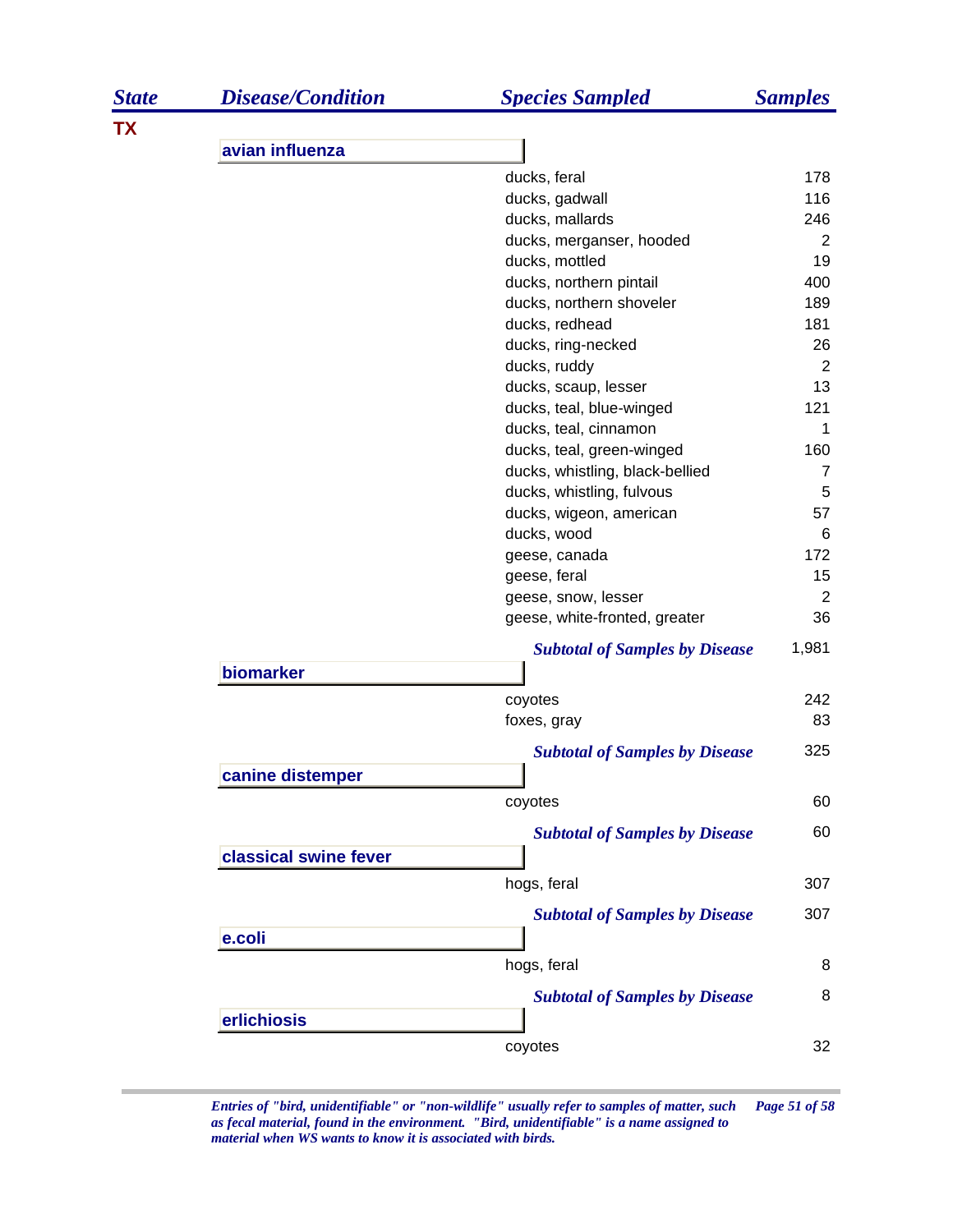| <b>State</b> | <b>Disease/Condition</b> | <b>Species Sampled</b>                | <b>Samples</b> |
|--------------|--------------------------|---------------------------------------|----------------|
| <b>TX</b>    |                          |                                       |                |
|              | erlichiosis              |                                       |                |
|              |                          | <b>Subtotal of Samples by Disease</b> | 32             |
|              | genetic                  |                                       |                |
|              |                          | hogs, feral                           | 91             |
|              |                          | <b>Subtotal of Samples by Disease</b> | 91             |
|              | heartworms, other        |                                       |                |
|              |                          | coyotes                               | $\mathbf 1$    |
|              |                          | <b>Subtotal of Samples by Disease</b> | 1              |
|              | lyme disease             |                                       |                |
|              |                          | coyotes                               | 30             |
|              |                          | foxes, gray                           | 5              |
|              |                          | raccoons                              | 1              |
|              |                          | <b>Subtotal of Samples by Disease</b> | 36             |
|              | plague                   |                                       |                |
|              |                          | badgers                               | 8              |
|              |                          | bobcats                               | 111            |
|              |                          | coyotes                               | 1,407          |
|              |                          | foxes, gray                           | 195            |
|              |                          | foxes, red                            | 7              |
|              |                          | hogs, feral                           | 3              |
|              |                          | lions, mountain (cougar)              | 1              |
|              |                          | nutrias                               | 1              |
|              |                          | opossums, virginia                    | 1              |
|              |                          | raccoons                              | 160            |
|              |                          | skunks, spotted                       | 1              |
|              |                          | skunks, striped                       | $\overline{7}$ |
|              |                          | <b>Subtotal of Samples by Disease</b> | 1,902          |
|              | pseudorabies             |                                       |                |
|              |                          | hogs, feral                           | 524            |
|              |                          | <b>Subtotal of Samples by Disease</b> | 524            |
|              | rabies                   |                                       |                |
|              |                          | badgers                               | $\overline{2}$ |
|              |                          | bobcats                               | 62             |
|              |                          | coyotes                               | 1,225          |
|              |                          | foxes, gray                           | 242            |
|              |                          | foxes, red                            | 1              |
|              |                          | hogs, feral                           | 1              |
|              |                          | not in mis                            | 1              |
|              |                          | peccaries, collared (javelina)        | 1              |
|              |                          |                                       |                |

*Entries of "bird, unidentifiable" or "non-wildlife" usually refer to samples of matter, such Page 52 of 58 as fecal material, found in the environment. "Bird, unidentifiable" is a name assigned to material when WS wants to know it is associated with birds.*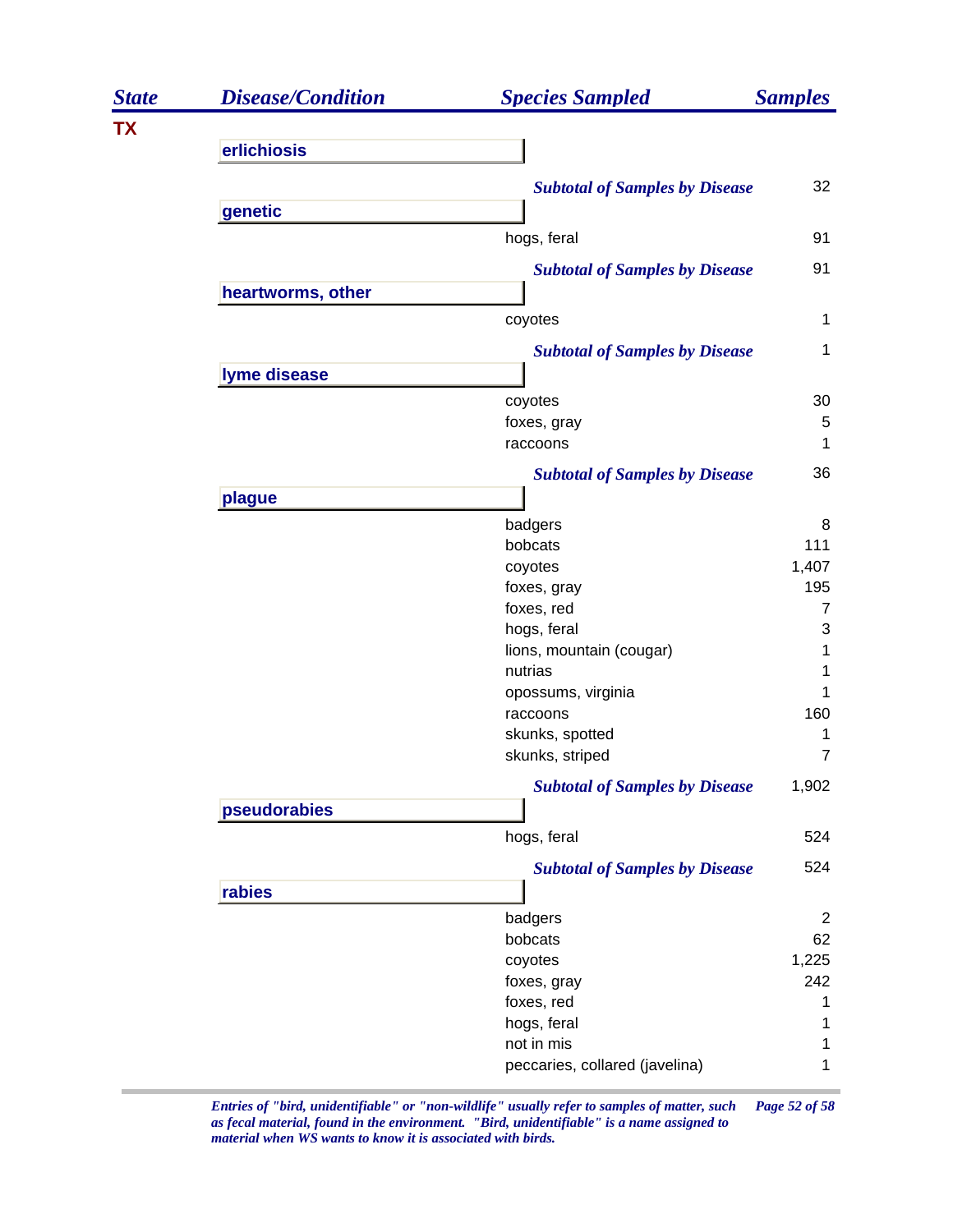| <b>State</b> | <b>Disease/Condition</b> | <b>Species Sampled</b>                     | <b>Samples</b>      |
|--------------|--------------------------|--------------------------------------------|---------------------|
| <b>TX</b>    |                          |                                            |                     |
|              | rabies                   |                                            |                     |
|              |                          | raccoons                                   | 59                  |
|              |                          | skunks, hog-nosed                          | 1                   |
|              |                          | skunks, striped                            | 1                   |
|              |                          | <b>Subtotal of Samples by Disease</b>      | 1,596               |
|              | swine brucellosis        |                                            |                     |
|              |                          | hogs, feral                                | 524                 |
|              |                          | <b>Subtotal of Samples by Disease</b>      | 524                 |
|              | tularemia                |                                            |                     |
|              |                          | badgers                                    | 1                   |
|              |                          | beavers                                    | 38                  |
|              |                          | bobcats                                    | 17                  |
|              |                          | coyotes                                    | 678                 |
|              |                          | foxes, gray                                | 33                  |
|              |                          | foxes, red                                 | 1                   |
|              |                          | hares, jackrabbits (all)                   | 4                   |
|              |                          | hogs, feral<br>muskrats                    | 6<br>$\overline{2}$ |
|              |                          | nutrias                                    | 4                   |
|              |                          | raccoons                                   | 57                  |
|              |                          | <b>Subtotal of Samples by Disease</b>      | 841                 |
|              |                          |                                            |                     |
| <b>VA</b>    |                          |                                            |                     |
|              | avian influenza          |                                            |                     |
|              |                          | coots, american                            | 1                   |
|              |                          | ducks, american black                      | 35                  |
|              |                          | ducks, bufflehead                          | 221                 |
|              |                          | ducks, feral                               | 55                  |
|              |                          | ducks, gadwall                             | 24                  |
|              |                          | ducks, goldeneye, common                   | $\mathbf{1}$        |
|              |                          | ducks, long-tailed                         | 14                  |
|              |                          | ducks, mallards<br>ducks, merganser common | 47<br>3             |
|              |                          | ducks, merganser, hooded                   | 45                  |
|              |                          | ducks, merganser, red-breasted             | 16                  |
|              |                          | ducks, northern pintail                    | 4                   |
|              |                          | ducks, northern shoveler                   | $\overline{c}$      |
|              |                          | ducks, ruddy                               | 6                   |
|              |                          | ducks, scaup, lesser                       | 5                   |
|              |                          | ducks, teal, green-winged                  | 33                  |
|              |                          | ducks, wigeon, american                    | 5                   |
|              |                          |                                            |                     |

*Entries of "bird, unidentifiable" or "non-wildlife" usually refer to samples of matter, such Page 53 of 58 as fecal material, found in the environment. "Bird, unidentifiable" is a name assigned to material when WS wants to know it is associated with birds.*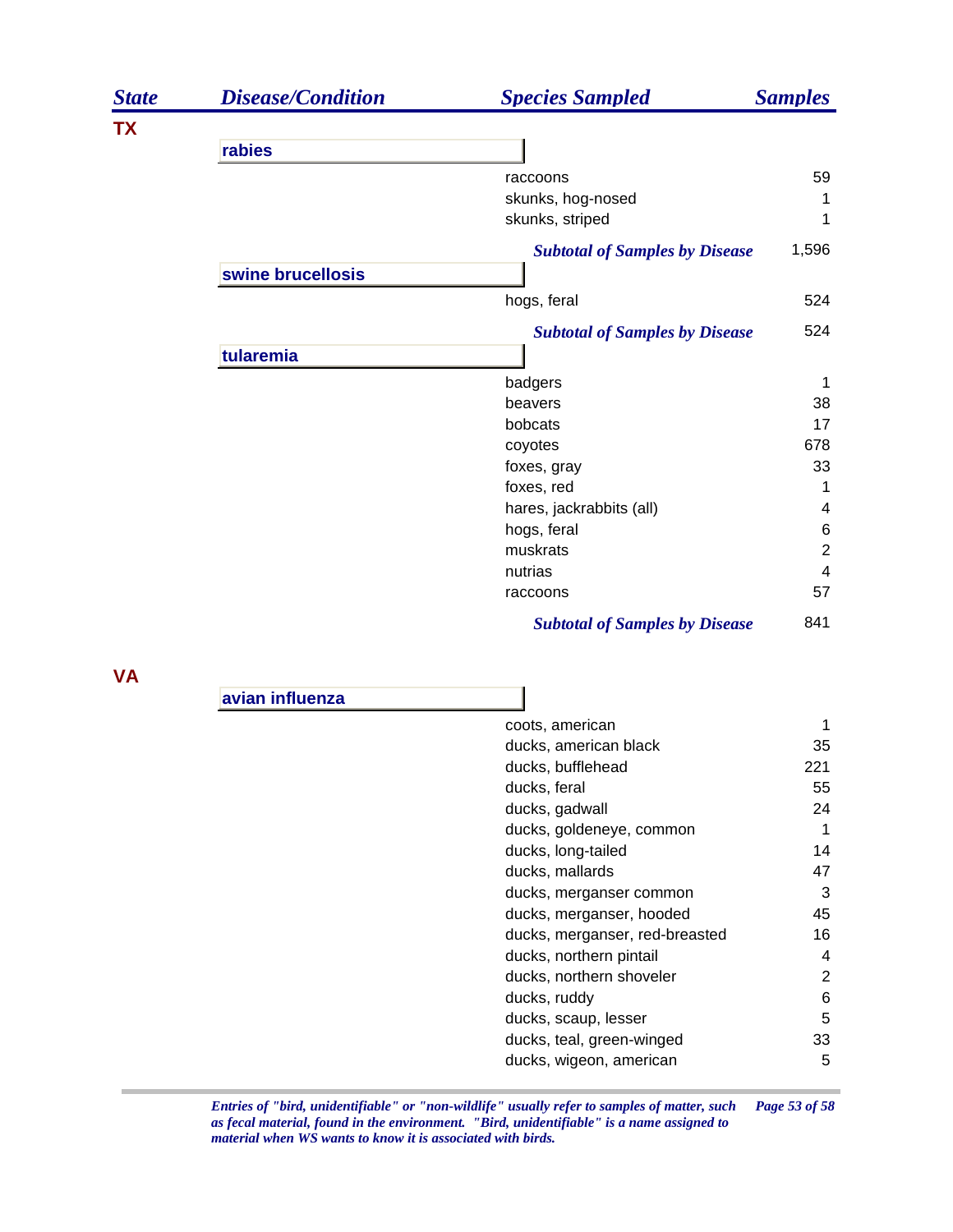| <b>State</b> | <b>Disease/Condition</b> | <b>Species Sampled</b>                        | <b>Samples</b>  |
|--------------|--------------------------|-----------------------------------------------|-----------------|
| <b>VA</b>    |                          |                                               |                 |
|              | avian influenza          |                                               |                 |
|              |                          | ducks, wood                                   | 32              |
|              |                          | dunlins                                       | 11              |
|              |                          | geese, canada                                 | 223             |
|              |                          | geese, feral                                  | 18              |
|              |                          | sanderlings                                   | $\overline{c}$  |
|              |                          | sandpipers, semipalmated                      | 3               |
|              |                          | swans, tundra                                 | 1               |
|              |                          | <b>Subtotal of Samples by Disease</b>         | 807             |
|              | classical swine fever    |                                               |                 |
|              |                          | hogs, feral                                   | 12              |
|              |                          | <b>Subtotal of Samples by Disease</b>         | 12              |
|              | pseudorabies             |                                               |                 |
|              |                          | hogs, feral                                   | 12              |
|              |                          | <b>Subtotal of Samples by Disease</b>         | 12              |
|              | rabies                   |                                               |                 |
|              |                          | bats (all)                                    | 1               |
|              |                          | beavers                                       | $\overline{7}$  |
|              |                          | bobcats                                       | 5               |
|              |                          | coyotes                                       | 172             |
|              |                          | foxes, gray                                   | 3               |
|              |                          | foxes, red                                    | 23              |
|              |                          | marmots/woodchucks (all)                      | 1               |
|              |                          | minks                                         | 1               |
|              |                          | opossums, virginia                            | $\overline{2}$  |
|              |                          | raccoons                                      | 736             |
|              |                          | skunks, striped                               | 5               |
|              |                          | <b>Subtotal of Samples by Disease</b>         | 956             |
|              | swine brucellosis        |                                               |                 |
|              |                          | hogs, feral                                   | 12              |
|              |                          | <b>Subtotal of Samples by Disease</b>         | 12 <sup>2</sup> |
|              |                          |                                               |                 |
| VT           | avian influenza          |                                               |                 |
|              |                          |                                               | 60              |
|              |                          | cormorants, double-crested<br>ducks, mallards | 200             |
|              |                          | ducks, wood                                   | 238             |
|              |                          | geese, canada                                 | 250             |
|              |                          | gulls, ring-billed                            | 112             |
|              |                          |                                               |                 |

*Entries of "bird, unidentifiable" or "non-wildlife" usually refer to samples of matter, such Page 54 of 58 as fecal material, found in the environment. "Bird, unidentifiable" is a name assigned to material when WS wants to know it is associated with birds.*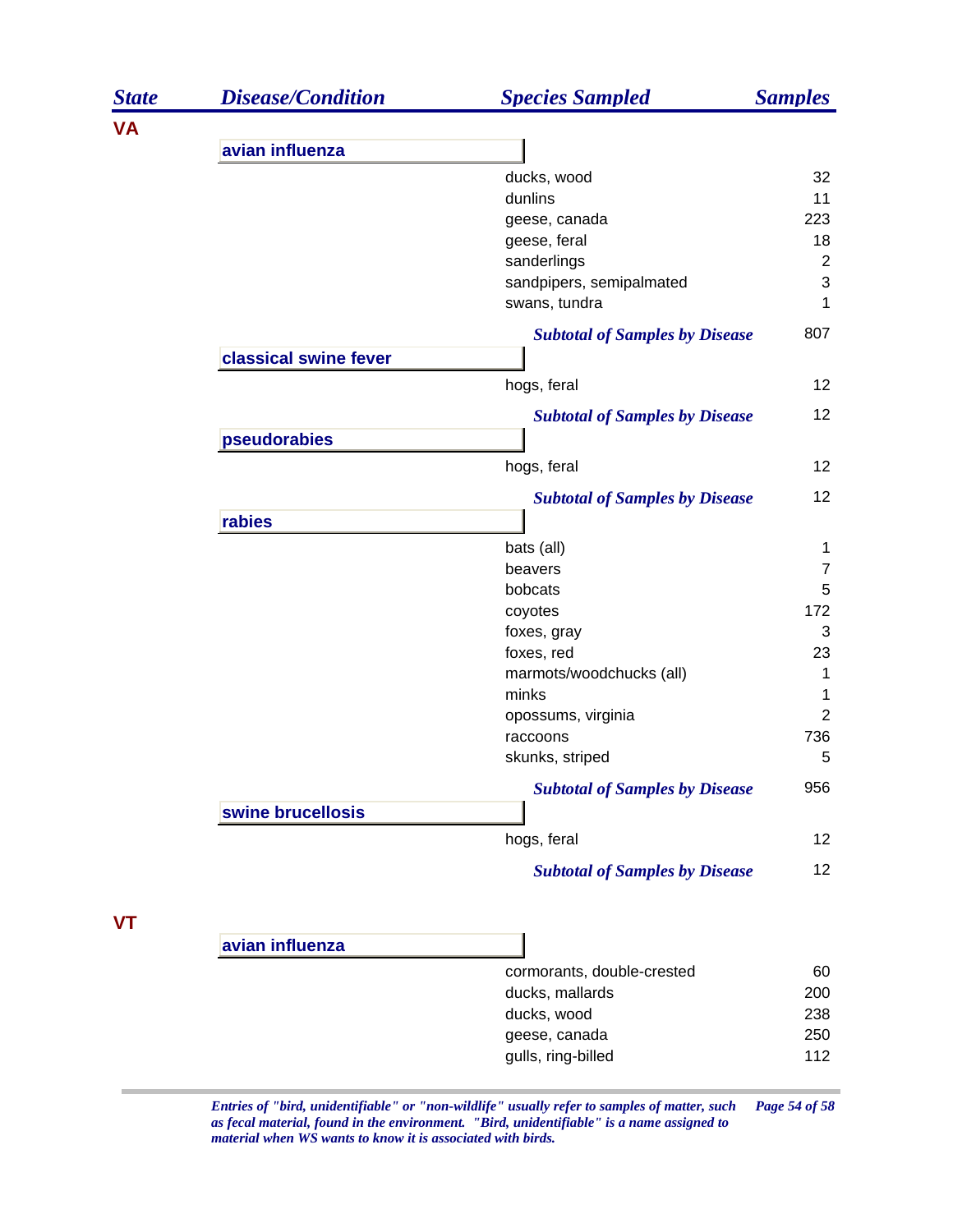| <b>State</b> | <b>Disease/Condition</b> | <b>Species Sampled</b>                                | <b>Samples</b>  |
|--------------|--------------------------|-------------------------------------------------------|-----------------|
| VT           |                          |                                                       |                 |
|              | avian influenza          |                                                       |                 |
|              |                          | <b>Subtotal of Samples by Disease</b>                 | 860             |
|              | rabies                   |                                                       |                 |
|              |                          | coyotes                                               | 4               |
|              |                          | fishers                                               | $\overline{2}$  |
|              |                          | foxes, red                                            | 17              |
|              |                          | marmots/woodchucks (all)                              | 2               |
|              |                          | raccoons                                              | 757             |
|              |                          | skunks, striped                                       | 95              |
|              |                          | <b>Subtotal of Samples by Disease</b>                 | 877             |
| <b>WA</b>    |                          |                                                       |                 |
|              | avian influenza          |                                                       |                 |
|              |                          | ducks, mallards                                       | 20              |
|              |                          | ducks, northern pintail                               | 33              |
|              |                          | ducks, northern shoveler                              | 62              |
|              |                          | ducks, teal, blue-winged<br>ducks, teal, green-winged | 1<br>49         |
|              |                          | ducks, wigeon, american                               | 80              |
|              |                          | ducks, wood                                           | 46              |
|              |                          | non-wildlife                                          | 454             |
|              |                          | <b>Subtotal of Samples by Disease</b>                 | 745             |
| WI           |                          |                                                       |                 |
|              | avian influenza          |                                                       |                 |
|              |                          | ducks, american black                                 | 13              |
|              |                          | ducks, gadwall                                        | 1               |
|              |                          | ducks, long-tailed                                    | 3               |
|              |                          | ducks, mallards                                       | 180             |
|              |                          | ducks, merganser common                               | 4               |
|              |                          | ducks, northern pintail                               | 23              |
|              |                          | ducks, northern shoveler                              | 13              |
|              |                          | ducks, redhead                                        | 1<br>5          |
|              |                          | ducks, ring-necked<br>ducks, scaup, greater           | 12              |
|              |                          | ducks, scoter, black                                  | $\mathbf 5$     |
|              |                          | ducks, scoter, surf                                   | $\mathbf 5$     |
|              |                          | ducks, scoter, white-winged                           | $\mathbf 5$     |
|              |                          | ducks, teal, blue-winged                              | 56              |
|              |                          | ducks, teal, green-winged                             | 76              |
|              |                          | ducks, wigeon, american                               | 12 <sub>2</sub> |

*Entries of "bird, unidentifiable" or "non-wildlife" usually refer to samples of matter, such Page 55 of 58 as fecal material, found in the environment. "Bird, unidentifiable" is a name assigned to material when WS wants to know it is associated with birds.*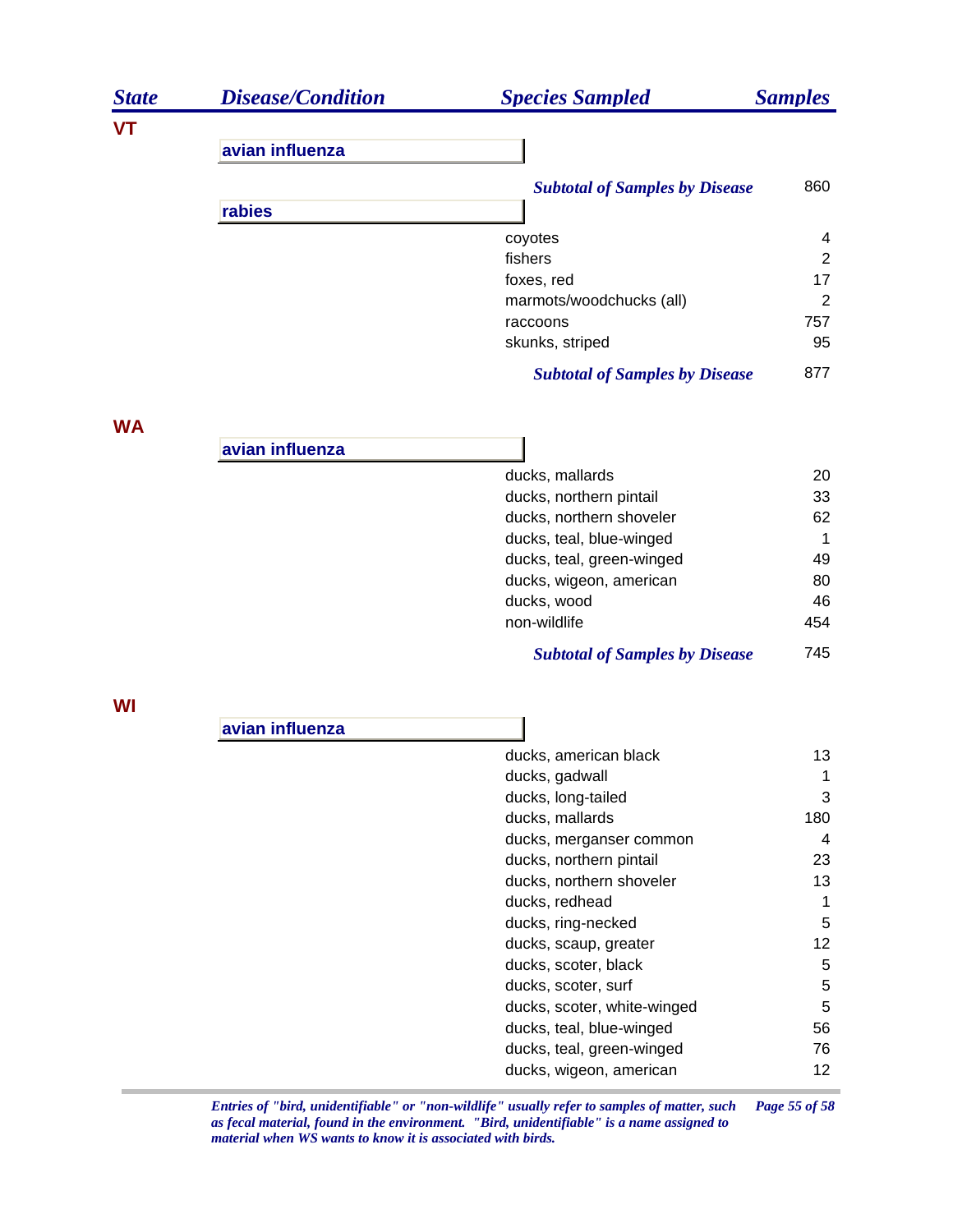| <b>State</b> | <b>Disease/Condition</b> | <b>Species Sampled</b>                | <b>Samples</b> |
|--------------|--------------------------|---------------------------------------|----------------|
| WI           |                          |                                       |                |
|              | avian influenza          |                                       |                |
|              |                          | ducks, wood                           | 19             |
|              |                          | geese, canada                         | 60             |
|              |                          | geese, feral                          | 1              |
|              |                          | gulls, herring                        | 30             |
|              |                          | gulls, ring-billed                    | 55             |
|              |                          | non-wildlife                          | 595            |
|              |                          | swans, mute                           | 9              |
|              |                          | <b>Subtotal of Samples by Disease</b> | 1,183          |
|              | classical swine fever    |                                       |                |
|              |                          | hogs, feral                           | 18             |
|              |                          | <b>Subtotal of Samples by Disease</b> | 18             |
|              | pseudorabies             |                                       |                |
|              |                          | hogs, feral                           | 22             |
|              |                          | <b>Subtotal of Samples by Disease</b> | 22             |
|              | swine brucellosis        |                                       |                |
|              |                          | hogs, feral                           | 18             |
|              |                          | <b>Subtotal of Samples by Disease</b> | 18             |
| <b>WV</b>    |                          |                                       |                |
|              | avian influenza          |                                       |                |
|              |                          | bird, unidentifiable                  | 18             |
|              |                          | catbirds, gray                        | $\overline{2}$ |
|              |                          | ducks, american black                 | 1              |
|              |                          | ducks, canvasback                     | 1              |
|              |                          | ducks, feral                          | 78             |
|              |                          | ducks, gadwall                        | 4              |
|              |                          | ducks, mallards                       | 161            |
|              |                          | ducks, merganser, hooded              | 1              |
|              |                          | ducks, ruddy                          | 1              |
|              |                          | ducks, wood                           | 47             |
|              |                          | geese, canada                         | 46             |
|              |                          | geese, feral                          | 14             |
|              |                          | grebes, horned                        | 1              |
|              |                          | starlings, european                   | 10             |
|              |                          | <b>Subtotal of Samples by Disease</b> | 385            |
|              | chronic wasting disease  |                                       |                |

deer, white-tailed (wild) 5 *Subtotal of Samples by Disease* 5

*Entries of "bird, unidentifiable" or "non-wildlife" usually refer to samples of matter, such Page 56 of 58 as fecal material, found in the environment. "Bird, unidentifiable" is a name assigned to material when WS wants to know it is associated with birds.*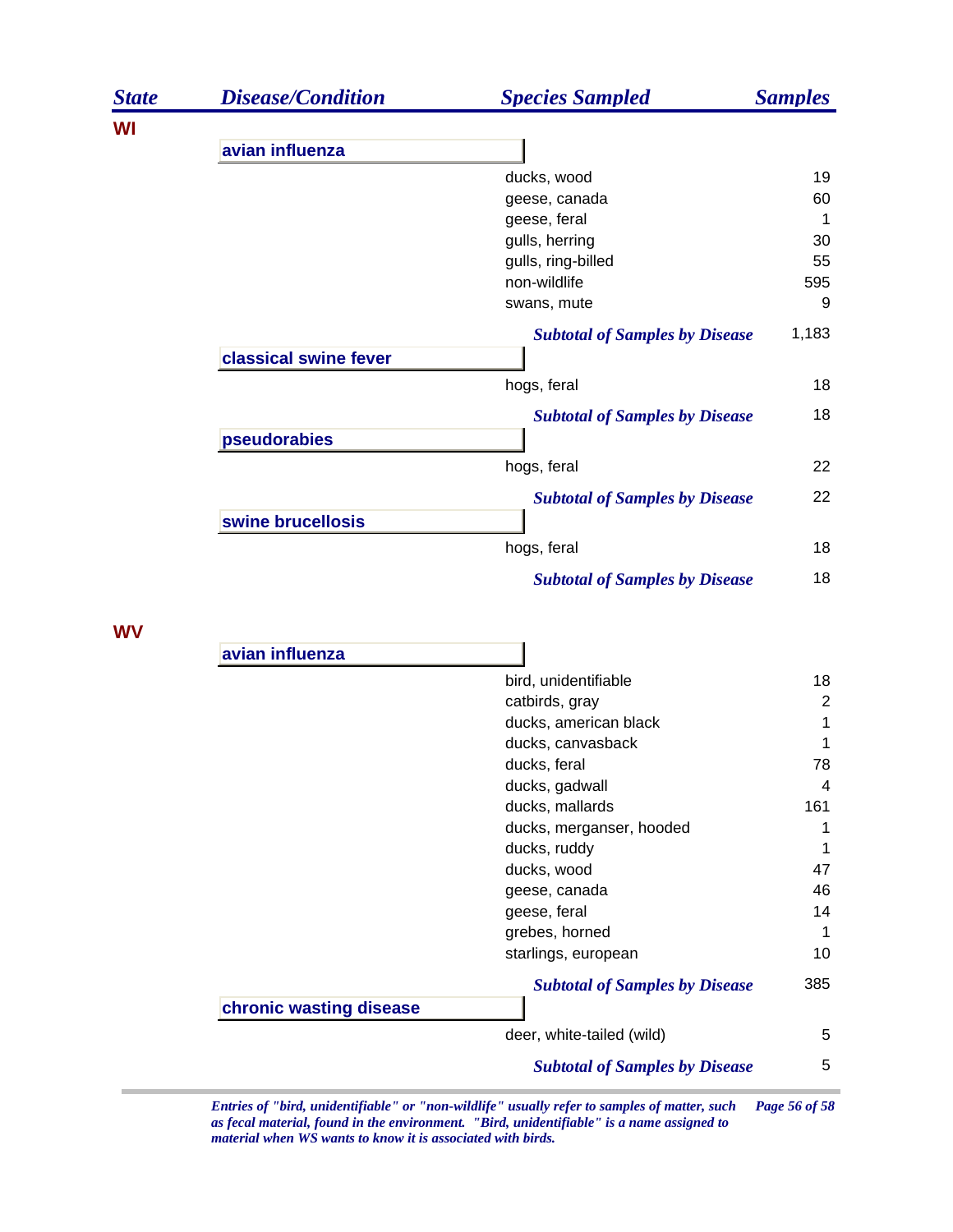| <b>State</b> | <b>Disease/Condition</b> | <b>Species Sampled</b>                | <b>Samples</b> |
|--------------|--------------------------|---------------------------------------|----------------|
| <b>WV</b>    |                          |                                       |                |
|              | classical swine fever    |                                       |                |
|              |                          | hogs, feral                           | 22             |
|              |                          | <b>Subtotal of Samples by Disease</b> | 22             |
|              | pseudorabies             |                                       |                |
|              |                          | hogs, feral                           | 22             |
|              |                          | <b>Subtotal of Samples by Disease</b> | 22             |
|              | rabies                   |                                       |                |
|              |                          | bobcats                               | 5              |
|              |                          | cats, feral/free ranging              | $\overline{4}$ |
|              |                          | coyotes                               | 29             |
|              |                          | deer, white-tailed (wild)             | 1              |
|              |                          | foxes, gray                           | 16             |
|              |                          | foxes, red                            | 21             |
|              |                          | marmots/woodchucks (all)              | 2              |
|              |                          | raccoons                              | 2,117          |
|              |                          | rats, norway                          |                |
|              |                          | skunks, striped                       | 63             |
|              |                          | <b>Subtotal of Samples by Disease</b> | 2,259          |
|              | swine brucellosis        |                                       |                |
|              |                          | hogs, feral                           | 22             |
|              |                          | <b>Subtotal of Samples by Disease</b> | 22             |
| WY           |                          |                                       |                |
|              | avian influenza          |                                       |                |

| 7011 88800114 |                           |                |
|---------------|---------------------------|----------------|
|               | avocets, american         |                |
|               | bird, unidentifiable      | 3              |
|               | ducks, gadwall            | $\overline{2}$ |
|               | ducks, mallards           | 166            |
|               | ducks, northern pintail   | 12             |
|               | ducks, redhead            | 2              |
|               | ducks, ring-necked        | 2              |
|               | ducks, scaup, lesser      | 6              |
|               | ducks, teal, blue-winged  | 32             |
|               | ducks, teal, green-winged | 1              |
|               | ducks, wigeon, american   | 5              |
|               | geese, canada             | 87             |
|               | godwits, marbled          | 1              |
|               | hawks, ferruginous        | 1              |
|               | killdeers                 | 19             |
|               | phalaropes, red-necked    | 6              |
|               |                           |                |

*Entries of "bird, unidentifiable" or "non-wildlife" usually refer to samples of matter, such Page 57 of 58 as fecal material, found in the environment. "Bird, unidentifiable" is a name assigned to material when WS wants to know it is associated with birds.*